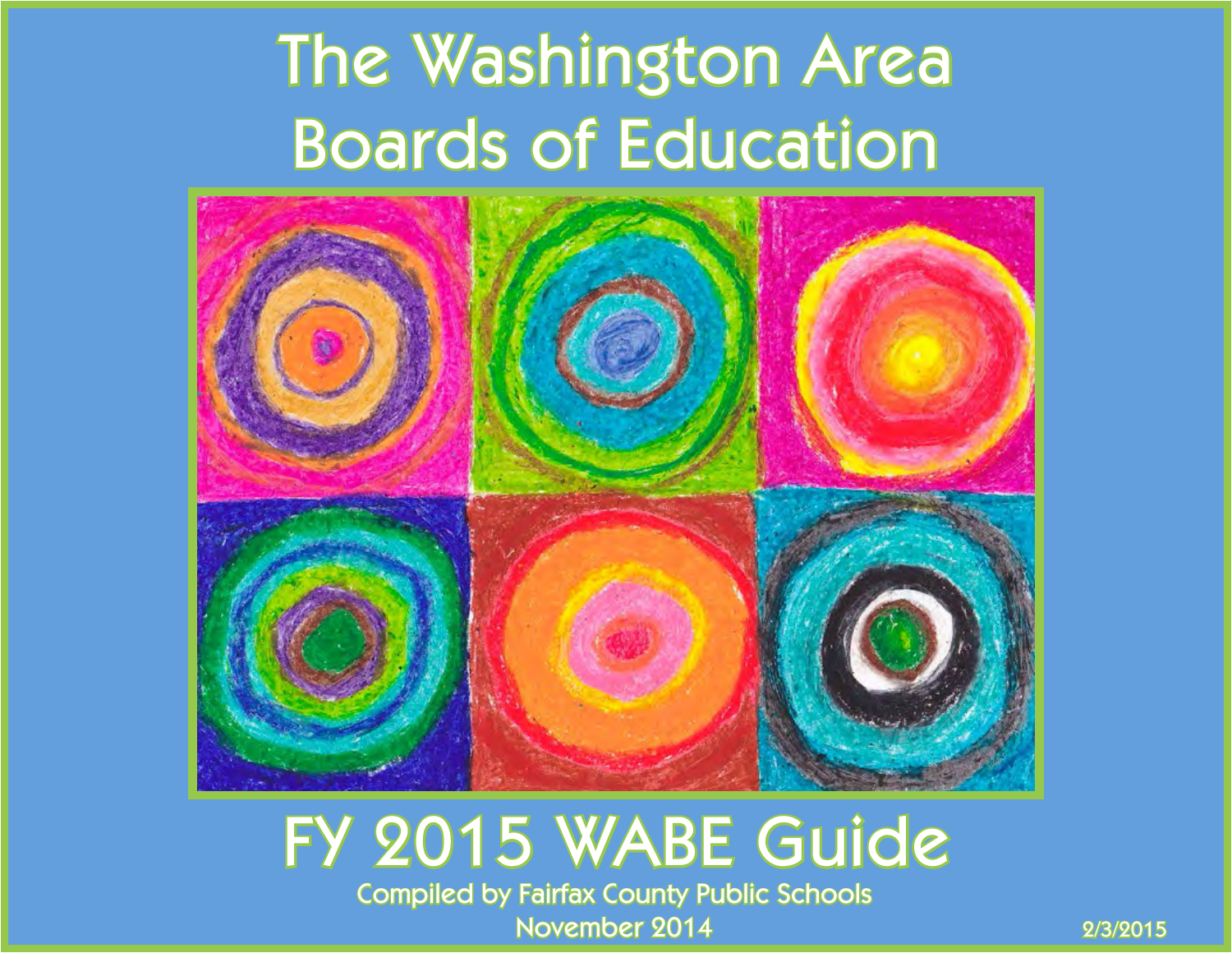### Table of Contents

| Prince George's County Public Schools 14                   |  |
|------------------------------------------------------------|--|
|                                                            |  |
|                                                            |  |
|                                                            |  |
| English for Speakers of Other Languages (ESOL) Students 18 |  |
|                                                            |  |
|                                                            |  |
|                                                            |  |
|                                                            |  |
|                                                            |  |
|                                                            |  |
|                                                            |  |
|                                                            |  |

| FY 2015 Kindergarten Students Per Teacher30 |  |
|---------------------------------------------|--|
|                                             |  |
| FY 2015 Authorized Position Definitions33   |  |
|                                             |  |
| FY 2015 School-Based Positions - Details36  |  |
|                                             |  |
|                                             |  |
|                                             |  |
|                                             |  |
|                                             |  |
|                                             |  |
|                                             |  |
|                                             |  |
|                                             |  |
|                                             |  |
|                                             |  |
|                                             |  |
|                                             |  |
|                                             |  |
| Prince George's County Public Schools52     |  |
| Prince William County Public Schools53      |  |
|                                             |  |
|                                             |  |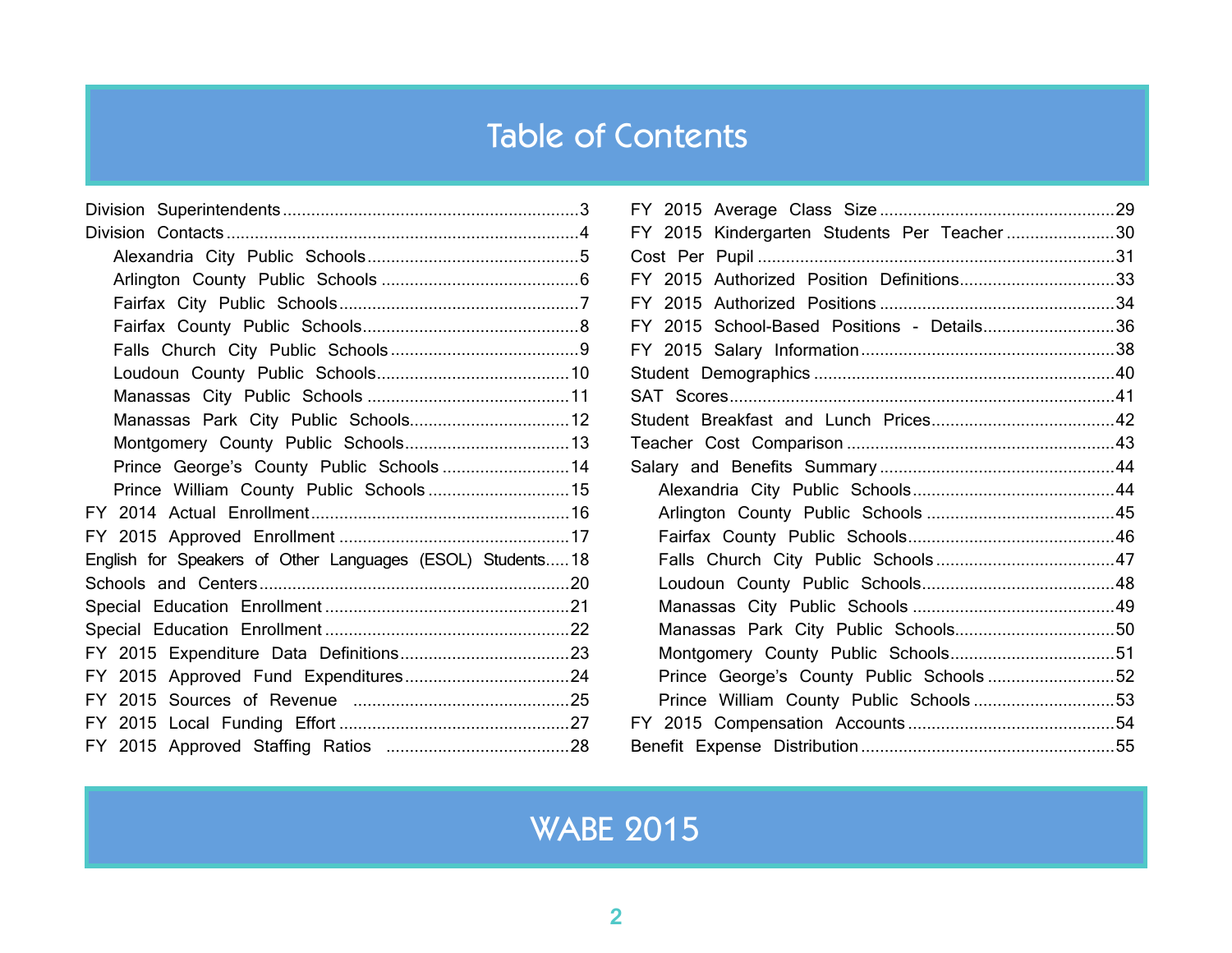#### Division Superintendents

#### <span id="page-2-0"></span>**Alexandria City Public Schools**

Dr. Alvin L. Crawley 1340 Braddock Place Alexandria, Virginia 22314 Phone 703-619-8001 Fax 703-824-6699

#### **Arlington County Public Schools**

Dr. Patrick K. Murphy 1426 N. Quincy Street Arlington, Virginia 22207 Phone 703-228-8634 Fax 703-228-6188

#### **Fairfax City Public Schools**

Dr. Peter Noonan 10455 Armstrong Street Fairfax, Virginia 22030 Phone 703-293-7131 Fax 703-691-2028

#### **Fairfax County Public Schools**

Dr. Karen K. Garza 8115 Gatehouse Road Falls Church, Virginia 22042 Phone 571-423-1010 Fax 571-423-1007

#### **Falls Church City Public Schools**

Dr. Toni Jones 800 W. Broad Street, Suite 203 Falls Church, Virginia 22046 Phone 703-248-5601 Fax 703-248-5613

#### **Loudoun County Public Schools**

Dr. Eric Williams 21000 Education Court Ashburn, Virginia 20148 Phone 571-252-1020 Fax 571-252-1003

#### **Manassas City Public Schools**

Dr. Catherine Magouyrk 8700 Centreville Road, Suite 400 Manassas, Virginia 20110 Phone 571-377-6008 Fax 703-257-8801

#### **Manassas Park City Public Schools**

Dr. Bruce McDade One Park Center Court; Suite A Manassas Park, Virginia 20111 Phone 703-335-8850 Fax 703-361-4583

#### **Montgomery County Public Schools**

Dr. Joshua P. Starr 850 Hungerford Drive Rockville, Maryland 20850 Phone 301-279-3881 Fax 301-279-3205

#### **Prince George's County Public Schools**

Dr. Kevin Maxwell 14201 School Lane Upper Marlboro, Maryland 20772 Phone 301-952-6008 Fax 301-627-6576

#### **Prince William County Public Schools**

Dr. Steven L. Walts P.O. Box 389 Manassas, Virginia 20108 Phone 703-791-8712 Fax 703-791-7309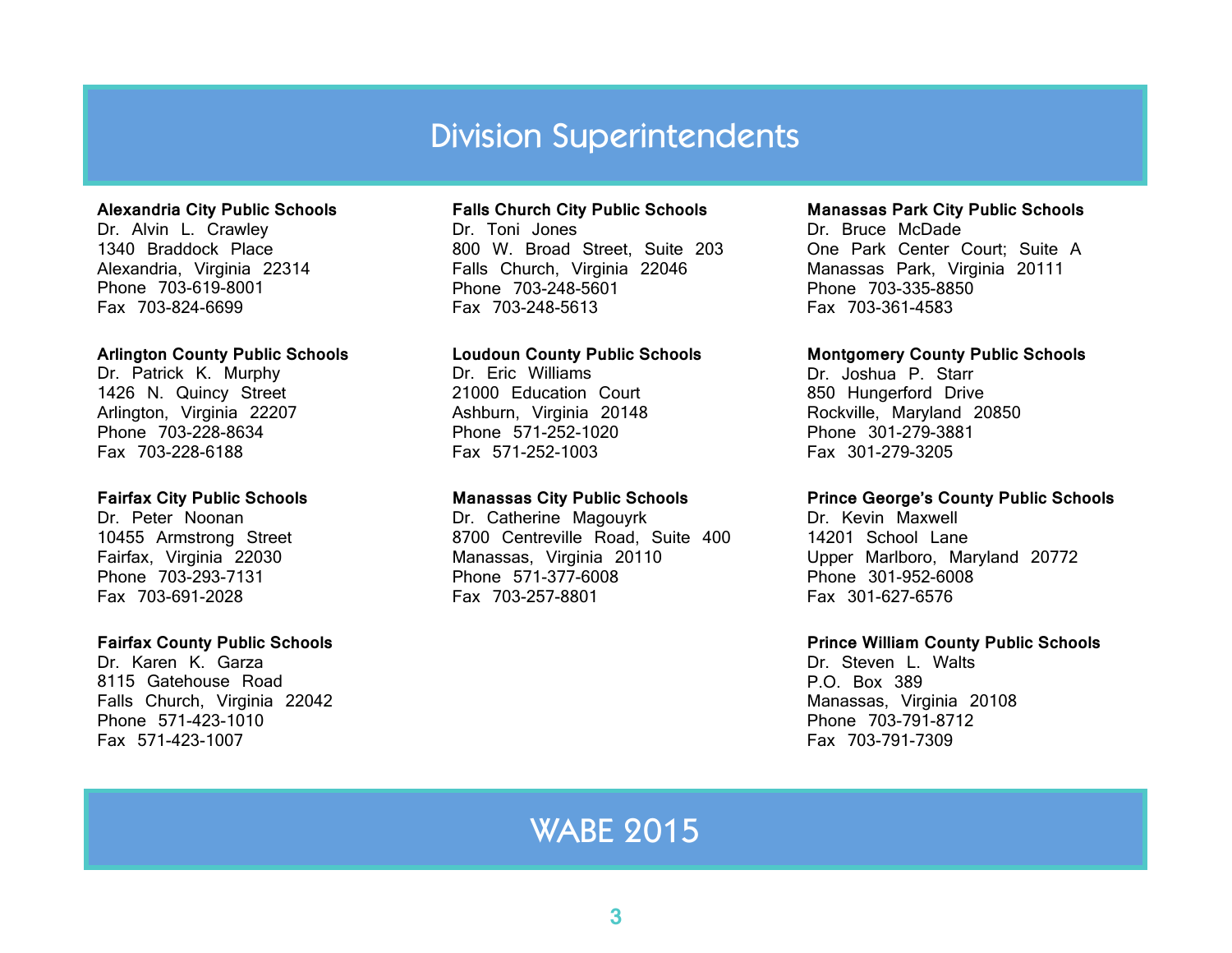#### Division Contacts

#### <span id="page-3-0"></span>**Alexandria City Public Schools**

Stacey Johnson Phone 703-619-8040 Fax 703-619-8090 E-mail: stacey.johnson@acps.k12.va.us

#### **Arlington County Public Schools**

Leslie Peterson Phone 703-228-6177 Fax 703-841-0681 E-mail: leslie.peterson@apsva.us

#### **Fairfax City Public Schools**

Peter Noonan, Division Superintendent Phone 703-385-7911 Fax 703-691-2028 E-mail: peter.noonan@fairfaxva.gov

#### **Fairfax County Public Schools**

Alice Wigington Phone 571-423-3610 Fax 571-423-3607 E-mail: adwigington@fcps.edu

#### **Falls Church City Public Schools**

Hunter Kimble Phone 703-248-5605 Fax 703-248-5613 E-mail: hkimble@fccps.org

#### **Loudoun County Public Schools**

Kristen Achterhof Phone 571-252-1414 Fax 571-252-1365 E-mail: kristen.achterhof@lcps.org

#### **Manassas City Public Schools**

Jennifer Maguire Phone 571-377-6035 Fax 703-257-8825 E-mail: jmaguire@mcpsva.org

#### **Manassas Park City Public Schools**  Krista Kelly

Phone 703-335-8850 Fax 703-361-4583 E-mail: krista.kelly@mpark.net

#### **Montgomery County Public Schools**

Thomas Klausing Phone 301-279-5843 Fax 301-279-3045 E-mail: Thomas P Klausing@mcpsmd.org

#### **Prince George's County Public Schools**

Raymond Brown Phone 301-952-6099 Fax 301-952-6091 E-mail: Raymond.Brown@pgcps.org

#### **Prince William County Public Schools**

Kathleen Addison Phone 703-791-8712 Fax 703-791-7309 E-mail: addisoke@pwcs.edu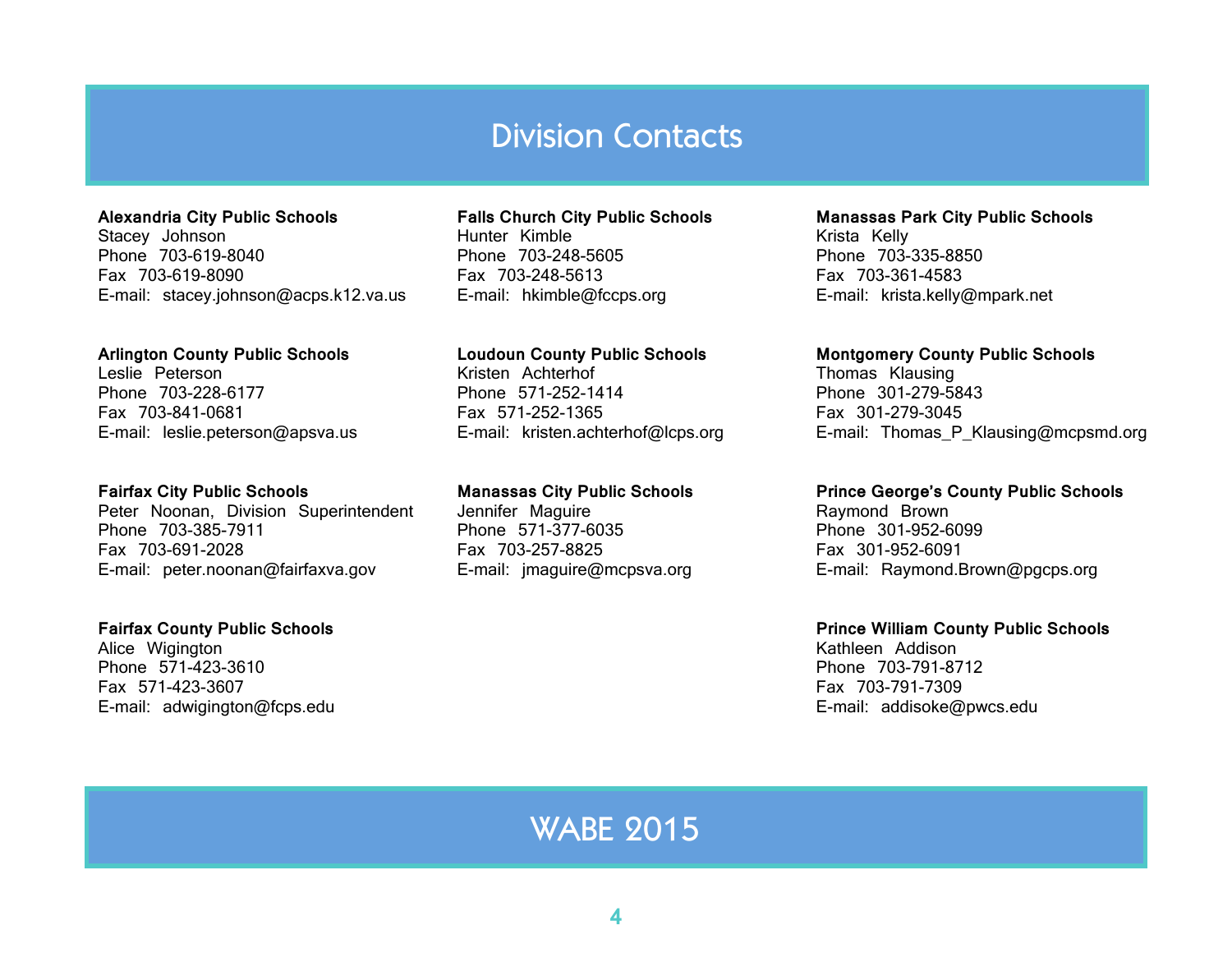#### Alexandria City Public Schools

- <span id="page-4-0"></span>• Over 50% of June graduates received Advanced Studies diplomas, 87% reported plans to attend a two- or four-year college or university in the fall.
- In September, ACPS inaugurated a new Jefferson-Houston School with a new leadership team and authorization to offer an International Baccalaureate program at the pre-kindergarten through 8th grade school.
- 67% of the high school class of 2014 took the SAT exam and scored gains in all three sections; of particular pride was the fact that 73% of all minority students took the test, a percentage that outweighs state and national statistics.
- The T.C. Williams High School Boy Titans were state track and field champions at the Virginia 6A track and field finals in Newport News in June.
- ACPS' three Advancement Via Individual Determination (AVID) sites, Francis C. Hammond and George Washington Middle Schools and T.C. Williams High School, all received "Highly Certified" designation from the national organization. The college-readiness program is designed to close the achievement gap by preparing students for college success. T.C. Williams will serve as an AVID Mid-Atlantic/Southern States (MASS) Showcase Site for the 2014-15 school year.

#### **Highlights at a Glance**

| FY 2015 Cost Per Pupil                                                                                                                                                  | \$17,041                                              |
|-------------------------------------------------------------------------------------------------------------------------------------------------------------------------|-------------------------------------------------------|
| <b>Average Teacher Salary</b>                                                                                                                                           | \$73,612                                              |
| <b>2014 Actual Enrollment</b><br><b>Total Enrollment</b><br>Percent ESOL Enrollment<br>Percent Free/Reduced Price Meal Eligible<br>Percent Special Education Enrollment | 13,563<br>25.5%<br>59.7%<br>12.6%                     |
| <b>2015 Approved Enrollment</b><br>Number Increase/Decrease from 2014 Actual<br>Percent Increase/Decrease from 2014 Actual                                              | 548<br>4.0%                                           |
| <b>Schools</b><br>Elementary<br>Middle<br>Traditional (K-8)<br>Secondary and High Schools<br>Special Education<br>Alternative                                           | 12<br>$\overline{2}$<br>1<br>1<br>0<br>$\overline{2}$ |
| <b>Sources of Revenue</b><br>Local<br><b>State</b><br>Other                                                                                                             | 79.3%<br>14.9%<br>5.8%                                |
| <b>Authorized Positions</b><br>School-Based<br>Nonschool-Based                                                                                                          | 89.7%<br>10.3%                                        |

| Website: | www.acps.k12.va.us                       | Dr. Alvin L. Crawley                                     |
|----------|------------------------------------------|----------------------------------------------------------|
|          | Budget Link: www.acps.k12.va.us/budgets/ | <b>1340 Braddock Place</b><br>Alexandria, Virginia 22314 |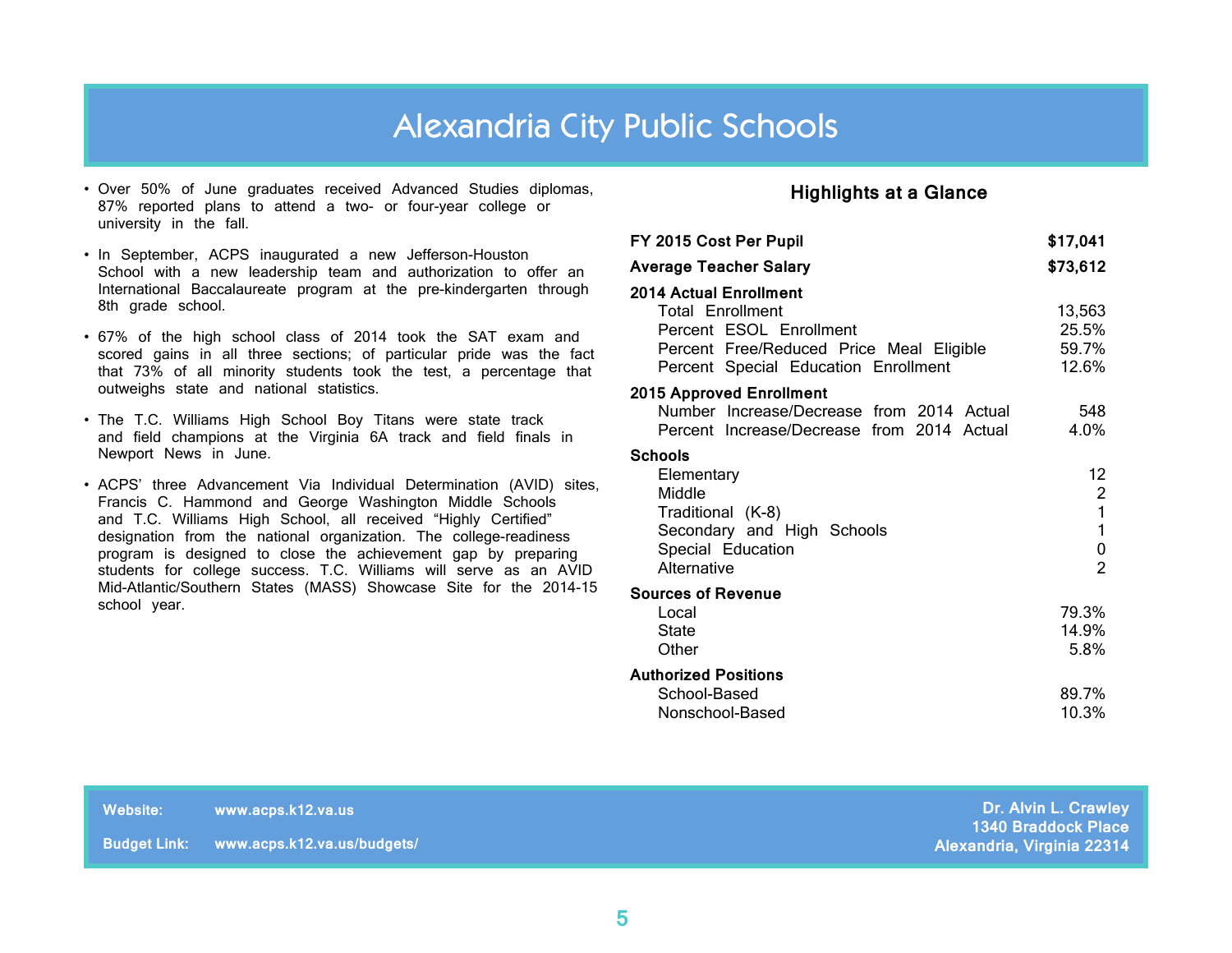#### Arlington County Public Schools

- <span id="page-5-0"></span>• APS was recognized as the 2014 SPQA-Virginia Medallion of Excellence Winner. Since 1983, APS is only the ninth school division in Virginia to receive it and the first school division in nearly a decade to be recognized.
- The 2014 Washington Post Challenge Index ranked all APS high schools in the top two percent in the U.S. for the sixth consecutive year
- In 2011, Parent Magazine rated Arlington, Va. as the #4 community in the nation for raising a family.
- In the 2012 Community Satisfaction Survey, 94% of APS parents graded their child's school with an "A" or "B" (compared with 79% nationally)
- In 2012, Arlington Traditional School was named a Blue Ribbon School by the U.S. Department of Education.
- The average APS teacher has 11 years of experience and 77% have earned a master's degree or higher.
- Since 1988, APS has renewed and/or expanded 24 schools, rebuilt seven schools and one new elementary school. With the opening of Washington-Lee in 2009, APS has rebuilt all three high schools and broke ground on a new elementary school that will open in September 2017.
- Over 60% of students complete Algebra I before grade 9.
- The Nov. 2012 Arlington School Bond was approved by 82% of voters. Previous bonds received similar support.
- 71% of Arlingtonians and 82% of parents say that money for schools is well spent.
- The Career Center is home to one of the Commonwealth's first Governor's Career and Technical Academies.The academy provides 21st century job skills to secondary students.
- As of Dec. 2013, 164 APS teachers had earned National Board certification, bringing the total of NBCT teachers to more than 7.5 percent of APS teachers.

**Website: [www.apsva.us](http://www.apsva.us)**

**Budget Link: http://www.apsva.us/Budget/**

#### **Highlights at a Glance**

| FY 2015 Cost Per Pupil                                                                                                                                                  | \$19,040                                          |
|-------------------------------------------------------------------------------------------------------------------------------------------------------------------------|---------------------------------------------------|
| <b>Average Teacher Salary</b>                                                                                                                                           | \$76,892                                          |
| <b>2014 Actual Enrollment</b><br><b>Total Enrollment</b><br>Percent ESOL Enrollment<br>Percent Free/Reduced Price Meal Eligible<br>Percent Special Education Enrollment | 23,421<br>17.4%<br>31.8%<br>14.7%                 |
| <b>2015 Approved Enrollment</b><br>Number Increase/Decrease from 2014 Actual<br>Percent Increase/Decrease from 2014 Actual                                              | 792<br>3.4%                                       |
| <b>Schools</b><br>Elementary<br>Middle<br>Traditional (K-8)<br>Secondary and High Schools<br>Special Education<br>Alternative                                           | 22<br>5<br>0<br>5<br>$\overline{\mathbf{c}}$<br>3 |
| <b>Sources of Revenue</b><br>Local<br><b>State</b><br>Other                                                                                                             | 83.0%<br>12.5%<br>4.6%                            |
| <b>Authorized Positions</b><br>School-Based<br>Nonschool-Based                                                                                                          | 90.9%<br>9.1%                                     |

**Dr. Patrick K. Murphy 1426 N. Quincy Street Arlington, Virginia 22207**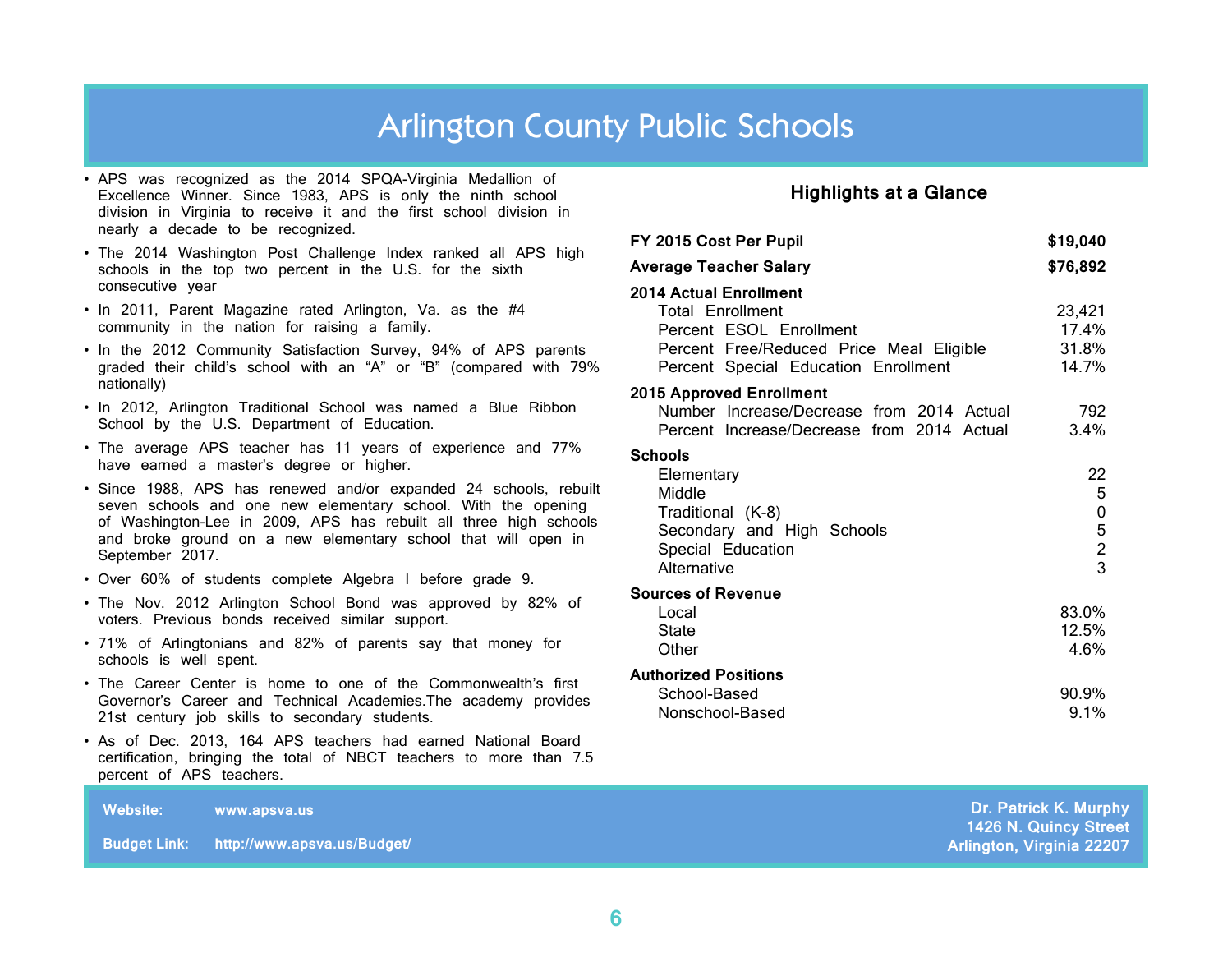#### Fairfax City Public Schools

<span id="page-6-0"></span>Since 1962, the City of Fairfax School Board has contracted with Fairfax County Public Schools (FCPS) for the delivery of educational services. The City School Board owns and is responsible for its school buildings. Students in city schools have access to the same programs as are provided in all Fairfax County Public Schools.

The City of Fairfax School Division is comprised of four buildings housing some 5,500 students in grades PreK-12. About 3,100 of these students are residents of the City of Fairfax, with the remainder residing in Fairfax County.

City of Fairfax Schools include:

• Daniels Run and Providence Elementary

Daniels Run and Providence elementary schools completed major renovations in 2000. Both schools provide a state of the art instructional environment, with technology available as a tool for learning. Both schools have additional resources to support a focus on mathematics, science, and technology. These schools are among the first in the region to offer world language instruction to all students. Each school has a capacity of about 800 students.

• Lanier Middle School

Lanier Middle School, often recognized for the rigor of its academic program, completed an extensive renovation in the spring of 2008. The newly renovated school provides a technology rich learning environment, as well as superior facilities for instruction in physical education and the arts. The capacity of Lanier is approximately 1,200 students.

• Fairfax High School

Fairfax High School, newly renovated and rededicated in the fall of 2007, is an academic and arts showcase. Offering students a challenging academic program, including a full range of AP courses, as well as the specialized programs of the Fairfax Academy for Communication Arts, graduates are fully prepared for their futures; approximately 90 percent continue their educations in post secondary institutions. The capacity of Fairfax High School is 2,400 students.

**Website: [www.fairfaxva.gov/school/school.asp](http://www.fairfaxva.gov/school/school.asp)**

**Budget Link: [http://cityoffairfaxschools.org/wp-content/](http://cityoffairfaxschools.org/wp-content/uploads/2012/10/SB-Budget-Presentation-FY-2014.pdf)   [uploads/2012/10/SB-Budget-Presentation-FY-2015.pdf](http://cityoffairfaxschools.org/wp-content/uploads/2012/10/SB-Budget-Presentation-FY-2014.pdf)**

**Dr. Peter Noonan 10455 Armstrong Street Fairfax, Virginia 22030**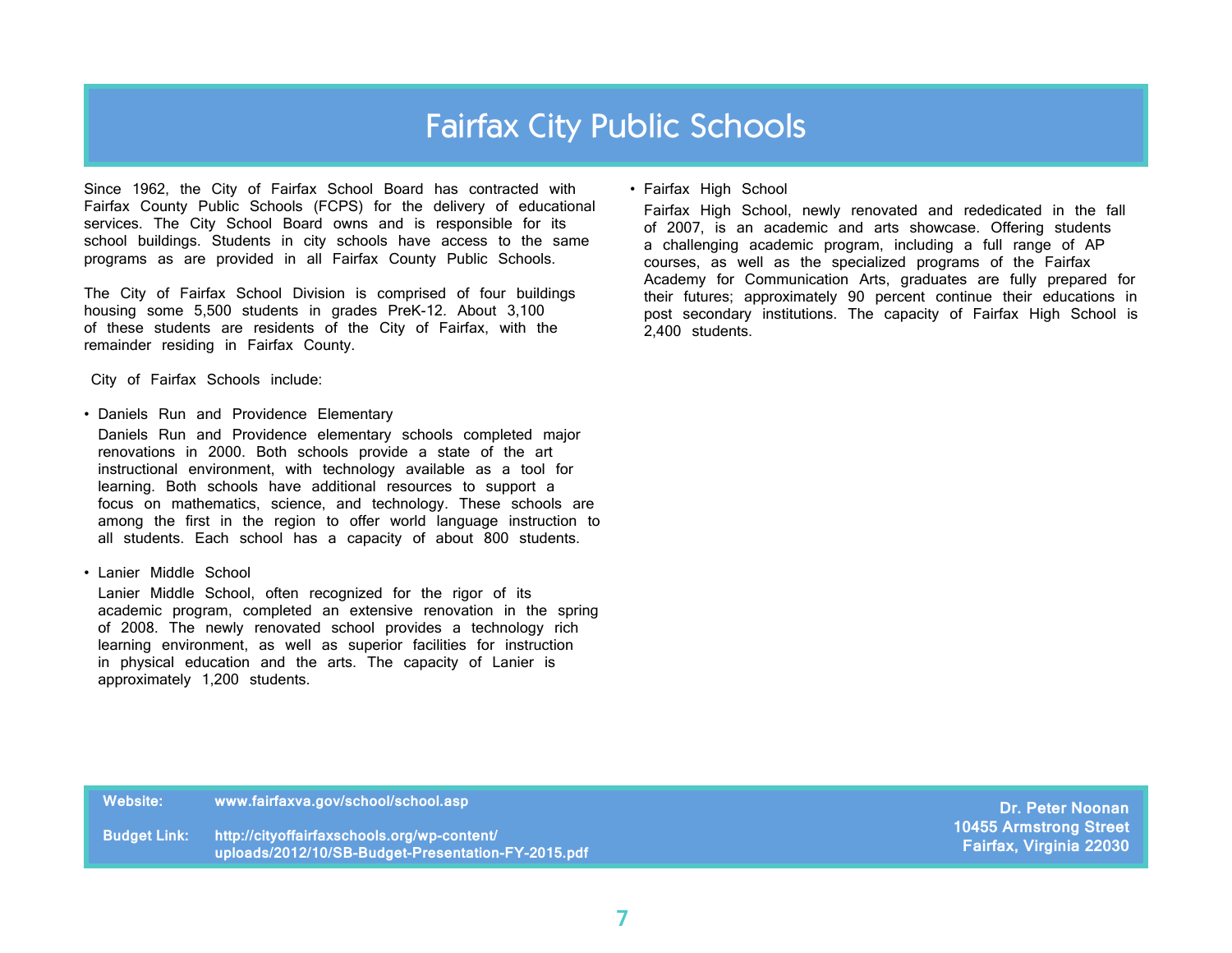#### Fairfax County Public Schools

- <span id="page-7-0"></span>• Fairfax County Public Schools (FCPS), the nation's 10th largest school division, is a world-class school system inspiring, enabling, and empowering students to meet high academic standards, lead ethical lives, and demonstrate responsible citizenship.
- The FY 2015 Budget, which increased by \$39.9 million, or 1.6 percent, from the FY 2014 approved, included an increase of 2,160 students.
- Despite challenging economic trends, the School Board has maintained focus on student achievement.
- Fairfax County Public Schools' 2014 SAT average of 1668 exceeds both the state (1520) and national average (1471).
- Based on the 2014 Washington Post rankings, of 2,000 top U.S. high schools, all eligible Fairfax County high schools were designated among the most demanding public schools in the country.
- Thomas Jefferson High School for Science and Technology was ranked by U.S. World and News Report in 2014 as the number four gold medal school. In total, FCPS received 10 gold medal awards and two silver medal awards.
- Twenty-two Fairfax County Public Schools received the 2014 Board of Education Excellence Award, recognition of schools and divisions that have met all state and federal achievement benchmarks for at least two consecutive years and have made significant progress toward goals for increased student achievement and expanded educational opportunities.
- Ninety-three percent of eligible Fairfax County Public Schools schools earned full state accreditation from the VDOE for 2012- 2013. Statewide, 77 percent of schools are accredited compared to 93 percent of Fairfax County Public Schools for 2012-2013.

#### **Highlights at a Glance**

| FY 2015 Cost Per Pupil                                                                                                                                                  | \$13,519                           |
|-------------------------------------------------------------------------------------------------------------------------------------------------------------------------|------------------------------------|
| <b>Average Teacher Salary</b>                                                                                                                                           | \$66,782                           |
| <b>2014 Actual Enrollment</b><br><b>Total Enrollment</b><br>Percent ESOL Enrollment<br>Percent Free/Reduced Price Meal Eligible<br>Percent Special Education Enrollment | 183,895<br>17.0%<br>27.5%<br>13.8% |
| <b>2015 Approved Enrollment</b><br>Number Increase/Decrease from 2014 Actual<br>Percent Increase/Decrease from 2014 Actual                                              | 2,890<br>1.6%                      |
| <b>Schools</b><br>Elementary<br>Middle<br>Traditional (K-8)<br>Secondary and High Schools<br>Special Education<br>Alternative                                           | 139<br>23<br>0<br>25<br>7<br>2     |
| <b>Sources of Revenue</b><br>Local<br><b>State</b><br>Other                                                                                                             | 69.6%<br>23.3%<br>7.2%             |
| <b>Authorized Positions</b><br>School-Based<br>Nonschool-Based                                                                                                          | 93.2%<br>6.8%                      |

| <b>Website:</b>     | www.fcps.edu                                                                     | Dr. Karen K. Garza                                         |
|---------------------|----------------------------------------------------------------------------------|------------------------------------------------------------|
| <b>Budget Link:</b> | http://www.fcps.edu/fs/budget/documents/approved/<br>FY15/ApprovedBudgetFY15.pdf | 8115 Gatehouse Road<br><b>Falls Church, Virginia 22042</b> |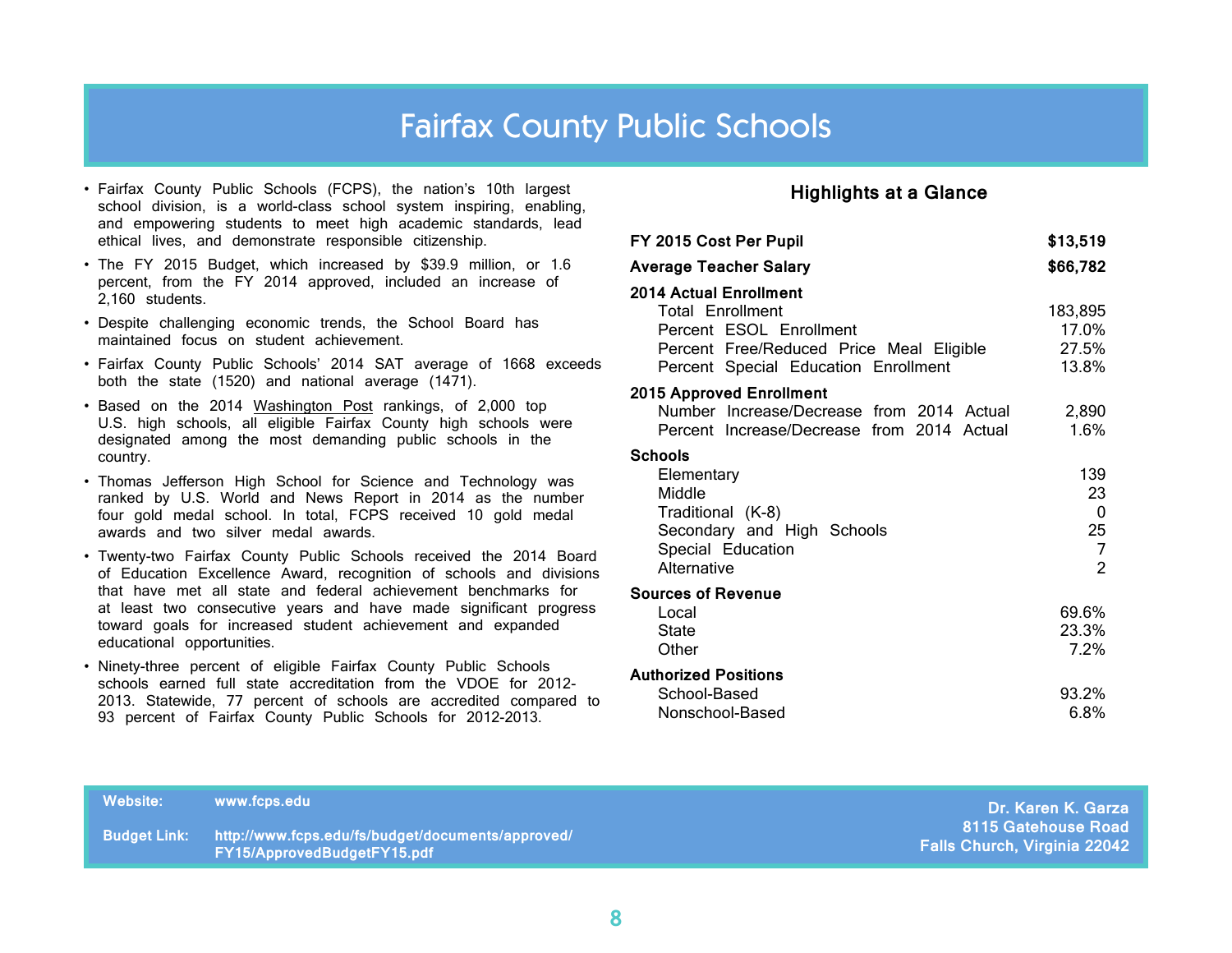### Falls Church City Public Schools

<span id="page-8-0"></span>

| • A small, independent, city school division since 1949.<br>• All four schools fully accredited.<br>· Each school specializes in specific grade levels:                                                                                                                                                                                                                                                                                                                                                                                                                                                                                                                                                                                                                                                                                                                                                                                                                                                                                                                                                                                                                                                                                                                                                                                                                                                                                                                                                                                                                                                                                                                                                   | <b>Highlights at a Glance</b>                                                                                                                                                                                                                                                                                                                                                                                                                                                                                                                                                                                                      |                                                                                                                                                   |
|-----------------------------------------------------------------------------------------------------------------------------------------------------------------------------------------------------------------------------------------------------------------------------------------------------------------------------------------------------------------------------------------------------------------------------------------------------------------------------------------------------------------------------------------------------------------------------------------------------------------------------------------------------------------------------------------------------------------------------------------------------------------------------------------------------------------------------------------------------------------------------------------------------------------------------------------------------------------------------------------------------------------------------------------------------------------------------------------------------------------------------------------------------------------------------------------------------------------------------------------------------------------------------------------------------------------------------------------------------------------------------------------------------------------------------------------------------------------------------------------------------------------------------------------------------------------------------------------------------------------------------------------------------------------------------------------------------------|------------------------------------------------------------------------------------------------------------------------------------------------------------------------------------------------------------------------------------------------------------------------------------------------------------------------------------------------------------------------------------------------------------------------------------------------------------------------------------------------------------------------------------------------------------------------------------------------------------------------------------|---------------------------------------------------------------------------------------------------------------------------------------------------|
| · Jessie Thackrey Preschool (PK, special needs preschool and<br>family literacy programs)<br>• Mount Daniel Elementary (K-1)<br>• Thomas Jefferson Elementary (2-5)<br>• Mary Ellen Henderson Middle (6-8)<br>• George Mason High (9-12)<br>• Consistently ranks among the top school systems in the region<br>and nation in analyses conducted by the Washington Post and<br>Newsweek magazine.<br>• Consistently recognized for excellence by the Virginia Department<br>of Education and the U.S. Department of Education.<br>· Consistently scores above state and national averages on<br>standardized tests. 2014 FCCPS SAT average of 1773, the highest<br>in the Washington DC Metro area, exceeds the state average of<br>1530 and the national average of 1497.<br>• Among the highest on-time graduation rates in Virginia: 97%.<br>· 93 percent of graduates seek post-secondary education, primarily in<br>four-year colleges and universities.<br>· Student body is multi-cultural. In 2014, the number of native<br>languages spoken by students was 36.<br>Historical Accomplishments<br>• First Virginia school system to offer the challenging International<br>• Baccalaureate curriculum for high school students. (1981)<br>• Worked with Arlington County to become the first two Virginia<br>school systems to develop an extended day-care program, before<br>and after school, for children of working parents. (1975)<br>· First Virginia school system to offer full-day kindergarten. (1973)<br>· First Virginia school system to voluntarily integrate schools. (1961)<br>• First Virginia school system to install external Stop Arm Cameras<br>on school bus fleet. (2013) | FY 2015 Cost Per Pupil<br><b>Average Teacher Salary</b><br><b>2014 Actual Enrollment</b><br><b>Total Enrollment</b><br>Percent ESOL Enrollment<br>Percent Free/Reduced Price Meal Eligible<br>Percent Special Education Enrollment<br><b>2015 Approved Enrollment</b><br>Number Increase/Decrease from 2014 Actual<br>Percent Increase/Decrease from 2014 Actual<br><b>Schools</b><br>Elementary<br>Middle<br>Traditional (K-8)<br>Secondary and High Schools<br>Special Education<br>Alternative<br><b>Sources of Revenue</b><br>Local<br><b>State</b><br>Other<br><b>Authorized Positions</b><br>School-Based<br>Nonschool-Based | \$17,109<br>\$70,625<br>2,421<br>6.6%<br>6.9%<br>13.7%<br>172<br>7.1%<br>$\overline{a}$<br>1<br>0<br>0<br>82.4%<br>13.1%<br>4.5%<br>91.9%<br>8.1% |
| <b>Website:</b><br>www.fccps.org<br>https://docs.google.com/a/fccps.org/file/d/0B7vaFg7Pcg<br><b>Budget Link:</b><br>KyRXEweFZSVm5oX091R0FDU3JZOC15bHU3eTJZ/<br>edit                                                                                                                                                                                                                                                                                                                                                                                                                                                                                                                                                                                                                                                                                                                                                                                                                                                                                                                                                                                                                                                                                                                                                                                                                                                                                                                                                                                                                                                                                                                                      | 800 W. Broad Street, Suite 2<br>Falls Church, Virginia 22                                                                                                                                                                                                                                                                                                                                                                                                                                                                                                                                                                          | Dr. Toni Jor                                                                                                                                      |

#### **hts at a Glance**

| Average Teacher Salary                                                                                                                                                  | \$70,625                          |
|-------------------------------------------------------------------------------------------------------------------------------------------------------------------------|-----------------------------------|
| <b>2014 Actual Enrollment</b><br><b>Total Enrollment</b><br>Percent ESOL Enrollment<br>Percent Free/Reduced Price Meal Eligible<br>Percent Special Education Enrollment | 2,421<br>6.6%<br>6.9%<br>13.7%    |
| <b>2015 Approved Enrollment</b><br>Number Increase/Decrease from 2014 Actual<br>Percent Increase/Decrease from 2014 Actual                                              | 172<br>7.1%                       |
| Schools<br>Elementary<br>Middle<br>Traditional (K-8)<br>Secondary and High Schools<br>Special Education<br>Alternative                                                  | 2<br>1<br>0<br>1<br>1<br>$\Omega$ |
| <b>Sources of Revenue</b><br>Local<br><b>State</b><br>Other                                                                                                             | 82.4%<br>13.1%<br>4.5%            |
| Authorized Positions<br>School-Based<br>Nonschool-Based                                                                                                                 | 91.9%<br>8.1%                     |

**Dr. Toni Jones 800 W. Broad Street, Suite 203 Falls Church, Virginia 22046**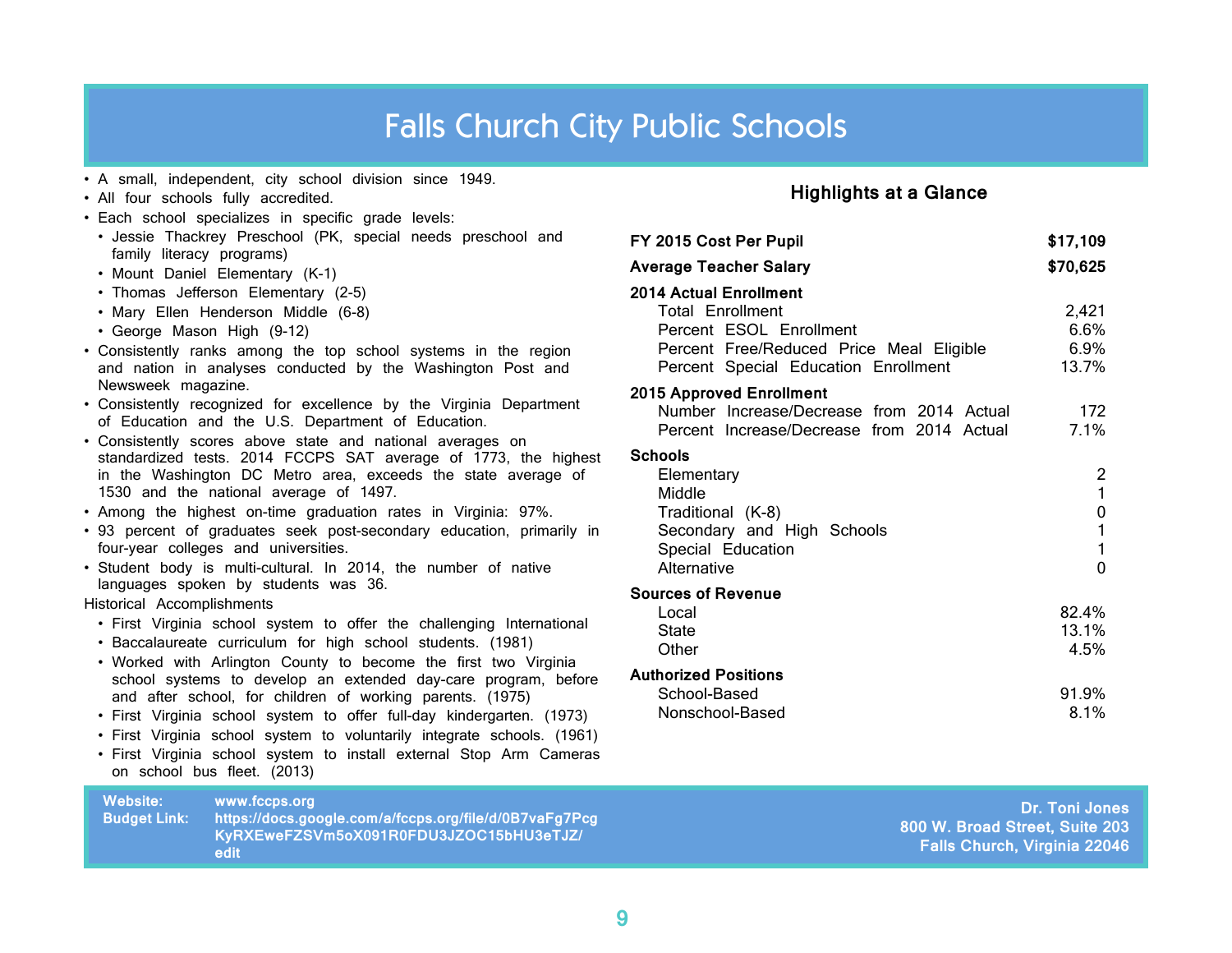#### Loudoun County Public Schools

<span id="page-9-0"></span>Loudoun County Public Schools (LCPS) opened Cardinal Ridge Elementary School, Trailside Middle School and Rock Ridge High School in 2014, bringing the total number of schools to 87. The LCPS projected enrollment is 73,233 as compared with 70,858 a year ago. Academic success has continued despite the difficult economic times. The FY 2015 operating budget is \$911,985,197 an increase of 8.1 percent over the FY 2014 budget.

Among the school division's achievements are:

- LCPS has opened 43 schools since 2001; 25 elementary, nine middle, and nine high schools. All opened on time and on budget.
- LCPS has 11 Schools to Watch, as determined by the National Forum to Accelerate Middle Grades Reform, the most of any jurisdiction in America.
- All 12 of LCPS high schools eligible to be ranked nationally by The Washington Post's Challenge Index received this honor in 2014.
- Three LCPS high schools, Loudoun Valley, Dominion, and Potomac Falls, are gold medal recipients in the 2014 Best High Schools rankings compiled by U.S. News and World Report.
- LCPS was recognized as a Certified Green School Division by Virginia School Boards Association's Green Schools Challenge. LCPS was one of 38 school divisions in Virginia to receive this honor, receiving Platinum, the highest level of certification.
- LCPS received the 2013 Sustained Excellence Award from the federal Environmental Protection Agency's ENERGY STAR program. Only three school systems nationwide received this award. LCPS has received it for three consecutive years.
- The LCPS Class of 2014 earned \$43,416,413 in scholarships, an increase of \$8,484,809 over the Class of 2013. The scholarship total grew by 19.6 percent while the number of graduates grew by 2.9 percent (4,540 in 2014 vs. 4,411 in 2013).
- Broad Run High School business and information technology teacher Christine Good received the 2013 Outstanding New Career & Technical Teacher award from the Virginia Association for Career & Technical Education.

#### **Highlights at a Glance**

| FY 2015 Cost Per Pupil                                                                                                                                                  | \$12,195                                   |
|-------------------------------------------------------------------------------------------------------------------------------------------------------------------------|--------------------------------------------|
| <b>Average Teacher Salary</b>                                                                                                                                           | \$63,013                                   |
| <b>2014 Actual Enrollment</b><br><b>Total Enrollment</b><br>Percent ESOL Enrollment<br>Percent Free/Reduced Price Meal Eligible<br>Percent Special Education Enrollment | 70,858<br>8.2%<br>17.7%<br>11.0%           |
| <b>2015 Approved Enrollment</b><br>Number Increase/Decrease from 2014 Actual<br>Percent Increase/Decrease from 2014 Actual                                              | 2,375<br>3.4%                              |
| <b>Schools</b><br>Elementary<br>Middle<br>Traditional (K-8)<br>Secondary and High Schools<br>Special Education<br>Alternative                                           | 56<br>15<br>0<br>14<br>0<br>$\overline{2}$ |
| <b>Sources of Revenue</b><br>Local<br><b>State</b><br>Other                                                                                                             | 65.4%<br>31.0%<br>3.7%                     |
| <b>Authorized Positions</b><br>School-Based<br>Nonschool-Based                                                                                                          | 92.6%<br>7.4%                              |

| Website:            | www.lcps.org                                    |
|---------------------|-------------------------------------------------|
| <b>Budget Link:</b> | http://lcps.org/cms/lib4/VA01000195/Centricity/ |
|                     | Domain/64/FY15%20Budget%20Information/FY15%20   |
|                     | AppropDocumentJuly102014.pdf                    |

**Dr. Eric Williams 21000 Education Court Ashburn, Virginia 20148**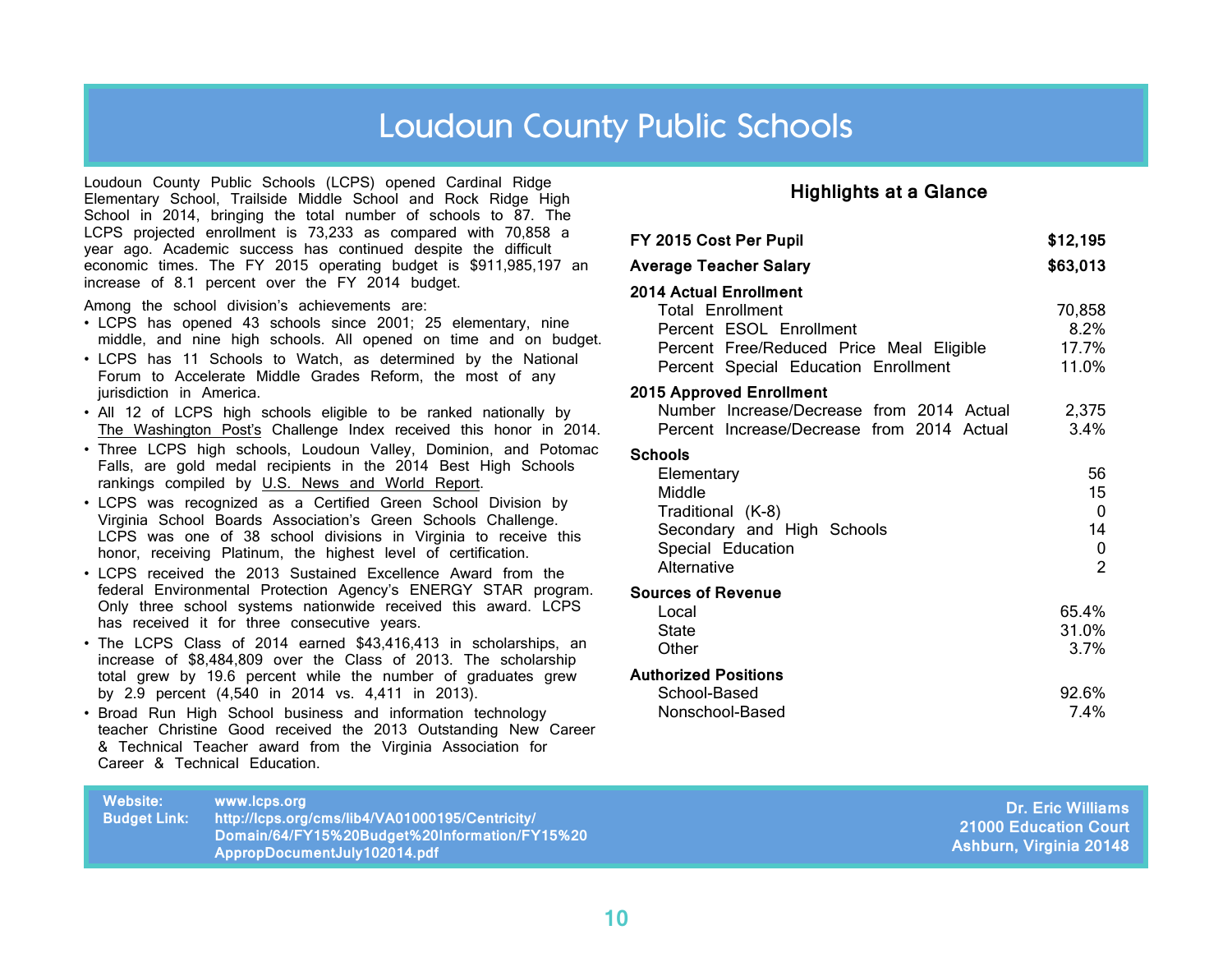#### Manassas City Public Schools

- <span id="page-10-0"></span>• MCPS embraces the challenge and opportunity to serve students in a safe, healthy, and supportive school environment focusing on innovative learning that integrates the use of technologies, inquiry, problem-solving, and higher order thinking skills.
- MCPS provides hands on activities for students across grade levels to explore and experience math, science and technology in exciting new ways through children's engineering projects. Students in elementary school can participate in LEGO leagues.
- Ninth and 10th grade students utilize technology tools as part of a blended learning environment that supports creativity, collaboration, critical thinking, communication, and responsibility.
- Advanced Placement classes are emphasized and an AP Summer Boot Camp is provided for students taking AP classes for the first time. The number of students taking the AP exam and the number of tests taken has more than doubled since 2011. Students in grades 6-8 utilize SpringBoard's Pre-Advanced Placement curriculum for Language Arts.
- Robotics, VEX, Sea Perch, and "It's Academic" teams promote high level independent thinking and essential teamwork skills. The intermediate school offers Engineering is Elementary for 5th graders and Project Lead the Way for 6th graders, as electives.
- MCPS offers the only Integrated Math and Science program to students in grades 7-10 in the region. Selected students explore math and science through the application of real world problems. Algebra 1 and Geometry are offered at the middle school level.
- Students begin foreign language study in middle school.
- MCPS students can attend the Governor's School @ Innovation Park which offers advanced college level STEM courses to juniors and seniors on the Prince William Campus of George Mason University. The school has been honored by Virginia Living Magazine as a 2013 Top High School.
- George Mason University and Northern Virginia Community College provide opportunities for students to experience college level academics and obtain college credit, while in high school.

#### **Highlights at a Glance**

| FY 2015 Cost Per Pupil                                                                                                                                                  | \$12,613                                |
|-------------------------------------------------------------------------------------------------------------------------------------------------------------------------|-----------------------------------------|
| <b>Average Teacher Salary</b>                                                                                                                                           | \$63,379                                |
| <b>2014 Actual Enrollment</b><br><b>Total Enrollment</b><br>Percent ESOL Enrollment<br>Percent Free/Reduced Price Meal Eligible<br>Percent Special Education Enrollment | 7,220<br>33.0%<br>58.9%<br>15.3%        |
| <b>2015 Approved Enrollment</b><br>Number Increase/Decrease from 2014 Actual<br>Percent Increase/Decrease from 2014 Actual                                              | 176<br>2.4%                             |
| <b>Schools</b><br>Elementary<br>Middle<br>Traditional (K-8)<br>Secondary and High Schools<br>Special Education<br>Alternative                                           | 5<br>2<br>0<br>1<br>0<br>0              |
| <b>Sources of Revenue</b><br>Local<br><b>State</b><br>Other<br><b>Authorized Positions</b><br>School-Based<br>Nonschool-Based                                           | 46.8%<br>48.4%<br>4.8%<br>90.9%<br>9.1% |
|                                                                                                                                                                         |                                         |

**Website: www.mcpsva.org**

**Budget Link: http://www.mcpsva.org/pages/Manassas\_City\_Public\_ Schools/Departments/Financial\_Services/Budget**

**Dr. Catherine Magouyrk 8700 Centreville Road, Suite 400 Manassas, Virginia 20110**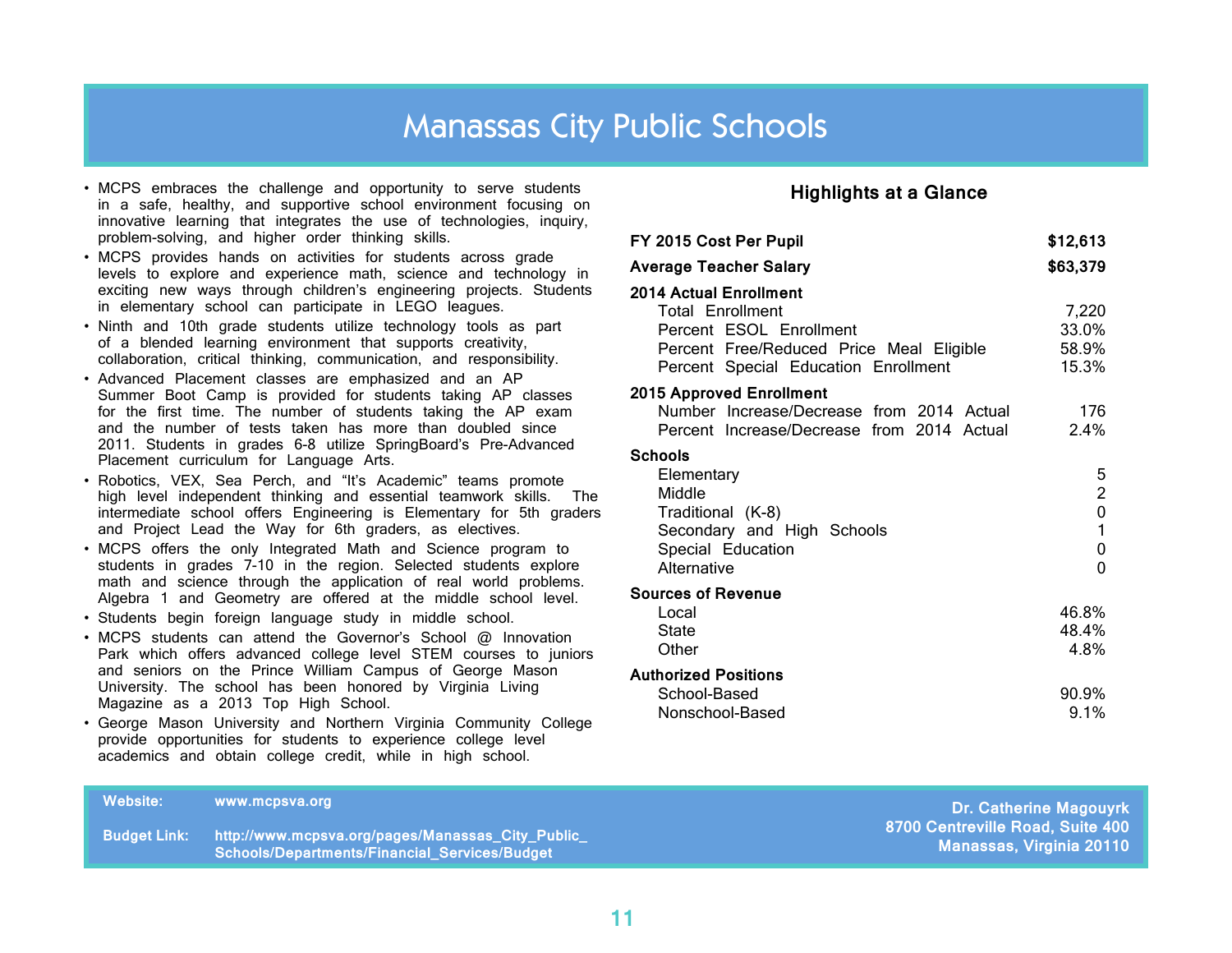#### Manassas Park City Public Schools

- <span id="page-11-0"></span>• The division consists of four schools and each school specializes in specific grade levels.
- The city's diversity extends into the school system where students speak over 40 different languages at home.
- All of Manassas Park City Schools are fully accredited by the Virginia Department of Education.
- 27 MPCS students participate in the Early Identification Program (EIP) in partnership with George Mason University as a means to promote higher education to potential first generation college students.
- MPCS has entered Phase I of a digital conversion by participating in Virginia's e-backpack learning initiative.
- Every Kindergarten student identified for PALS services in September 2013 had tested out of the program by May 2014.
- The fifth grade instrumental music program provides an opportunity for all students to participate in the band program. Instruments are provided.
- During the 2012-2013 school year MPES implemented Project Discovery days; one day each quarter students work collaboratively to develop and present solutions to real world problems and challenges. The overwhelming positive feedback was the driving force behind a permanent schedule change embedding STEM learning labs into the daily elementary curriculum for the 2013-2014 school year ensuring every student receives 70 minutes of STEM instruction each day.
- STEM Learning Labs have been initiated at CES and MPMS.
- MPMS and MPHS have adopted Capturing Kids Hearts in an effort to improve student staff relationships, promote good citizenship, encourage student engagement, and foster a general feeling that teachers and students can focus on instruction rather than behavioral disruptions.
- MPCS has 10 students attending the Regional Governor's School at innovation Park.
- Pre-AP, AP, or Dual Enrollment classes are taken by 85% of high school students.

#### **Highlights at a Glance**

| <b>Average Teacher Salary</b><br><b>2014 Actual Enrollment</b><br><b>Total Enrollment</b><br>Percent ESOL Enrollment          | \$59,638<br>3,260<br>28.9%<br>58.6%<br>11.8% |
|-------------------------------------------------------------------------------------------------------------------------------|----------------------------------------------|
|                                                                                                                               |                                              |
| Percent Free/Reduced Price Meal Eligible<br>Percent Special Education Enrollment                                              |                                              |
| <b>2015 Approved Enrollment</b><br>Number Increase/Decrease from 2014 Actual<br>Percent Increase/Decrease from 2014 Actual    | 95<br>2.9%                                   |
| <b>Schools</b><br>Elementary<br>Middle<br>Traditional (K-8)<br>Secondary and High Schools<br>Special Education<br>Alternative | 2<br>1<br>0<br>1<br>0<br>0                   |
| <b>Sources of Revenue</b><br>Local<br><b>State</b><br>Other<br><b>Authorized Positions</b><br>School-Based<br>Nonschool-Based | 30.2%<br>60.2%<br>9.6%<br>91.3%<br>8.7%      |

| Website: | www.mpark.net                                                                                                | <b>Dr. Bruce McDade</b>                                       |
|----------|--------------------------------------------------------------------------------------------------------------|---------------------------------------------------------------|
|          | ,Budget Link:  http://www.mpark.net/Departments/FinancialServices/             '<br>tabid/13529/Default.aspx | <b>One Park Ctr. Ct., Suite A</b><br>Manassas Park, VA 20111, |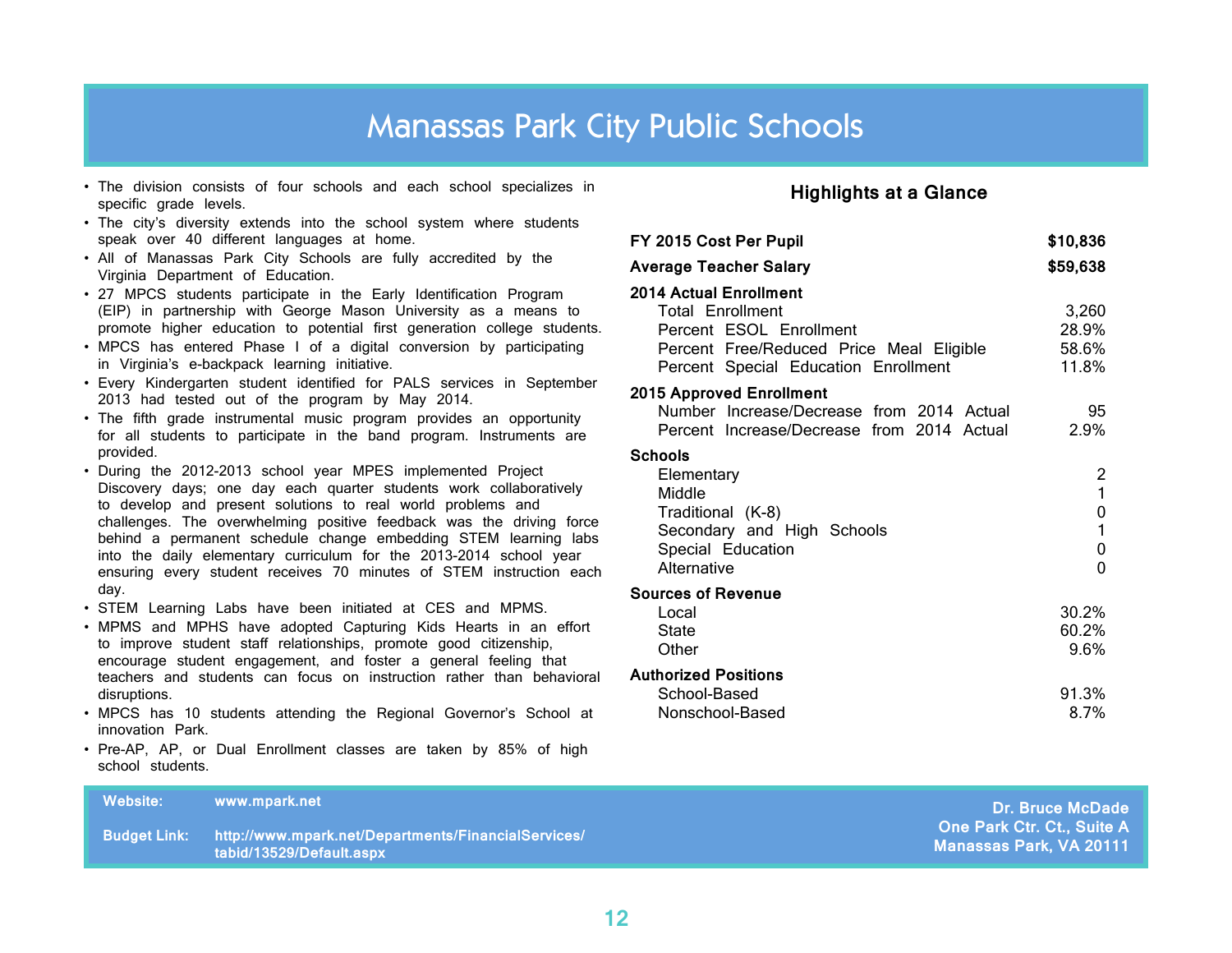### **Montgomery County Public Schools**

- <span id="page-12-0"></span>• Eight MCPS high schools rank in the top 200 of The Washington Post 2014 High School Challenge and all 25 high schools appear on this list.
- 11 high schools made the U.S. News & World Report 2014 list of Best High Schools, including the top 4 high schools in Maryland.
- According to Education Week, MCPS has one of the highest graduation rates among the nation's largest districts. The Schott Foundation reports that MCPS has the highest graduation rate in the nation for African American males in the nation's largest districts.
- MCPS system wide average SAT score in FY 2014 was 1,650 compared with a Maryland average of 1,468 and a national average of 1,497. Sixty-nine percent of MCPS graduates took the SAT, while nationally only 52% of public school graduates took the SAT.
- A historic high of 33,642 AP exams were taken by MCPS students in 2013. Students earned a score of 3 or higher on 73% of the exams.
- In 2013, the percentage of AP exams taken by African American students with scores of 3 or higher (47%) is significantly higher than the percentage in Maryland (30.9%) and nationwide (27.7%).
- In 2013, the percentage of AP exams taken by Hispanic students with scores of 3 or higher (56%) was greater than the percentage in Maryland (51.2%) and nationwide (41%).
- More than 90% of kindergartners met/exceeded reading targets from 2008-2013, closing the achievement gap by race/ethnicity, and socioeconomic status at this grade level.
- 56% of Grade 8 students completed Algebra 1 with a "C" or higher.
- MCPS received the 2010 Malcolm Baldrige National Quality Award, the highest presidential honor given to American organizations for performance excellence. MCPS became only the sixth public school system to receive the award and is by far the largest school district to be a recipient.
- In 2010, MCPS was named one of 5 finalists for the prestigious Broad Prize for Urban Education, the largest education prize in the country. MCPS was chosen as a finalist from a pool of 100 school districts.

#### **Highlights at a Glance**

| FY 2015 Cost Per Pupil                                                                                                                                                  | \$15,351                              |
|-------------------------------------------------------------------------------------------------------------------------------------------------------------------------|---------------------------------------|
| <b>Average Teacher Salary</b>                                                                                                                                           | \$75,452                              |
| <b>2014 Actual Enrollment</b><br><b>Total Enrollment</b><br>Percent ESOL Enrollment<br>Percent Free/Reduced Price Meal Eligible<br>Percent Special Education Enrollment | 151,289<br>13.2%<br>34.3%<br>11.7%    |
| <b>2015 Approved Enrollment</b><br>Number Increase/Decrease from 2014 Actual<br>Percent Increase/Decrease from 2014 Actual                                              | 2,889<br>1.9%                         |
| Schools<br>Elementary<br>Middle<br>Traditional (K-8)<br>Secondary and High Schools<br>Special Education<br>Alternative                                                  | 133<br>38<br>0<br>26<br>5<br>$\Omega$ |
| <b>Sources of Revenue</b><br>Local<br><b>State</b><br>Other                                                                                                             | 66.6%<br>27.9%<br>5.5%                |
| <b>Authorized Positions</b><br>School-Based<br>Nonschool-Based                                                                                                          | 91.2%<br>8.8%                         |

tarr

| <b>Website:</b> | ا /http://www.montgomeryschoolsmd.org                                                    | <b>Dr. Joshua P. Starr</b>                               |
|-----------------|------------------------------------------------------------------------------------------|----------------------------------------------------------|
| ∟Budget Link: ∃ | http://www.montgomeryschoolsmd.org/uploadedFiles/ \<br>FY2015_OperatingBudgetSummary.pdf | 850 Hungerford Drive<br><b>Rockville, Maryland 20850</b> |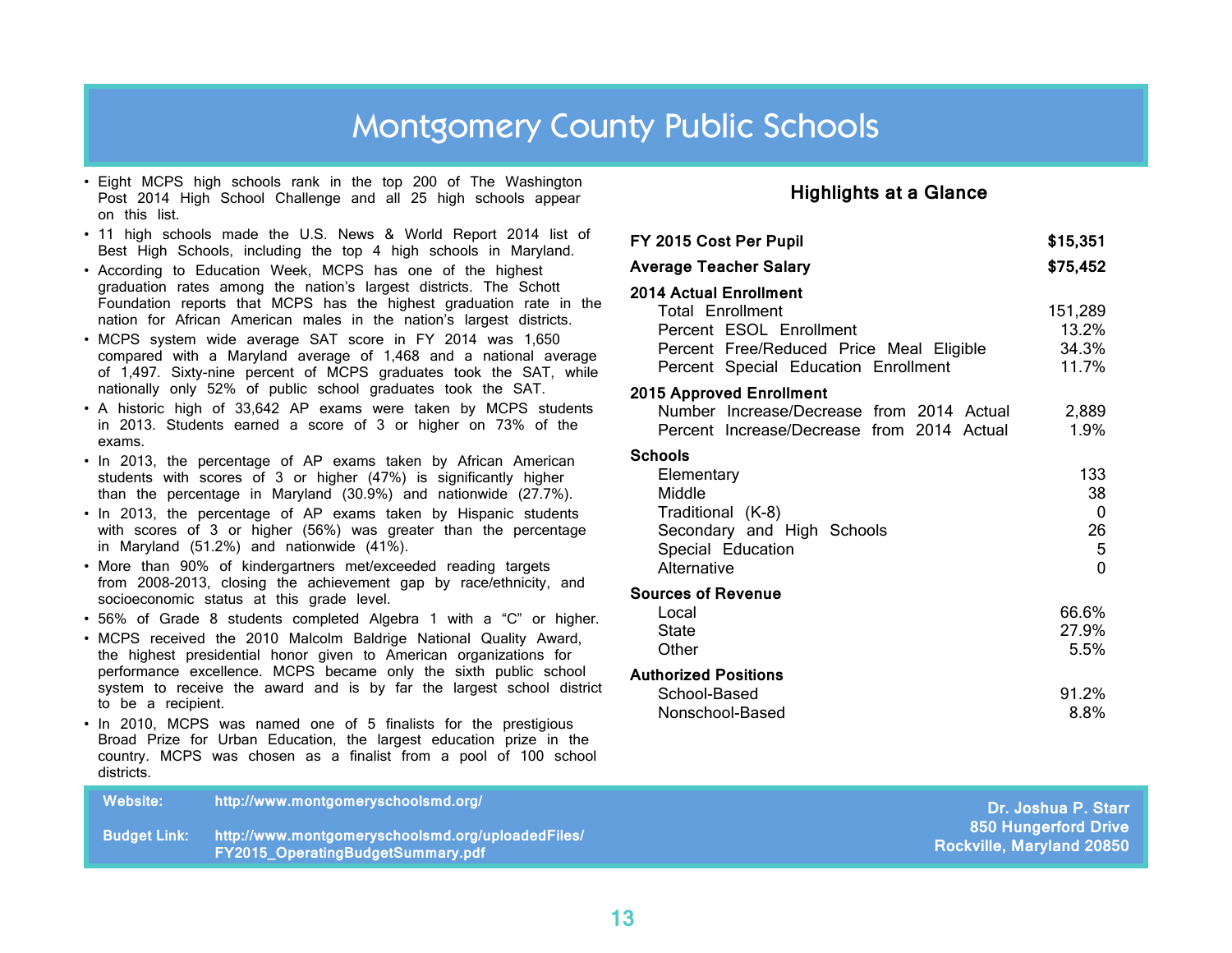#### Prince George's County Public Schools

<span id="page-13-0"></span>Building on significant academic progress, the Board of Education reconciled and approved a \$1.687 billion operating budget on June 27, 2014, an increase of \$23.3 million that will maintain successful programs and fund new personnel resources. These resources are necessary to meet compliance requirements associated with mediated settlement agreements, cover mandatory costs of conducting school business, as well as key student achievement goals, notably Secondary School Reform, our Health Sciences Academy, Visual & Performing Arts Center at Northwestern HS, and funding to support Student-Based Budgeting to all schools.

The FY 2015 Operating Budget approved by the Board includes a net increase in State Aid of \$37.4 million, primarily due to adjustments in state aid programs. County funding, including both the telecommunications and energy tax estimates, totals \$623.7 million, a decrease of \$9.3 million from FY 2014. County funds increased Maintenance of Effort (MOE) by \$17,535 per SB 1301, Section 18

Federal funding estimates remained constant at FY 2014 levels, while Board sources amount to \$15.0 million, a decrease of \$4.7 million primarily due to a decline in future unanticipated grants and miscellaneous revenue.

The FY 2015 approved expenditure budget was based on four key priorities: 1) Funding Student Need; 2) Supporting Employees; 3) Continued Investment in Innovative Programs; and 4) Continued Fiscal Stability. As such, \$14.2 million additional funding was included to support instruction and academic achievement.

The FY 2015 Operating Budget maintains our best efforts to achieve school system goals and fulfill our mission to ensure our students, teachers and support staff have tools and resources needed to help children learn and achieve.

**Website: [www.pgcps.pg.k12.md.us](http://www.pgcps.pg.k12.md.us)**

**Budget Link: http://www1.pgcps.org/budget/index.aspx?id=181013**

#### **Highlights at a Glance**

| FY 2015 Cost Per Pupil                                                                                                                                                  | \$12,902                           |
|-------------------------------------------------------------------------------------------------------------------------------------------------------------------------|------------------------------------|
| <b>Average Teacher Salary</b>                                                                                                                                           | \$65,063                           |
| <b>2014 Actual Enrollment</b><br><b>Total Enrollment</b><br>Percent ESOL Enrollment<br>Percent Free/Reduced Price Meal Eligible<br>Percent Special Education Enrollment | 125,136<br>14.6%<br>61.5%<br>11.5% |
| <b>2015 Approved Enrollment</b><br>Number Increase/Decrease from 2014 Actual<br>Percent Increase/Decrease from 2014 Actual                                              | 2919<br>2.3%                       |
| <b>Schools</b><br>Elementary<br>Middle<br>Traditional (K-8)<br>Secondary and High Schools<br>Special Education<br>Alternative                                           | 128<br>24<br>8<br>29<br>9<br>0     |
| <b>Sources of Revenue</b><br>Local<br><b>State</b><br>Other                                                                                                             | 35.1%<br>55.7%<br>9.2%             |
| <b>Authorized Positions</b><br>School-Based<br>Nonschool-Based                                                                                                          | 89.5%<br>10.5%                     |

**Dr. Kevin Maxwell 14201 School Lane Upper Marlboro, Maryland 20772**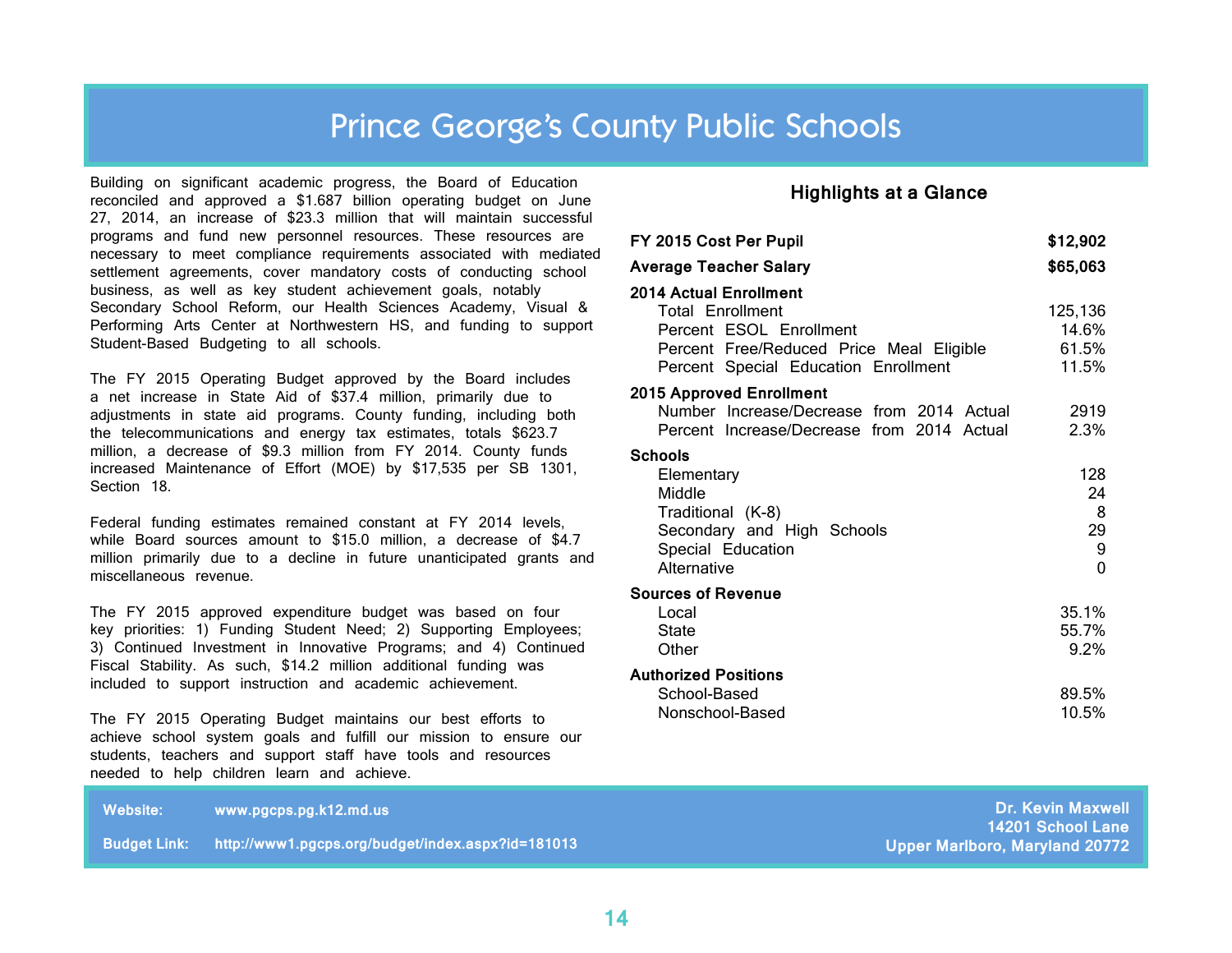#### Prince William County Public Schools

- <span id="page-14-0"></span>• Raised on-time student graduation rate to approximately 90%.
- Increased the number of students earning qualifying scores on Advanced Placement, International Baccalaureate, and Cambridge exams to 31%, exceeding both the national and Virginia average.
- Implemented Teacher Incentive Performance Awards Program to enhance teaching and student achievement in schools with economically disadvantaged student populations.
- Expanded Divisionwide use of digital instructional technology using high-speed Internet connections.
- Completed major renewals of eight schools in the last five years at a cost of \$57.3 million.
- Built eight new schools and 13 school additions in the last five years at a cost of \$331.4 million, adding 9,805 student spaces. Major Awards:
- All high schools ranked among the top nine percent of high schools in the U.S., The Washington Post High School Challenge, 2014
- College Board Advanced Placement District Honor Roll, 2013
- Virginia Schools to Watch, National Forum to Accelerate Middle-Grades Reform, 2009–13
- Virginia Board of Education Index of Performance Awards 2011-13
- Virginia Counselors Association Caring and Humanitarian Award, 2013
- American Association of Teachers of German Outstanding Service Award, VA Chapter, 2013
- Top-10 Ranking in Digital School Districts Survey, National School Boards Association, 2009-13
- Meritorious Budget Award, Association of School Business Officials, 1997-2013

 **114c670f82ff9b4350c362c42**

**Website: [www.pwcs.edu](http://www.pwcs.edu)**

- Distinguished Budget Presentation Award, Government Finance Officers Association, 2000-14
- Excellence in Financial Reporting, Government Finance Officers Association, 2013

**Budget Link: http://financialservices.departments.pwcs.edu/modules/ groups/homepagefiles/cms/1007128/File/Budget/2015/ Approved\_Budget%20FY%202015.pdf?sessionid=b535129**

#### **Highlights at a Glance**

| FY 2015 Cost Per Pupil                                                                                                                                           | \$10,365                                   |
|------------------------------------------------------------------------------------------------------------------------------------------------------------------|--------------------------------------------|
| Average Teacher Salary                                                                                                                                           | \$61,525                                   |
| 2014 Actual Enrollment<br><b>Total Enrollment</b><br>Percent ESOL Enrollment<br>Percent Free/Reduced Price Meal Eligible<br>Percent Special Education Enrollment | 85,439<br>15.7%<br>39.1%<br>11.8%          |
| <b>2015 Approved Enrollment</b><br>Number Increase/Decrease from 2014 Actual<br>Percent Increase/Decrease from 2014 Actual                                       | 2,066<br>2.4%                              |
| Schools<br>Elementary<br>Middle<br>Traditional (K-8)<br>Secondary and High Schools<br>Special Education<br>Alternative                                           | 57<br>16<br>3<br>11<br>3<br>$\overline{2}$ |
| <b>Sources of Revenue</b><br>Local<br><b>State</b><br>Other                                                                                                      | 45.1%<br>49.1%<br>5.8%                     |
| <b>Authorized Positions</b><br>School-Based<br>Nonschool-Based                                                                                                   | 91.1%<br>8.9%                              |

**Dr. Steven L. Walts P.O. Box 389 Manassas, Virginia 20108**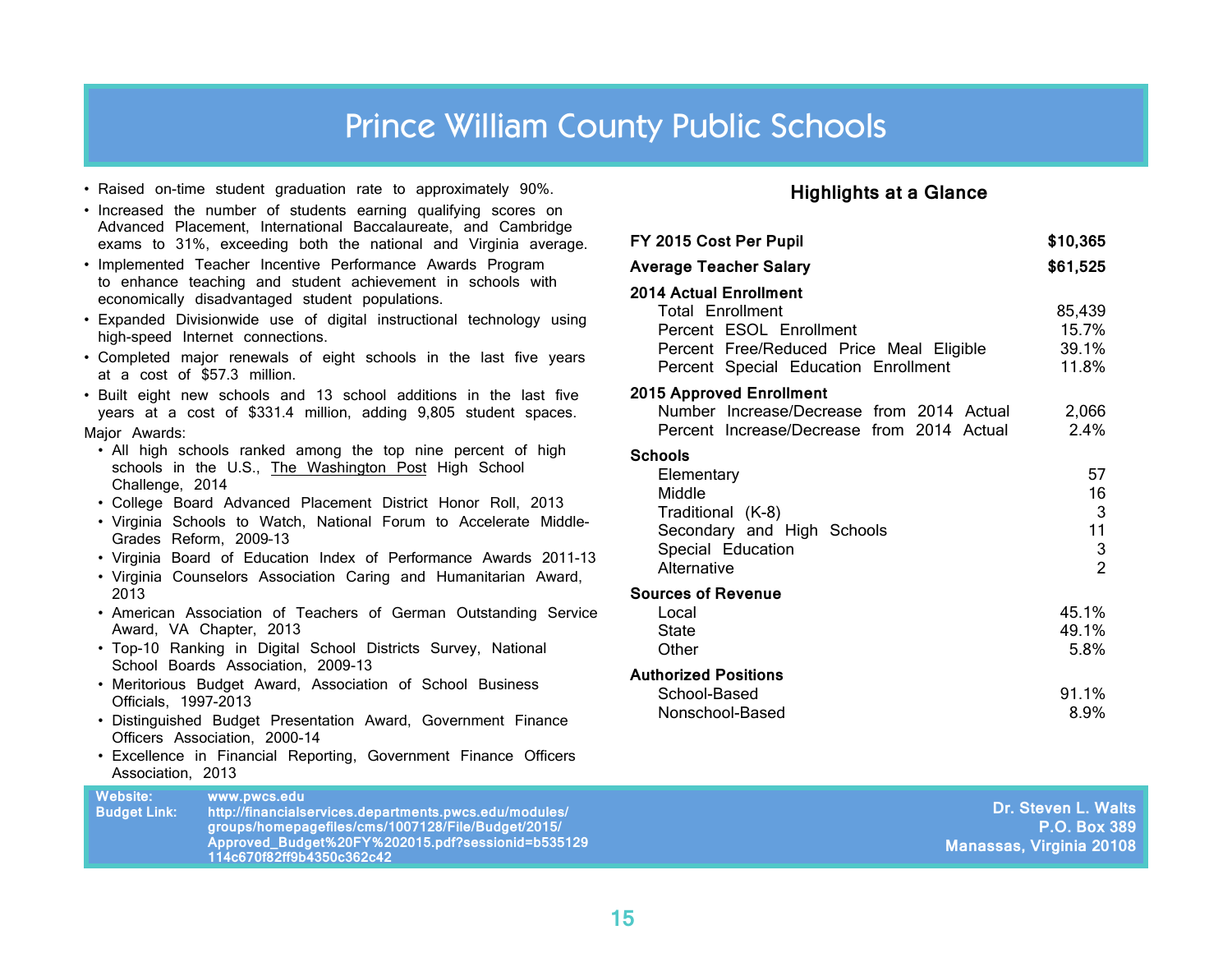#### FY 2014 Actual Enrollment

<span id="page-15-0"></span>

| <b>School Division</b>        | <b>Preschool</b> | <b>Head Start</b> | Kindergarten | Grades 1-12 | <b>Special Education</b><br><b>Level 2</b><br>(50% or more of the<br>time) | <b>Total Enrollment</b> |
|-------------------------------|------------------|-------------------|--------------|-------------|----------------------------------------------------------------------------|-------------------------|
| Alexandria City <sup>1</sup>  | 285              | 0                 | 1,418        | 11,521      | 339                                                                        | 13,563                  |
| Arlington County <sup>2</sup> | 1,145            | $\Omega$          | 2,139        | 18,588      | 1.549                                                                      | 23,421                  |
| <b>Fairfax County</b>         | 1,995            | 1,448             | 13,424       | 153,728     | 13,300                                                                     | 183,895                 |
| <b>Falls Church City</b>      | 36               | 0                 | 201          | 2,001       | 183                                                                        | 2,421                   |
| <b>Loudoun County</b>         | 891              | 99                | 5,010        | 61,808      | 3,050                                                                      | 70,858                  |
| <b>Manassas City</b>          | 160              | 0                 | 620          | 6,013       | 427                                                                        | 7,220                   |
| <b>Manassas Park City</b>     | 60               | 36                | 267          | 2,666       | 231                                                                        | 3,260                   |
| <b>Montgomery County</b>      | 3,011            | 628               | 11,858       | 129,729     | 6,063                                                                      | 151,289                 |
| <b>Prince George's County</b> | 3,456            | 1,052             | 10,260       | 109,235     | 1,133                                                                      | 125,136                 |
| <b>Prince William County</b>  | 932              | 385               | 6,144        | 76,899      | 1,079                                                                      | 85,439                  |

<sup>1</sup> Alexandria City Public Schools' Special Education Level 2 figures exclude Preschool and Kindergarten students who have already been included in the

Preschool and Kindergarten totals and include 79 private placement students who are served by non-ACPS providers.

 $2$  Arlington County's preschool special education numbers do not include 36 students receiving preschool special education community-based services.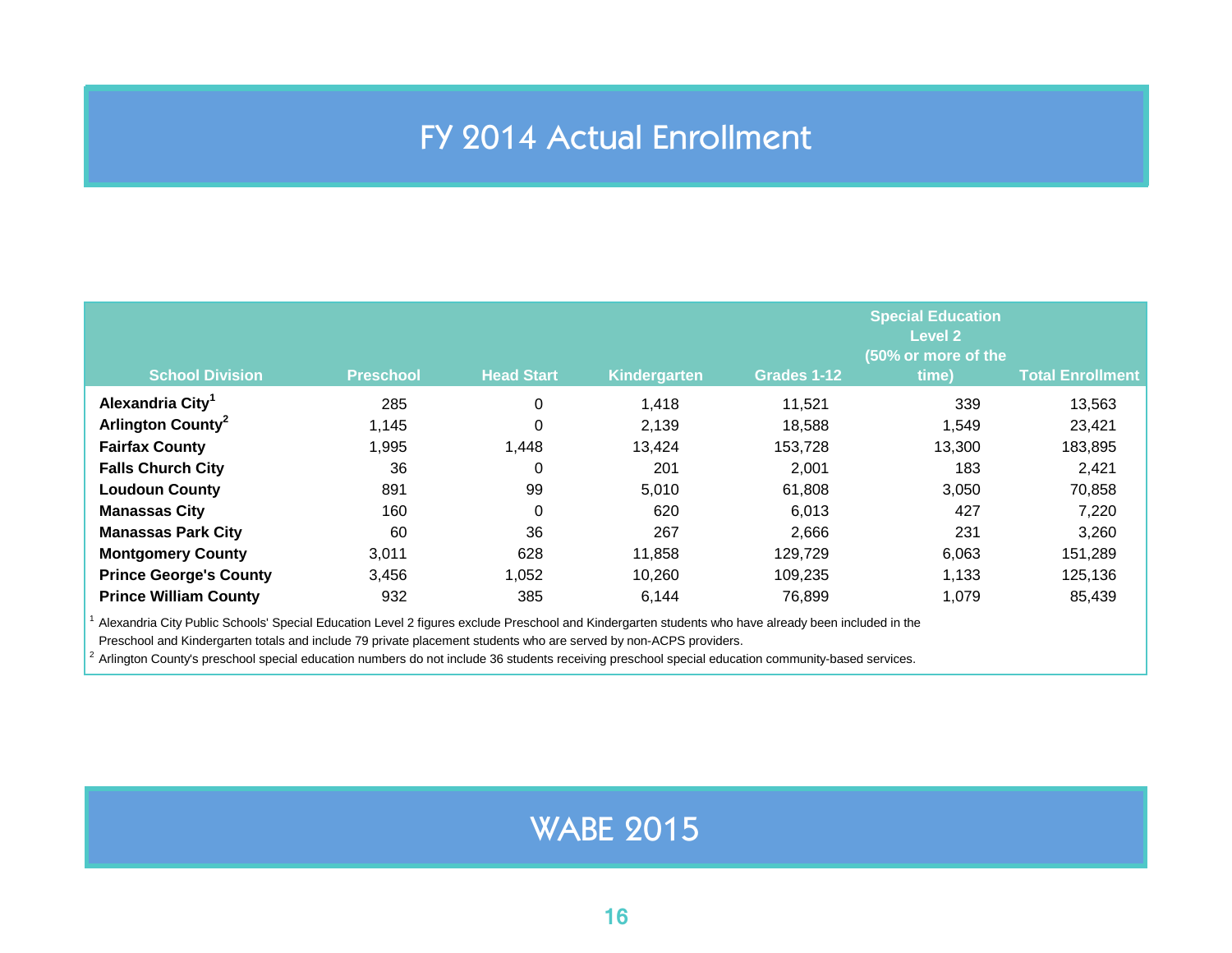### FY 2015 Approved Enrollment

<span id="page-16-0"></span>

| <b>School Division</b>        | <b>Preschool</b> | <b>Head Start</b> | Kindergarten | Grades 1-12 | <b>Special Education</b><br><b>Level 2</b><br>(50% or more of the<br>time) | <b>Total Enrollment</b> |
|-------------------------------|------------------|-------------------|--------------|-------------|----------------------------------------------------------------------------|-------------------------|
| Alexandria City <sup>1</sup>  | 287              | 0                 | 1,551        | 11,961      | 312                                                                        | 14,111                  |
| Arlington County <sup>2</sup> | 1,211            | 0                 | 2,176        | 18,866      | 1,960                                                                      | 24,213                  |
| <b>Fairfax County</b>         | 2,077            | 1,643             | 13,207       | 156,236     | 13,622                                                                     | 186,785                 |
| <b>Falls Church City</b>      | 56               | 0                 | 206          | 2,142       | 189                                                                        | 2,593                   |
| <b>Loudoun County</b>         | 968              | 100               | 4,590        | 64.220      | 3,355                                                                      | 73,233                  |
| <b>Manassas City</b>          | 160              | 0                 | 603          | 6,206       | 427                                                                        | 7,396                   |
| <b>Manassas Park City</b>     | 61               | 36                | 275          | 2.745       | 238                                                                        | 3,355                   |
| <b>Montgomery County</b>      | 3,509            | 628               | 11,944       | 132,851     | 5,246                                                                      | 154,178                 |
| <b>Prince George's County</b> | 3,554            | 1,052             | 10,299       | 111,985     | 1,165                                                                      | 128,055                 |
| <b>Prince William County</b>  | 574              | 397               | 6,055        | 78,298      | 2,181                                                                      | 87,505                  |

<sup>1</sup> Alexandria City Public Schools' Special Education Level 2 figures exclude Preschool and Kindergarten students who have already been included in the

Preschool and Kindergarten totals and include 79 private placement students who are served by non-ACPS providers.

<sup>2</sup> Arlington County's preschool special education numbers do not include 36 students receiving preschool special education community-based services.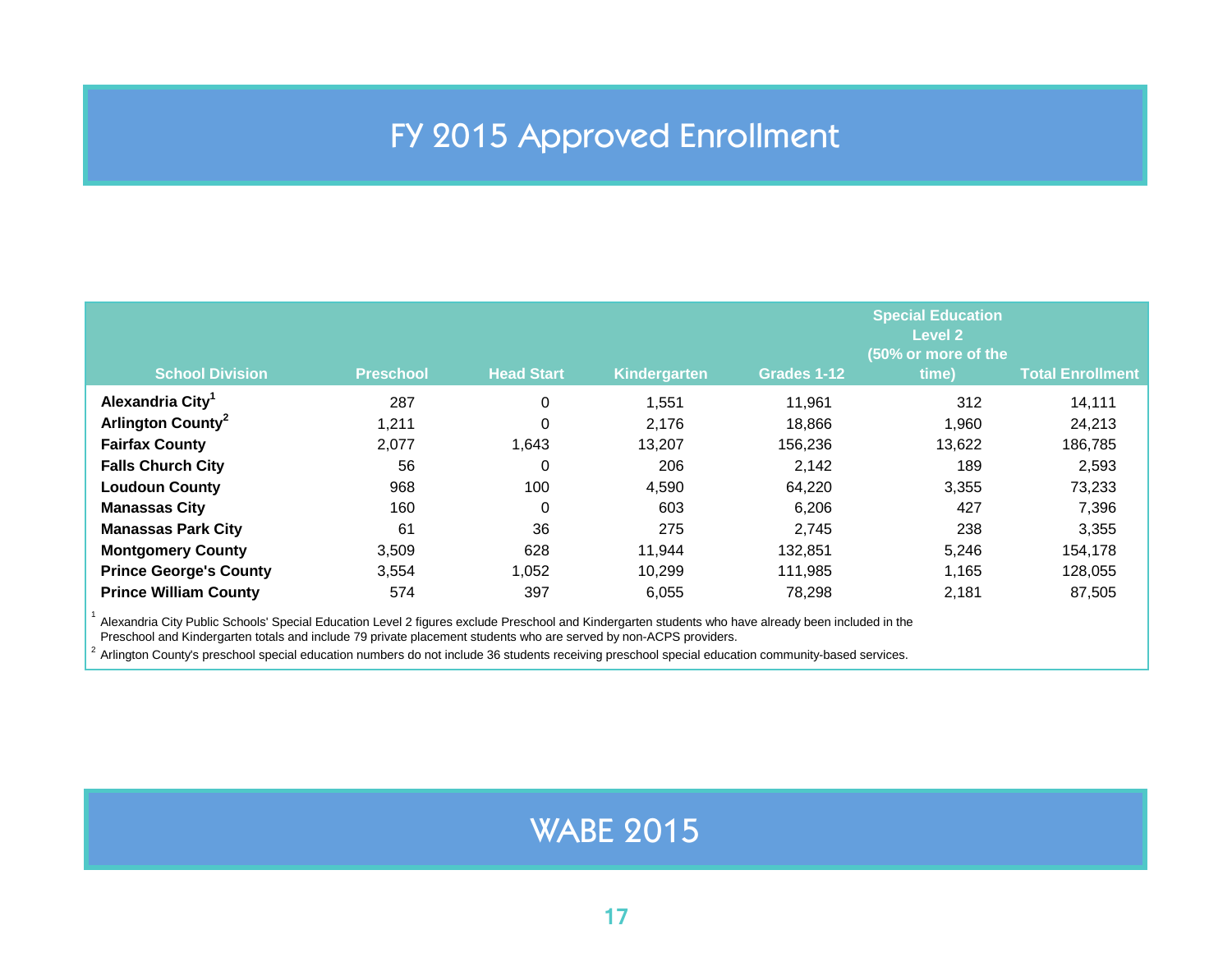### <span id="page-17-0"></span>English for Speakers of Other Languages (ESOL) Students

| <b>School Division</b>        | FY 2014 Actual<br><b>Enrollment</b> | FY 2015 Approved<br><b>Enrollment</b> | <b>Percentage of</b><br><b>FY 2014</b><br><b>Enrollment</b> | <b>Percentage of</b><br><b>FY 2015</b><br><b>Enrollment</b> |
|-------------------------------|-------------------------------------|---------------------------------------|-------------------------------------------------------------|-------------------------------------------------------------|
| <b>Alexandria City</b>        | 3,465                               | 3.911                                 | 25.5%                                                       | 27.7%                                                       |
| <b>Arlington County</b>       | 4.064                               | 3,974                                 | 17.4%                                                       | 16.4%                                                       |
| <b>Fairfax County</b>         | 31,204                              | 32,103                                | 17.0%                                                       | 17.2%                                                       |
| <b>Falls Church City</b>      | 160                                 | 165                                   | 6.6%                                                        | 6.4%                                                        |
| <b>Loudoun County</b>         | 5,824                               | 6,896                                 | 8.2%                                                        | 9.4%                                                        |
| <b>Manassas City</b>          | 2,380                               | 2,377                                 | 33.0%                                                       | 32.1%                                                       |
| <b>Manassas Park City</b>     | 943                                 | 968                                   | 28.9%                                                       | 28.9%                                                       |
| <b>Montgomery County</b>      | 19,938                              | 20,250                                | 13.2%                                                       | 13.1%                                                       |
| <b>Prince George's County</b> | 18,268                              | 18.796                                | 14.6%                                                       | 14.7%                                                       |
| <b>Prince William County</b>  | 13,397                              | 13,832                                | 15.7%                                                       | 15.8%                                                       |

Note: Programs for English speakers of other languages use several different names in the WABE districts, including English as a Second Language, English for Speakers of Other Languages, and English Language Learners. For the purposes of this document, all such programs are referred to as English for Speakers of Other Languages, and enrollment includes only those students receiving services.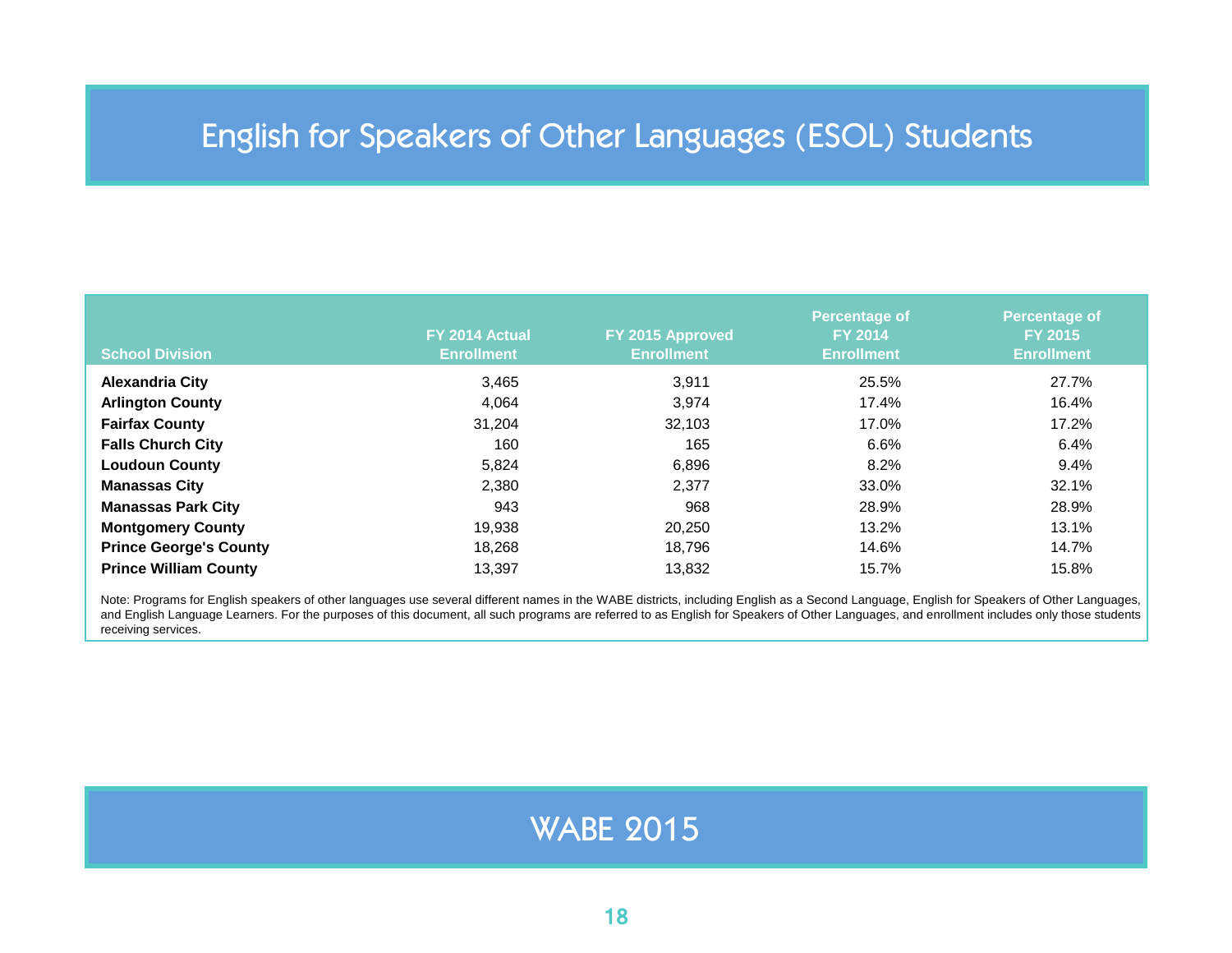#### English for Speakers of Other Languages (ESOL) Students

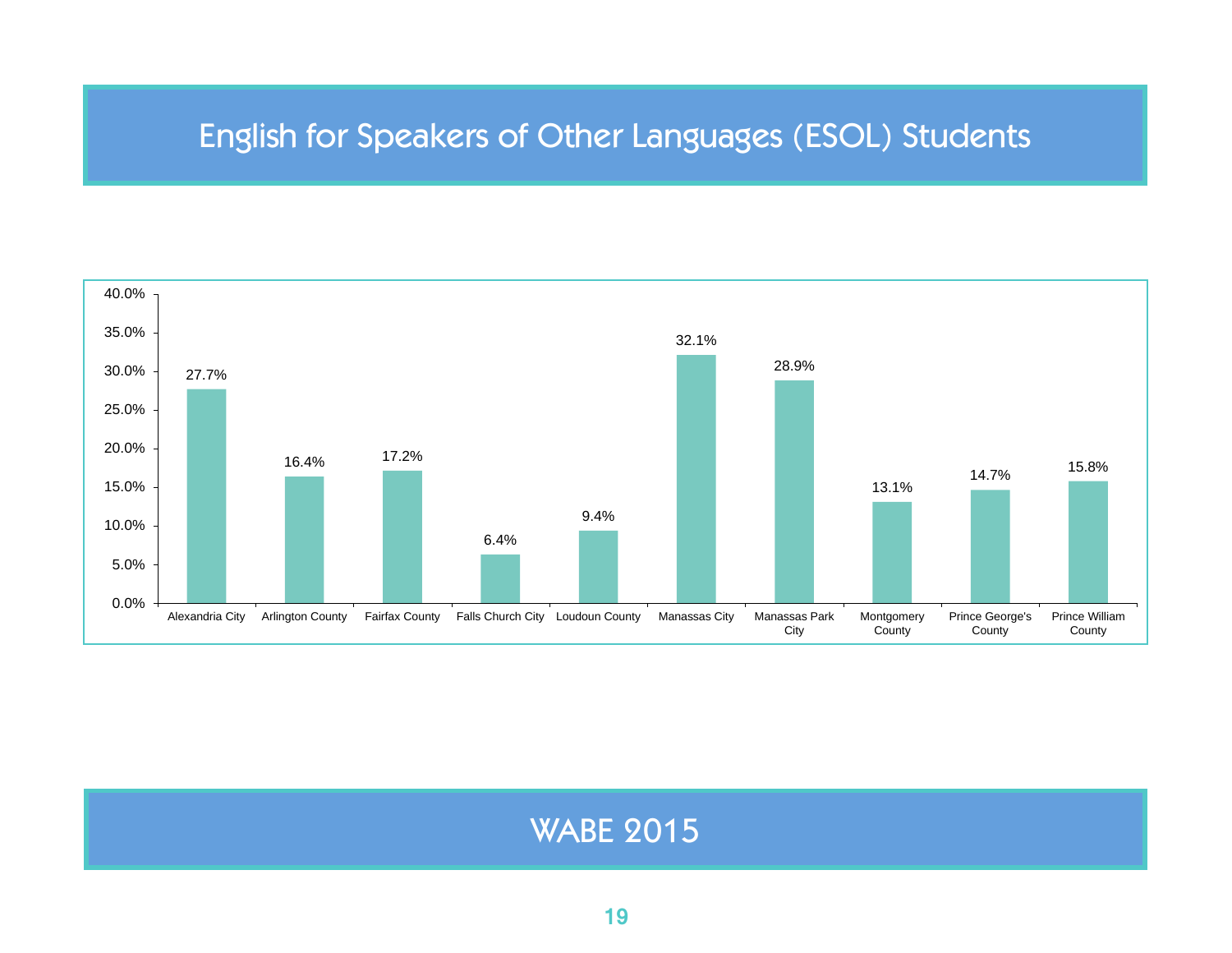### Schools and Centers

<span id="page-19-0"></span>

| <b>School Division</b>                    | <b>Elementary</b> | <b>Middle</b> | <b>Traditional</b><br>$(K-8)$ | <b>Secondary</b> | <b>High</b> | <b>Special</b><br><b>Education</b> | <b>Alternative</b> | <b>Total</b> |
|-------------------------------------------|-------------------|---------------|-------------------------------|------------------|-------------|------------------------------------|--------------------|--------------|
| Alexandria City <sup>1</sup>              | 12                | $\mathcal{P}$ |                               |                  |             |                                    |                    | 18           |
| <b>Arlington County</b>                   | 22                | 5             |                               |                  |             | າ                                  | 3                  | 37           |
| <b>Fairfax County</b>                     | 139               | 23            |                               | 3                | 22          |                                    | 2                  | 196          |
| <b>Falls Church City</b>                  |                   |               |                               |                  |             |                                    |                    | 5            |
| <b>Loudoun County</b>                     | 56                | 15            |                               |                  | 14          |                                    |                    | 87           |
| <b>Manassas City</b>                      |                   | ົ             |                               |                  |             |                                    |                    | 8            |
| <b>Manassas Park City</b>                 |                   |               |                               |                  |             |                                    |                    |              |
| <b>Montgomery County<sup>2</sup></b>      | 133               | 38            |                               |                  | 26          | 5                                  |                    | 202          |
| <b>Prince George's County<sup>3</sup></b> | 128               | 24            | 8                             |                  | 29          | 9                                  |                    | 198          |
| <b>Prince William County</b>              | 57                | 16            |                               |                  | 11          |                                    | ⌒                  | 92           |

 $1$  Alexandria City has one high school, T.C. Williams, with two locations: a 9th grade center and a traditional campus that serves students in grades 10-12, as well as a satellite campus and an interim education facility.

<sup>2</sup> Montgomery County high schools include 1 career and technology center.

<sup>3</sup> Does not include public charter schools.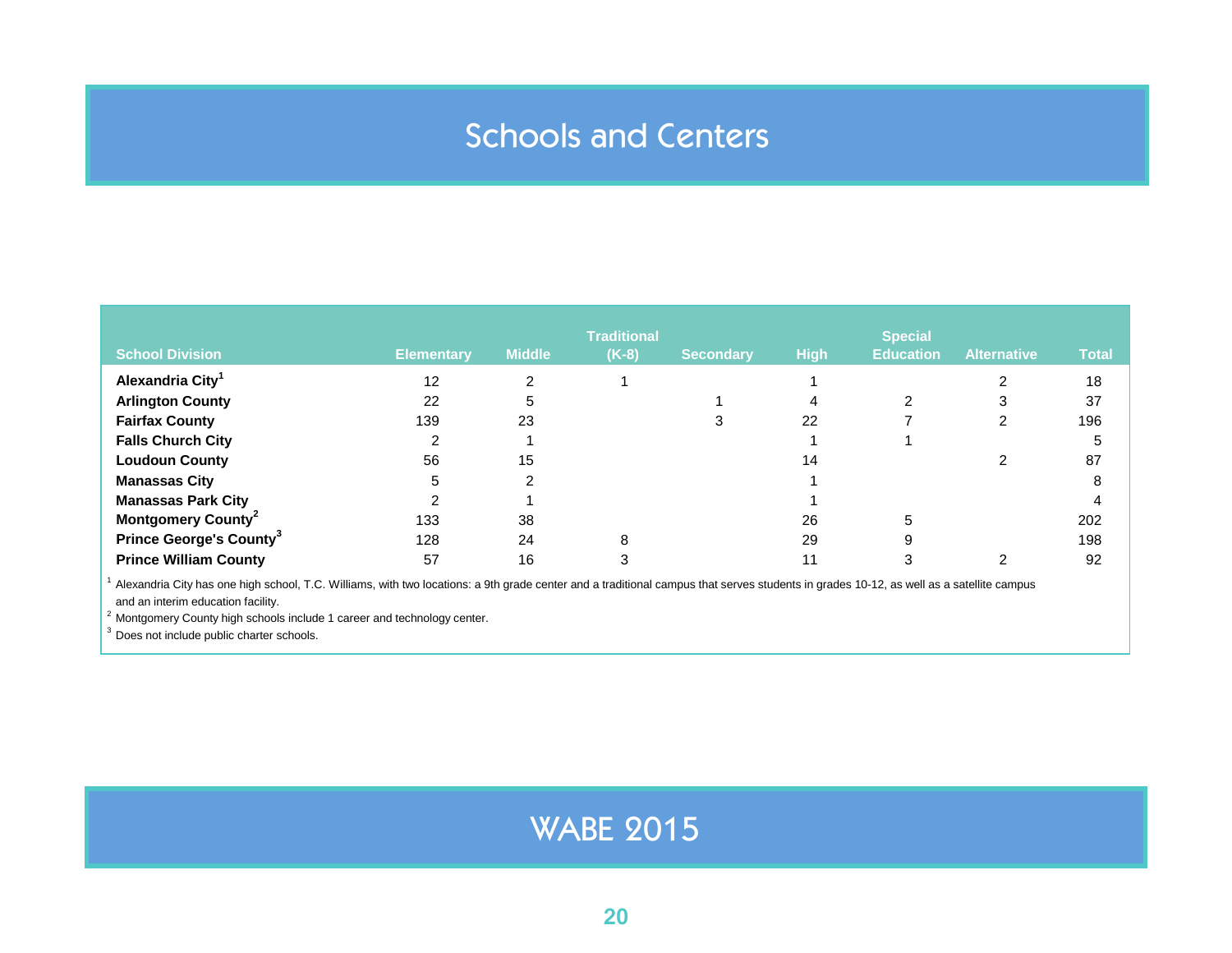### Special Education Enrollment FY 2014 Actual

<span id="page-20-0"></span>

|                                    | <b>Unduplicated Special Education Enrollment</b>                                     |         |                                         |              |                                                   |  |  |  |  |
|------------------------------------|--------------------------------------------------------------------------------------|---------|-----------------------------------------|--------------|---------------------------------------------------|--|--|--|--|
| <b>School Division</b>             | <b>Preschool</b>                                                                     | Level 1 | <b>Level 2 (50% or</b><br>more of time) | <b>Total</b> | <b>Total Special</b><br><b>Education Services</b> |  |  |  |  |
| <b>Alexandria City</b>             | 195                                                                                  | 1,181   | 339                                     | 1,715        | 0                                                 |  |  |  |  |
| Arlington County <sup>1</sup>      | 348                                                                                  | 1,598   | 1,494                                   | 3,440        | 6,576                                             |  |  |  |  |
| <b>Fairfax County</b>              | 1,995                                                                                | 10,063  | 13,300                                  | 25,358       | 44,673                                            |  |  |  |  |
| <b>Falls Church City</b>           | 15                                                                                   | 133     | 183                                     | 331          | 493                                               |  |  |  |  |
| <b>Loudoun County</b>              | 646                                                                                  | 4,082   | 3,036                                   | 7,764        | 10,477                                            |  |  |  |  |
| Manassas City <sup>2</sup>         | 52                                                                                   | 625     | 427                                     | 1,104        | 0                                                 |  |  |  |  |
| <b>Manassas Park City</b>          | 24                                                                                   | 131     | 231                                     | 386          | 515                                               |  |  |  |  |
| <b>Montgomery County</b>           | 1,112                                                                                | 10,470  | 6,063                                   | 17,645       | 20,295                                            |  |  |  |  |
| <b>Prince George's County</b>      | 1,719                                                                                | 11,588  | 1,133                                   | 14,440       | 76,162                                            |  |  |  |  |
| Prince William County <sup>2</sup> | 860                                                                                  | 8,172   | 1,079                                   | 10,111       | 0                                                 |  |  |  |  |
|                                    | Includes 36 students receiving preschool special education community-based services. |         |                                         |              |                                                   |  |  |  |  |

<sup>2</sup> Manassas City and Prince William County do not report a duplicated special education student count.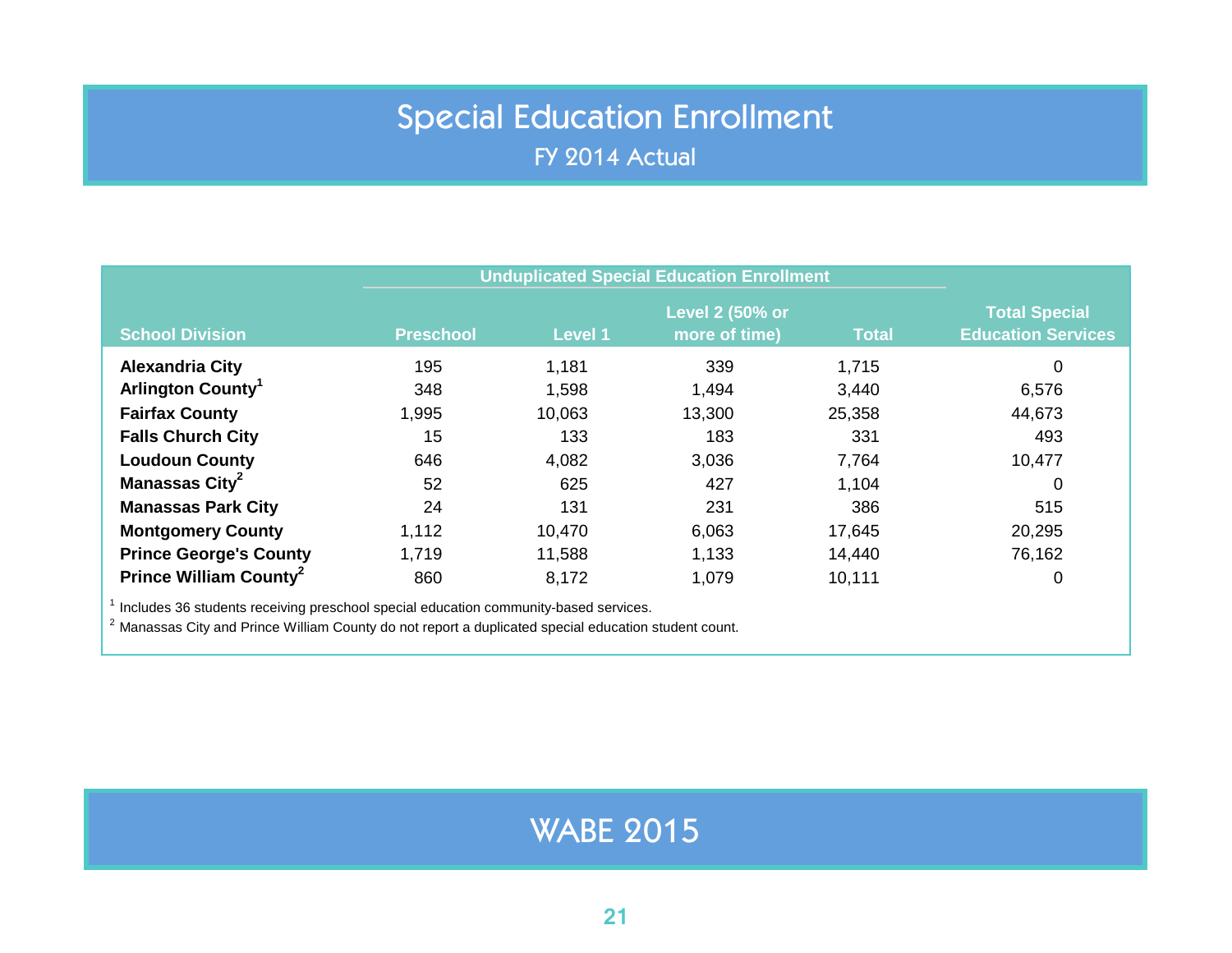## Special Education Enrollment

FY 2015 Approved

<span id="page-21-0"></span>

|                                                                                      | <b>Unduplicated Special Education Enrollment</b> |                |                                  |              |                                                   |
|--------------------------------------------------------------------------------------|--------------------------------------------------|----------------|----------------------------------|--------------|---------------------------------------------------|
| <b>School Division</b>                                                               | <b>Preschool</b>                                 | <b>Level 1</b> | Level 2 (50% or<br>more of time) | <b>Total</b> | <b>Total Special</b><br><b>Education Services</b> |
| <b>Alexandria City</b>                                                               | 200                                              | 1,055          | 312                              | 1,567        | 6,133                                             |
| Arlington County <sup>1</sup>                                                        | 380                                              | 1,474          | 1,960                            | 3,814        | 6,950                                             |
| <b>Fairfax County</b>                                                                | 2,077                                            | 9,998          | 13,622                           | 25,697       | 45,123                                            |
| <b>Falls Church City</b>                                                             | 18                                               | 137            | 189                              | 344          | 508                                               |
| <b>Loudoun County</b>                                                                | 710                                              | 4,085          | 3,355                            | 8,150        | 11,524                                            |
| Manassas City <sup>2</sup>                                                           | 52                                               | 625            | 427                              | 1,104        | 0                                                 |
| <b>Manassas Park City</b>                                                            | 25                                               | 135            | 238                              | 398          | 531                                               |
| <b>Montgomery County</b>                                                             | 1,364                                            | 11,275         | 5,246                            | 17,885       | 22,682                                            |
| <b>Prince George's County</b>                                                        | 1,731                                            | 11,641         | 1,165                            | 14,537       | 83,823                                            |
| Prince William County <sup>2</sup>                                                   | 502                                              | 11,087         | 2,181                            | 13,770       | 0                                                 |
| Includes 36 students receiving preschool special education community-based services. |                                                  |                |                                  |              |                                                   |

 $2$  Manassas City and Prince William County do not report a duplicated special education student count.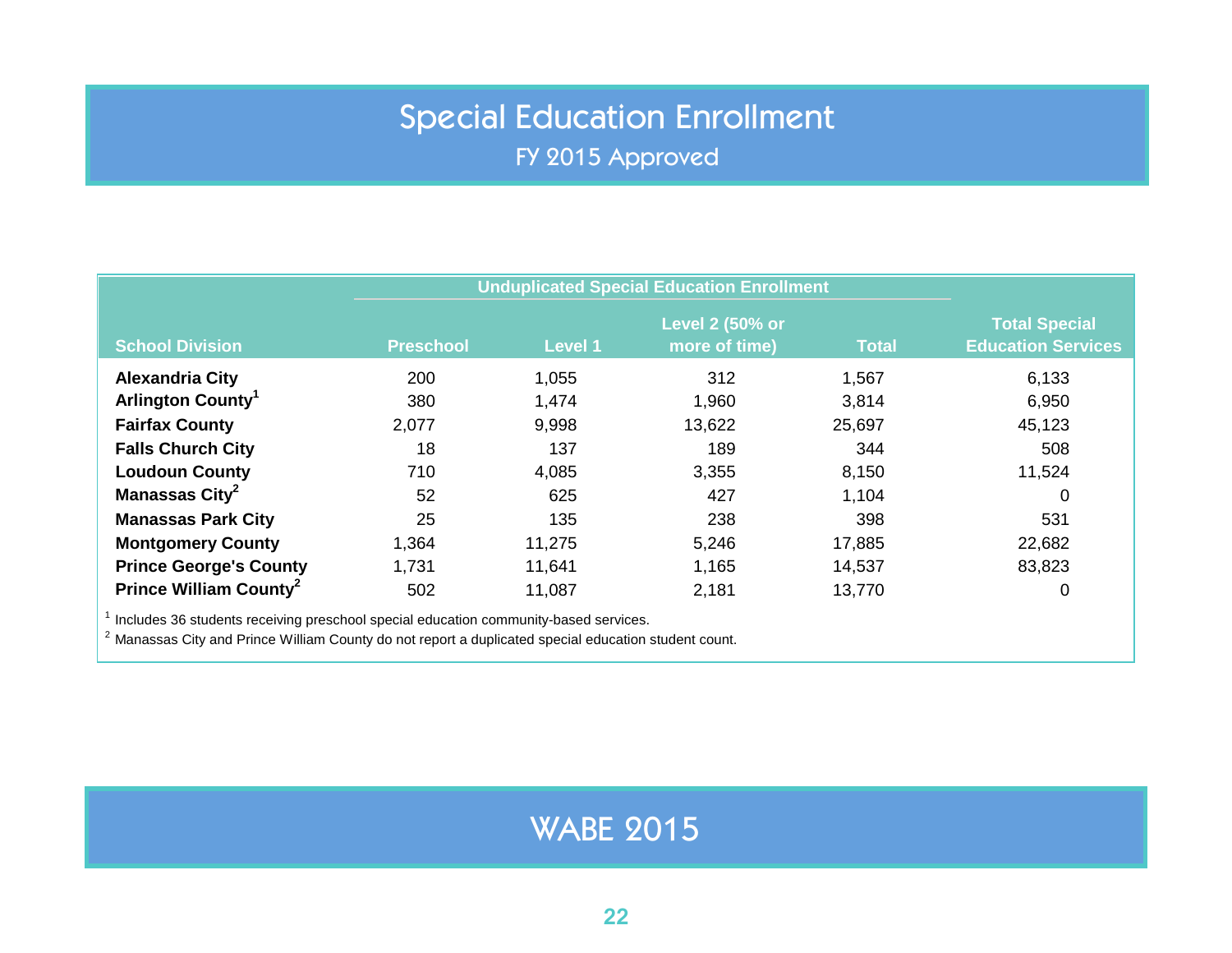#### FY 2015 Expenditure Data Definitions

#### <span id="page-22-0"></span>**Operating Fund or Budgeted Current Expenditures**

The data in this category include all funds for day-to-day expenditures for operation of the school system such as regular and special education instruction; may include grants such as Head Start, NCLB, Impact Aid, Perkins, and grants associated with IDEA; transportation costs including costs for new and replacement buses; and building maintenance for educational programs. Budgeted current expenditures also include the employer's share of employee benefits whether paid by the school district, municipality, or the state. The expenditures are typically funded in the school operating fund.

#### **Construction and Renovation**

This category includes all expenditures (which are typically funded in a capital improvements fund or budget) for land, new construction, major renovations, and relocatable classrooms, whether funded by the school district, municipality, county, or state through bond sales or "pay-asyou-go" expenditures.

#### **Debt Service**

This category includes all payments for principal and interest on long-term debt whether paid by the school district, municipality, county, or state.

#### **Food Service**

This data include all expenditures for the school food services program regardless of the funding source (federal, state, and local subsidies; and food sales).

#### **Other Governmental Funds**

This category includes other Governmental Funds expenditures not included elsewhere, such as:

- Grants budgeted in a fund other than those listed previously.
- Adult education, defined as any remedial, enrichment, or makeup course or program offered outside of the regular school year.
- Summer school, defined as any remedial, enrichment, or makeup course or program offered outside of the regular school year.
- Other expenditures not defined elsewhere and defined within the chart.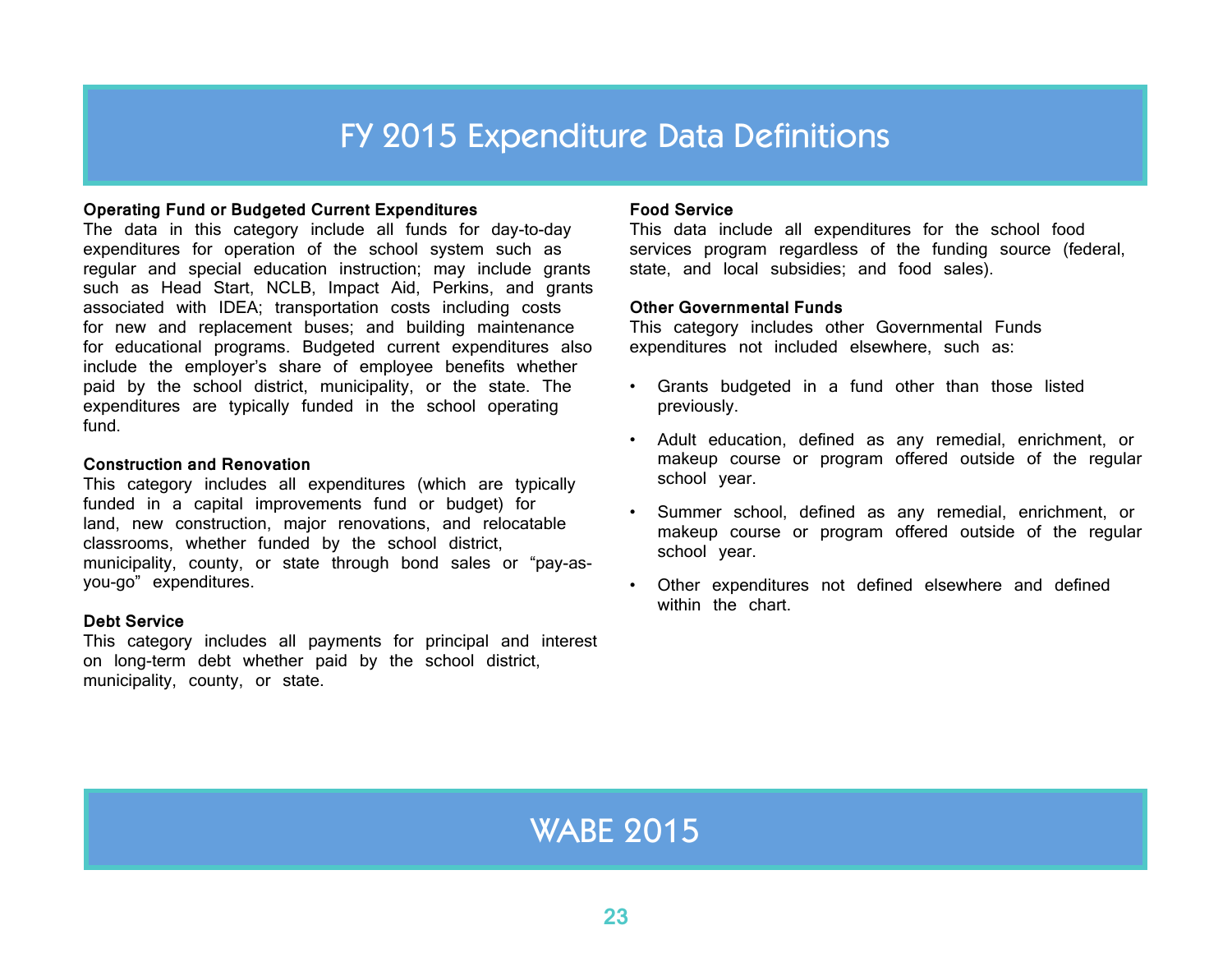#### FY 2015 Approved Fund Expenditures

<span id="page-23-0"></span>

| <b>School Division</b>             | <b>Operating</b><br>Fund <sup>1</sup> | <b>Construction</b><br><b>Fund</b> | <b>Debt</b><br><b>Service</b> | Food<br><b>Fund</b> | <b>Other</b><br><b>Governmental</b><br>Funds $2$ | <b>Total</b><br><b>Expenditures</b> |
|------------------------------------|---------------------------------------|------------------------------------|-------------------------------|---------------------|--------------------------------------------------|-------------------------------------|
| <b>Alexandria City</b>             | \$241,920,512                         | \$17,715,817                       | \$21,000,000                  | \$7,176,687         | \$5,117,462                                      | \$292,930,478                       |
| <b>Arlington County</b>            | \$452,333,367                         | \$69,050,903                       | \$45,237,778                  | \$7,668,854         | \$27,268,178                                     | \$601,559,080                       |
| <b>Fairfax County</b> <sup>3</sup> | \$2,507,650,376                       | \$162,874,928                      | \$180,308,266                 | \$88,116,741        | \$35,921,540                                     | \$2,974,871,851                     |
| <b>Falls Church City</b>           | \$44,618,600                          | \$10,988,400                       | \$2,487,000                   | \$956,400           | \$1,769,000                                      | \$60,819,400                        |
| <b>Loudoun County</b>              | \$898,309,921                         | \$114,796,483                      | \$122,728,776                 | \$28,138,660        | \$13,675,276                                     | \$1,177,649,116                     |
| <b>Manassas City</b>               | \$94,266,105                          | \$40,029,000                       | \$5,274,199                   | \$4,024,941         | \$0                                              | \$143,594,245                       |
| <b>Manassas Park City</b>          | \$36,456,175                          | \$0                                | \$0                           | \$1,704,103         | \$220,881                                        | \$38,381,159                        |
| <b>Montgomery County</b>           | \$2,398,204,429                       | \$233,235,000                      | \$133,222,000                 | \$51,222,406        | \$23,808,149                                     | \$2,839,691,984                     |
| <b>Prince George's County</b>      | \$1,670,283,579                       | \$149,128,000                      | \$58,367,700                  | \$64,249,942        | \$124,966,721                                    | \$2,066,995,942                     |
| <b>Prince William County</b>       | \$912,926,791                         | \$107,378,000                      | \$77,964,481                  | \$44,464,544        | \$6,459,877                                      | \$1,149,193,693                     |

Note: Governmental Funds only - excludes Proprietary and Fiduciary Funds.

 $1$  Funds for entitlement grants are included in Operating Funds, even for districts that do not include those expenditures in their operating funds.

<sup>2</sup> Includes Adult Education, Summer School, competitive grants and other. Numbers will not necessarily match the approved operating budget.

 $3$  For Fairfax County Public Schools, the operating fund equals total revenue less transfers to other funds, and less the textbook replacement reserve.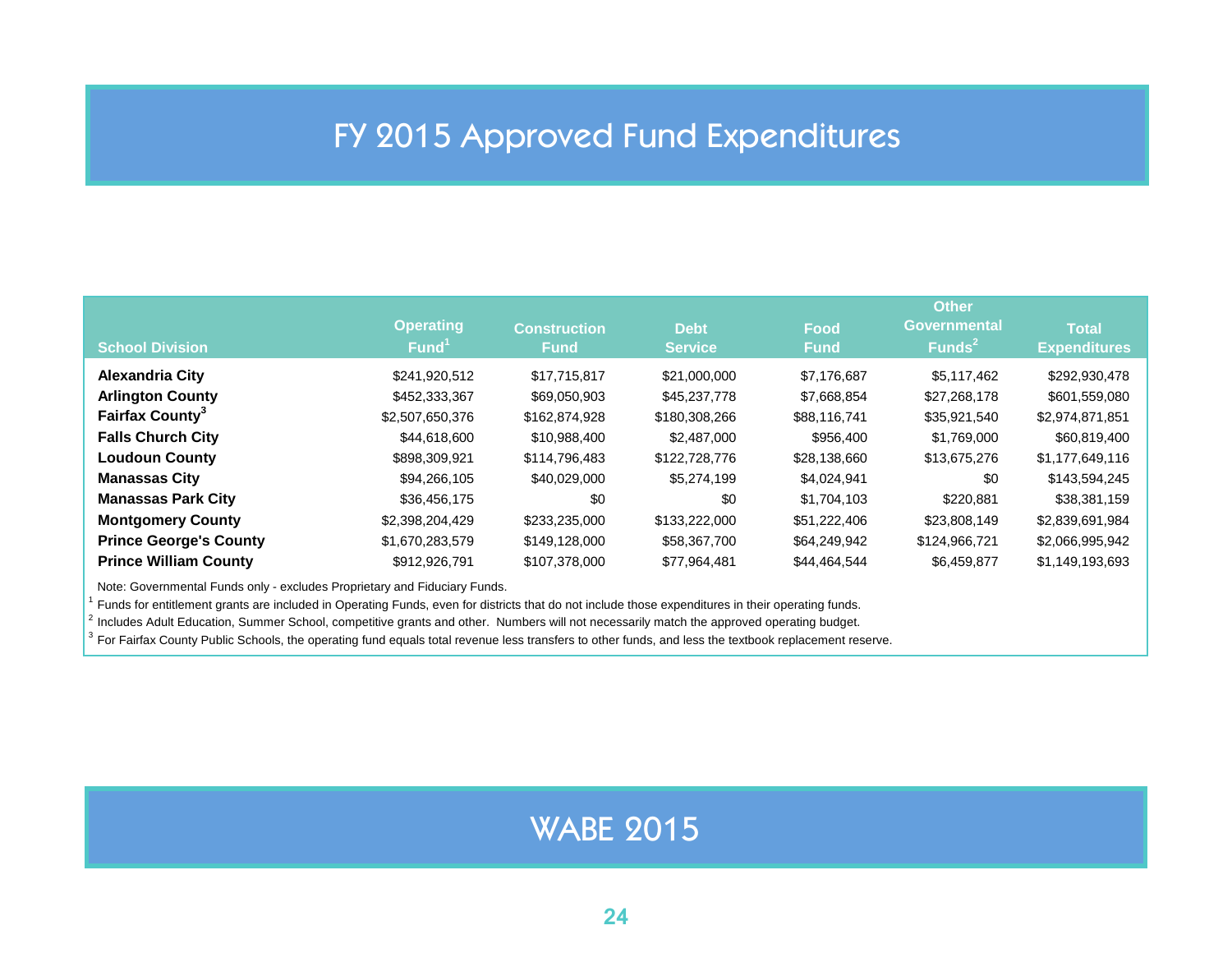### FY 2015 Sources of Revenue

School Operating Fund

<span id="page-24-0"></span>

|                               | <b>Federal</b> |                   | <b>State</b>    |                   | Local           |                   |              | <b>Beginning Balance</b> |               | <b>Other</b>      |                 |
|-------------------------------|----------------|-------------------|-----------------|-------------------|-----------------|-------------------|--------------|--------------------------|---------------|-------------------|-----------------|
|                               |                | <b>Percent of</b> |                 | <b>Percent of</b> |                 | <b>Percent of</b> |              | <b>Percent of</b>        |               | <b>Percent of</b> |                 |
| <b>School Division</b>        | <b>Amount</b>  | <b>Total</b>      | <b>Amount</b>   | <b>Total</b>      | <b>Amount</b>   | <b>Total</b>      | Amount       | <b>Total</b>             | <b>Amount</b> | <b>Total</b>      | <b>Total</b>    |
| <b>Alexandria City</b>        | \$6.713.410    | 2.8%              | \$36,042,572    | 14.9%             | \$191.811.472   | 79.3%             | \$4,565,941  | 1.9%                     | \$2,787,116   | 1.2%              | \$241,920,511   |
| <b>Arlington County</b>       | \$7,590,357    | 1.7%              | \$56.428.622    | 12.5%             | \$375.223.947   | 83.0%             | \$10.485.441 | 2.3%                     | \$2,605,000   | 0.6%              | \$452,333,367   |
| <b>Fairfax County</b>         | \$68,803,892   | 2.7%              | \$591,678,716   | 23.3%             | \$1,768,498,393 | 69.6%             | \$52,001,929 | 2.0%                     | \$61,641,915  | 2.4%              | \$2,542,624,845 |
| <b>Falls Church City</b>      | \$471,500      | 1.1%              | \$5,860,400     | 13.1%             | \$36,746,200    | 82.4%             | \$590,000    | 1.3%                     | \$950,500     | 2.1%              | \$44,618,600    |
| <b>Loudoun County</b>         | \$14,673,846   | 1.6%              | \$278,426,211   | 31.0%             | \$587,094,316   | 65.4%             | \$10,000,000 | 1.1%                     | \$8,115,548   | 0.9%              | \$898,309,921   |
| <b>Manassas City</b>          | \$3,143,724    | 3.3%              | \$45,648,268    | 48.4%             | \$44,087,686    | 46.8%             | \$814,548    | 0.9%                     | \$571,879     | 0.6%              | \$94,266,105    |
| <b>Manassas Park City</b>     | \$934,365      | 2.6%              | \$21,946,898    | 60.2%             | \$11,004,257    | 30.2%             | \$450.487    | 1.2%                     | \$2,120,168   | 5.8%              | \$36,456,175    |
| <b>Montgomery County</b>      | \$69,855,580   | 3.2%              | \$618.765.933   | 27.9%             | \$1,476,855,309 | 66.6%             | \$38,172,451 | 1.7%                     | \$12,324,062  | 0.6%              | \$2,215,973,335 |
| <b>Prince George's County</b> | \$102.884.500  | 5.7%              | \$1,000.726,600 | 55.7%             | \$630,218,800   | 35.1%             | \$0          | $0.0\%$                  | \$61,420,400  | 3.4%              | \$1,795,250,300 |
| <b>Prince William County</b>  | \$29,451,375   | 3.2%              | \$448,425,863   | 49.1%             | \$411.855.159   | 45.1%             | \$17.144.953 | 1.9%                     | \$6.049.441   | 0.7%              | \$912,926,791   |

Note: Funds for entitlement grants are included here under the School Operating Fund for consistency with other districts, although some districts may not consider these funds as part of their operating funds.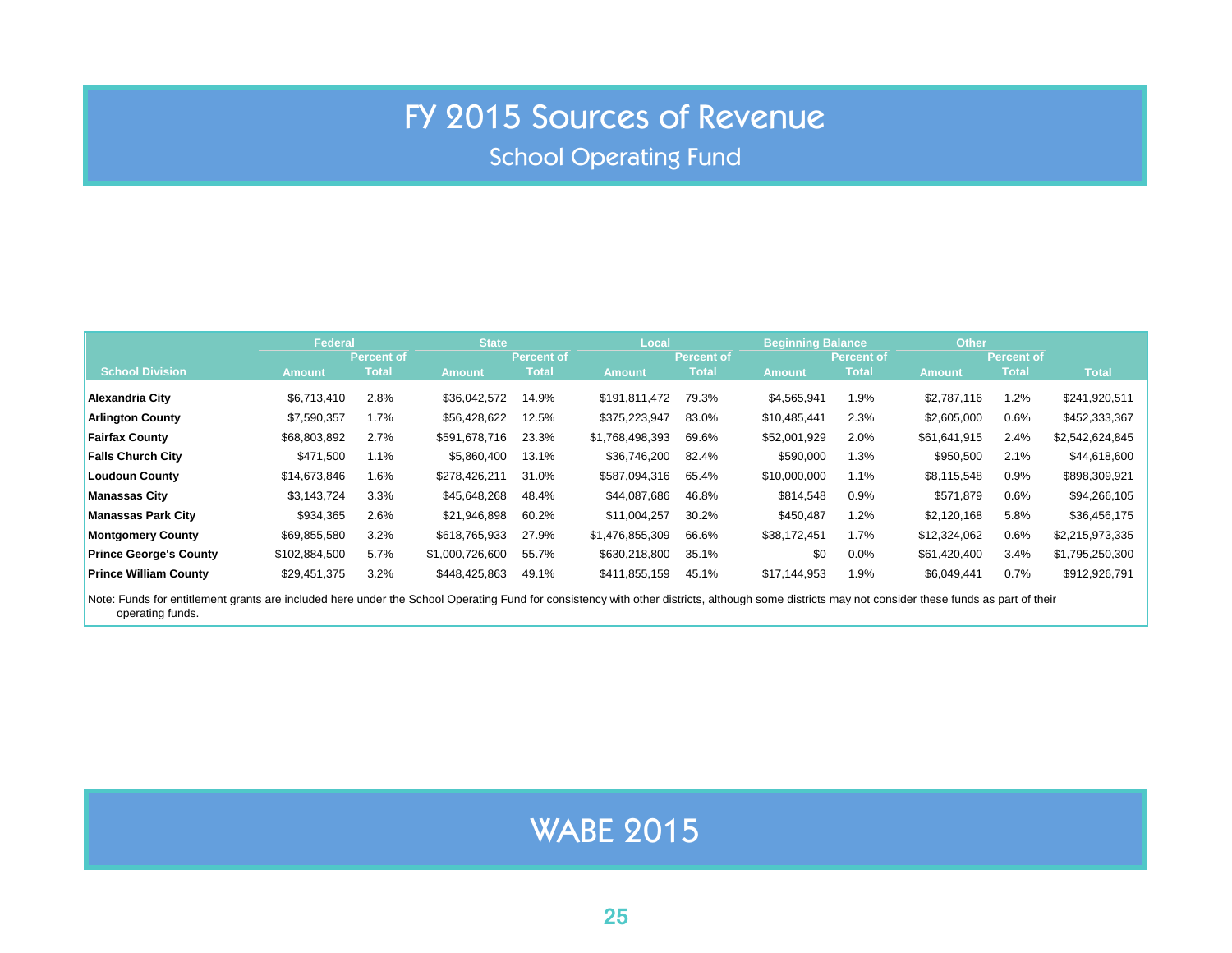### FY 2015 Sources of Revenue

Percent of Total Operating Fund

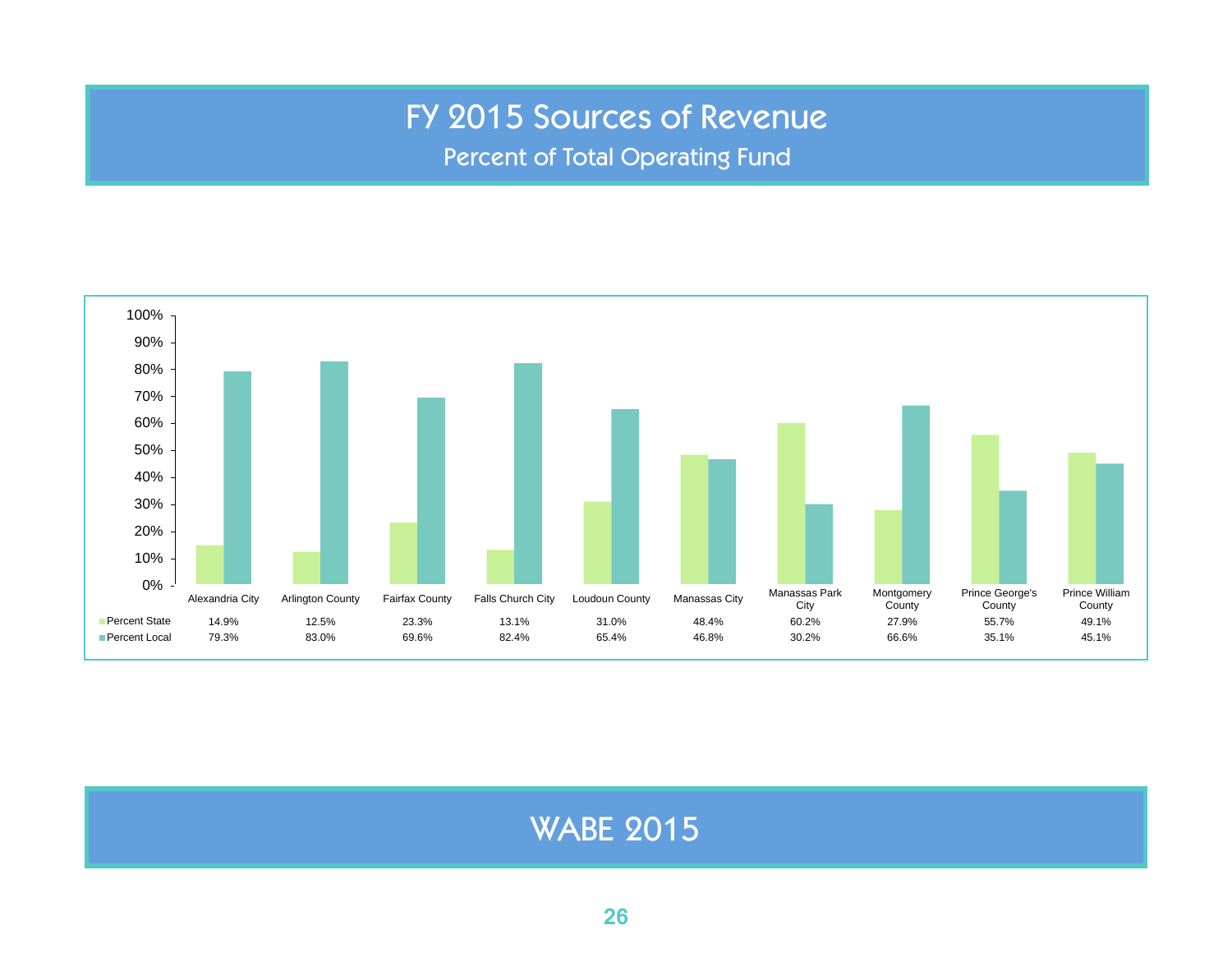### FY 2015 Local Funding Effort

<span id="page-26-0"></span>

| <b>School Division</b>        | <b>City/County</b><br><b>General Fund</b><br><b>Amount</b> | <b>City/County Approved</b><br><b>Disbursements to School</b><br><b>Operating Funds</b> | <b>Percent of</b><br><b>City/County</b><br><b>General Fund</b> | <b>City/County Approved</b><br><b>Disbursements to School</b><br><b>Debt Service</b> | <b>Percent of</b><br><b>City/County</b><br><b>General Fund</b> | <b>Total City/County</b><br><b>Approved Disbursements</b><br>to Schools | <b>Percent of</b><br><b>City/County</b><br><b>General Fund</b> |
|-------------------------------|------------------------------------------------------------|-----------------------------------------------------------------------------------------|----------------------------------------------------------------|--------------------------------------------------------------------------------------|----------------------------------------------------------------|-------------------------------------------------------------------------|----------------------------------------------------------------|
| <b>Alexandria City</b>        | \$636,769,902                                              | \$191,811,472                                                                           | 30.1%                                                          | \$21,000,000                                                                         | 3.3%                                                           | \$212,811,472                                                           | 33.4%                                                          |
| <b>Arlington County</b>       | \$1.147.707.211                                            | \$375.223.947                                                                           | 32.7%                                                          | \$44.972.778                                                                         | 3.9%                                                           | \$420.196.725                                                           | 36.6%                                                          |
| <b>Fairfax County</b>         | \$3.716.363.975                                            | \$1,768,498,393                                                                         | 47.6%                                                          | \$177.141.176                                                                        | 4.8%                                                           | \$1.945.639.569                                                         | 52.4%                                                          |
| <b>Falls Church City</b>      | \$80.551.664                                               | \$36,859,520                                                                            | 45.8%                                                          | \$2.487.000                                                                          | 3.1%                                                           | \$39,346,520                                                            | 48.8%                                                          |
| <b>Loudoun County</b>         | \$1.235.664.243                                            | \$553.615.482                                                                           | 44.8%                                                          | \$122,728,776                                                                        | 9.9%                                                           | \$676.344.258                                                           | 54.7%                                                          |
| <b>Manassas City</b>          | \$100,727,820                                              | \$45.801.280                                                                            | 45.5%                                                          | \$5.060.070                                                                          | 5.0%                                                           | \$50.861.350                                                            | 50.5%                                                          |
| <b>Manassas Park City</b>     | \$37.150.555                                               | \$11.192.183                                                                            | 30.1%                                                          | \$0                                                                                  | 0.0%                                                           | \$11.192.183                                                            | 30.1%                                                          |
| <b>Montgomery County</b>      | \$4.335.880.302                                            | \$2.164.140.000                                                                         | 49.9%                                                          | \$133,222,000                                                                        | 3.1%                                                           | \$2,297,362,000                                                         | 53.0%                                                          |
| <b>Prince George's County</b> | \$2,848,820,100                                            | \$630,218,800                                                                           | 22.1%                                                          | \$58,367,700                                                                         | 2.0%                                                           | \$688,586,500                                                           | 24.2%                                                          |
| <b>Prince William County</b>  | \$989.837.044                                              | \$411.088.277                                                                           | 41.5%                                                          | \$75,585,679                                                                         | 7.6%                                                           | \$486.673.956                                                           | 49.2%                                                          |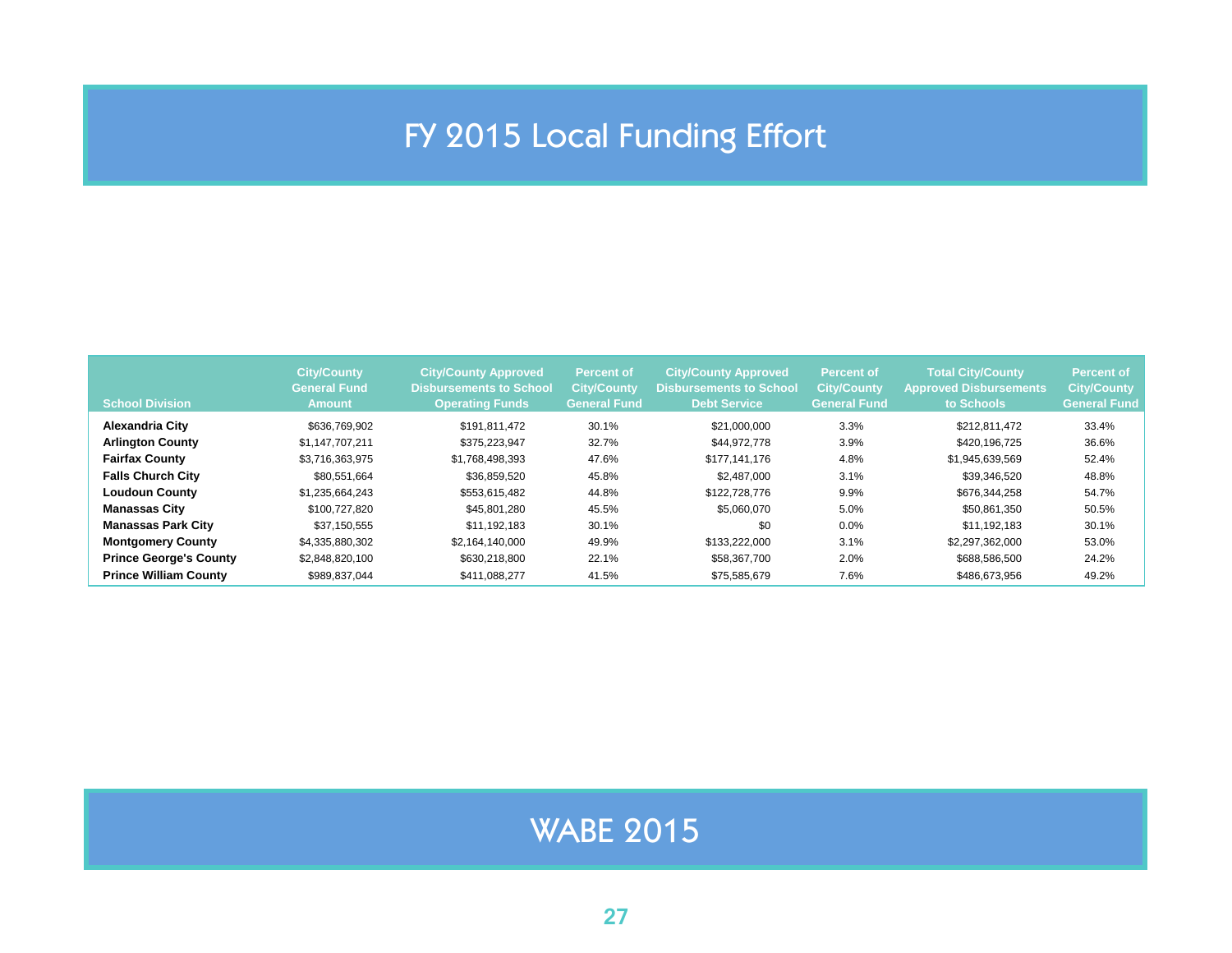#### FY 2015 Approved Staffing Ratios

Budgeted Ratios of Students Per Teacher

<span id="page-27-0"></span>

| <b>School Division</b>              | Kindergarten | <b>Elementary</b>  | Middle /<br><b>Intermediate</b> | <b>Secondary /</b><br><b>High</b> |
|-------------------------------------|--------------|--------------------|---------------------------------|-----------------------------------|
|                                     |              |                    |                                 |                                   |
| Alexandria City <sup>1</sup>        | 22.0         | Grades 1-2<br>24.0 | n/a                             | n/a                               |
|                                     |              | Grades 3-5<br>26.0 |                                 |                                   |
| <b>Arlington County</b>             | 23.0         | Grade 1<br>20.0    | 23.4                            | 25.4                              |
|                                     |              | Grades 2-3<br>22.0 |                                 |                                   |
|                                     |              | Grades 4-5<br>23.0 |                                 |                                   |
| Fairfax County <sup>2</sup>         | 26.8         | 26.8               | 27.4                            | 30.5                              |
| <b>Falls Church City</b>            | 22.0         | 22.0               | 24.0                            | 24.0                              |
| <b>Loudoun County</b>               | 23.0         | 23.0               | 23.6                            | 27.9                              |
| <b>Manassas City</b>                | 22.0         | Grades 1-3<br>22.0 | 28.0                            | 28.0                              |
|                                     |              | Grades 4<br>25.0   |                                 |                                   |
| <b>Manassas Park City</b>           | 24.0         | Grades 1-3<br>24.0 | 24.0                            | 24.0                              |
|                                     |              | Grades 4-5<br>25.0 |                                 |                                   |
| <b>Montgomery County</b>            | 19.0         | 22.0               | 25.4                            | 25.7                              |
| Prince George's County <sup>3</sup> | n/a          | n/a                | n/a                             | n/a                               |
| <b>Prince William County</b>        | 24.0         | Grades 1-3<br>24.0 | 21.0                            | 21.3                              |
|                                     |              | Grades 4-5<br>25.0 |                                 |                                   |

 $<sup>1</sup>$  Alexandria City does not allocate positions based on staffing ratios for middle and high school classrooms.</sup>

 $^2$  Fairfax County staffing ratios also take into account the number of students eligible for free and reduced priced meals and ESOL services. For a complete listing of staffing formulas, see the appendix of the FY 2015 Approved Budget.

 $^3$  Due to the implementation of Student Based Budgeting (SBB), student:classroom teacher ratios are not instituted. SBB gives Principals the autonomy to allocate staff based on the students enrolled and the specific needs of those students.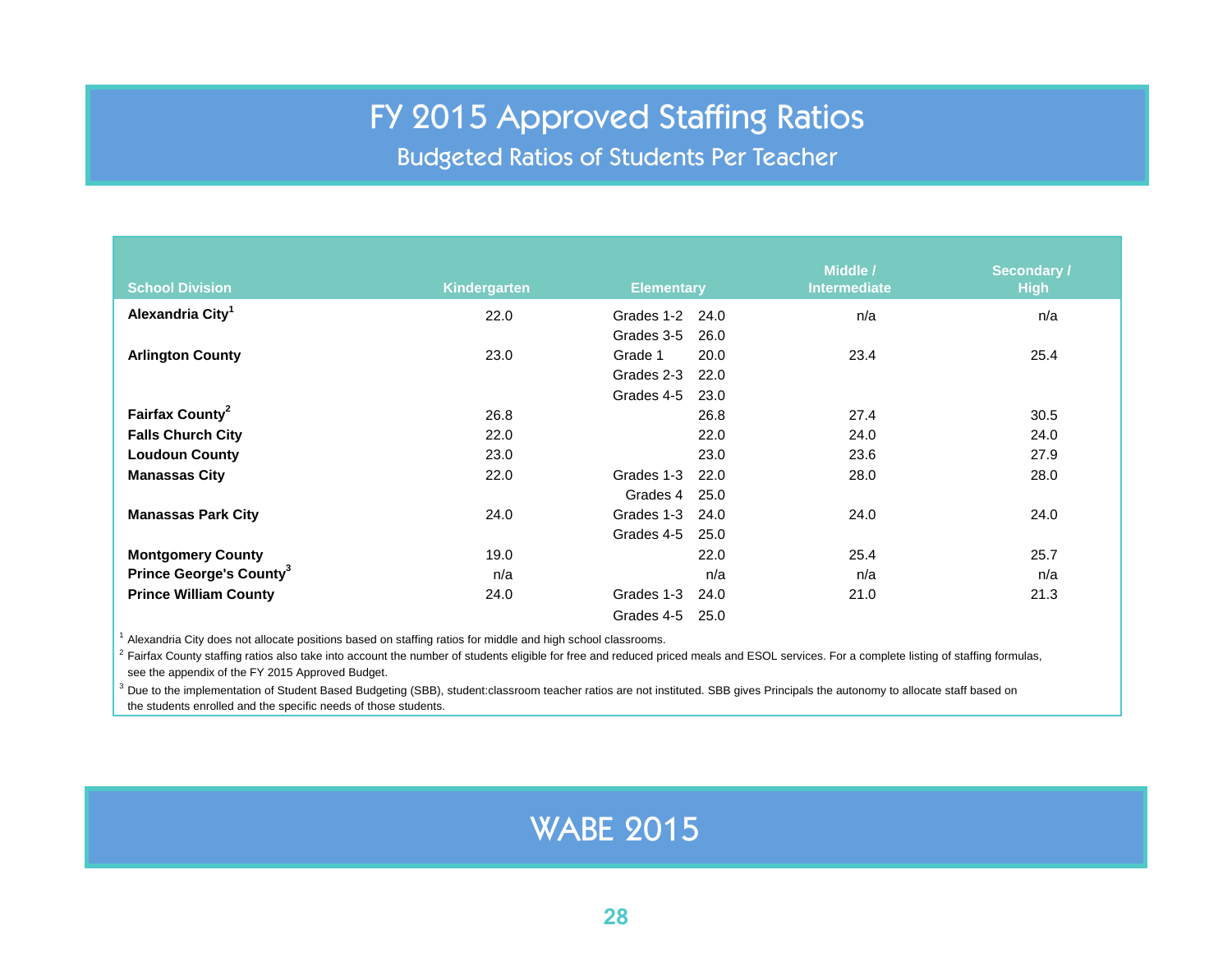### FY 2015 Average Class Size

<span id="page-28-0"></span>

|                               |                   | Students per Classroom Teacher <sup>1</sup> |                         | <b>Students per Teacher-Scale Position<sup>2</sup></b> |                                 |                         |  |
|-------------------------------|-------------------|---------------------------------------------|-------------------------|--------------------------------------------------------|---------------------------------|-------------------------|--|
| <b>School Division</b>        | <b>Elementary</b> | Middle /<br><b>Intermediate</b>             | <b>Secondary / High</b> | <b>Elementary</b>                                      | Middle /<br><b>Intermediate</b> | <b>Secondary / High</b> |  |
| <b>Alexandria City</b>        | 19.8              | 18.4                                        | 24.2                    | 8.8                                                    | 11.2                            | 15.8                    |  |
| <b>Arlington County</b>       | 21.0              | 20.1                                        | 19.6                    | 10.2                                                   | 15.7                            | 16.5                    |  |
| <b>Fairfax County</b>         | 22.4              | 24.6                                        | 25.6                    | 14.8                                                   | 20.5                            | 21.4                    |  |
| <b>Falls Church City</b>      | 21.9              | 24.3                                        | 19.5                    | 13.0                                                   | 16.9                            | 13.6                    |  |
| <b>Loudoun County</b>         | 22.2              | 25.3                                        | 29.7                    | 15.1                                                   | 21.7                            | 26.0                    |  |
| <b>Manassas City</b>          | 21.7              | 26.1                                        | 26.7                    | 11.9                                                   | 15.7                            | 16.5                    |  |
| <b>Manassas Park City</b>     | 20.3              | 26.2                                        | 25.5                    | 12.9                                                   | 18.8                            | 19.9                    |  |
| <b>Montgomery County</b>      | 18.9              | 25.6                                        | 26.8                    | 13.6                                                   | 21.7                            | 23.6                    |  |
| <b>Prince George's County</b> | 18.2              | 18.4                                        | 23.8                    | 13.5                                                   | 14.8                            | 20.9                    |  |
| <b>Prince William County</b>  | 23.2              | 31.5                                        | 30.1                    | 15.2                                                   | 22.1                            | 22.4                    |  |

Note: Chart excludes teachers and students in pre-K, kindergarten, alternative schools, and self-contained special education.

 $^1$  Classroom teachers are positions used to determine class size.

<sup>2</sup> Students per teacher-scale positions include classroom teachers and other teachers such as ESOL/ESL, librarians, reading, coaches, mentors, music, art, physical education, etc.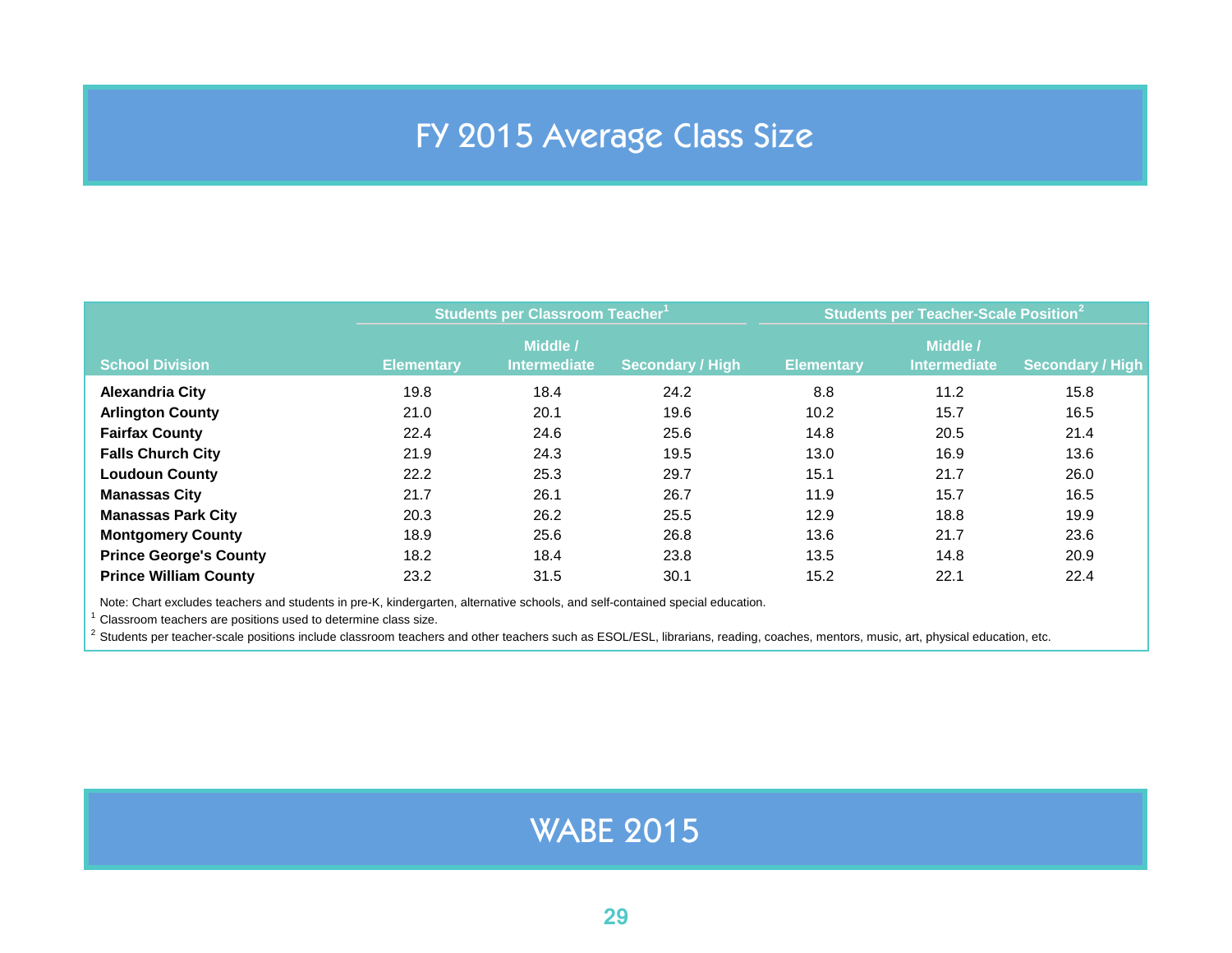### <span id="page-29-0"></span>FY 2015 Kindergarten Students Per Teacher

| <b>School Division</b>                                                                                 | <b>Half-Day</b> | <b>Full-Day</b> |              |            |          |                 |
|--------------------------------------------------------------------------------------------------------|-----------------|-----------------|--------------|------------|----------|-----------------|
|                                                                                                        |                 |                 |              |            |          |                 |
|                                                                                                        |                 |                 | <b>Total</b> | % Full-Day | Half-Day | <b>Full-Day</b> |
| <b>Alexandria City</b>                                                                                 |                 | 13              | 13           | 100.0%     | n/a      | 20.7            |
| <b>Arlington County</b>                                                                                |                 | 22              | 22           | 100.0%     | n/a      | 19.5            |
| <b>Fairfax County</b>                                                                                  |                 | 138             | 138          | 100.0%     | n/a      | 23.0            |
| <b>Falls Church City</b>                                                                               |                 |                 |              | 100.0%     | n/a      | 20.6            |
| <b>Loudoun County</b>                                                                                  | 51              | 5               | 56           | 8.9%       | 20.6     | 21.3            |
| <b>Manassas City</b>                                                                                   |                 | 5               | 5            | 100.0%     | n/a      | 22.3            |
| <b>Manassas Park City</b>                                                                              |                 |                 |              | 100.0%     | n/a      | 25.0            |
| <b>Montgomery County</b>                                                                               |                 | 127             | 127          | 100.0%     | n/a      | 19.3            |
| <b>Prince George's County</b>                                                                          |                 | 30              | 30           | 100.0%     | n/a      | 20.9            |
| <b>Prince William County</b>                                                                           |                 | 58              | 58           | 100.0%     | n/a      | 22.4            |
| Note: Excludes pre-K teachers and students and self-contained special education teachers and students. |                 |                 |              |            |          |                 |

Half-day teachers teach two kindergarten classes per day.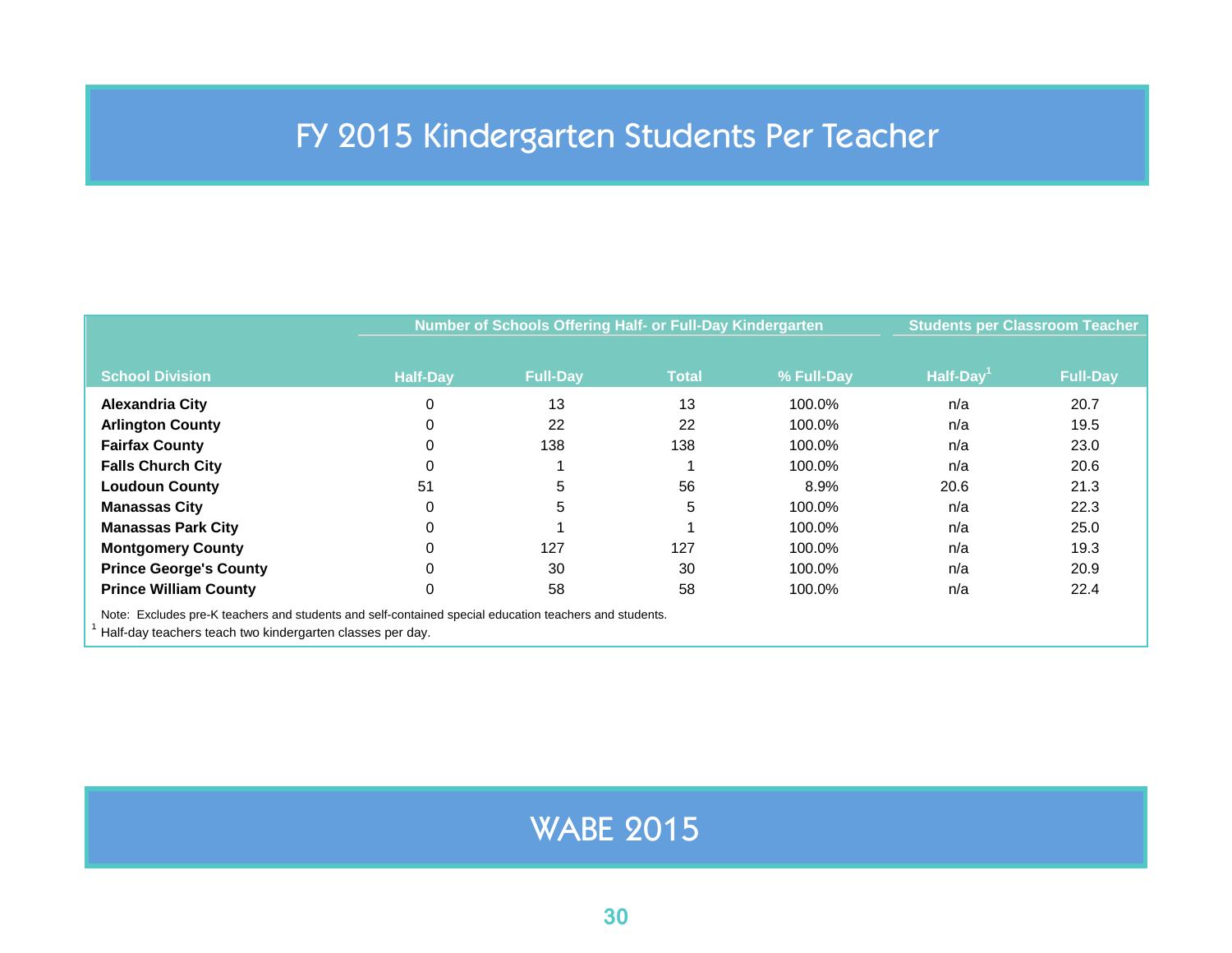### Cost Per Pupil

<span id="page-30-0"></span>

| <b>School Division</b>        | FY 2013 Approved | FY 2014 Approved | FY 2015 Approved |
|-------------------------------|------------------|------------------|------------------|
|                               |                  |                  |                  |
| <b>Alexandria City</b>        | \$17,024         | \$16,880         | \$17,041         |
| <b>Arlington County</b>       | \$18,675         | \$18,678         | \$19,040         |
| <b>Fairfax County</b>         | \$13,564         | \$13,472         | \$13,519         |
| <b>Falls Church City</b>      | \$16,612         | \$16,991         | \$17,109         |
| <b>Loudoun County</b>         | \$11,770         | \$11,638         | \$12,195         |
| <b>Manassas City</b>          | \$12,108         | \$11,984         | \$12,613         |
| <b>Manassas Park City</b>     | \$10,619         | \$10,173         | \$10,836         |
| <b>Montgomery County</b>      | \$14,880         | \$15,326         | \$15,351         |
| <b>Prince George's County</b> | \$12,296         | \$11,563         | \$12,902         |
| <b>Prince William County</b>  | \$10,163         | \$10,158         | \$10,365         |

Note: Uniform formulas were developed by the WABE committee for consistency areawide. These numbers are comparable; however, the cost per pupil reported here may differ from that reported in individual districts' budget documents or other reports.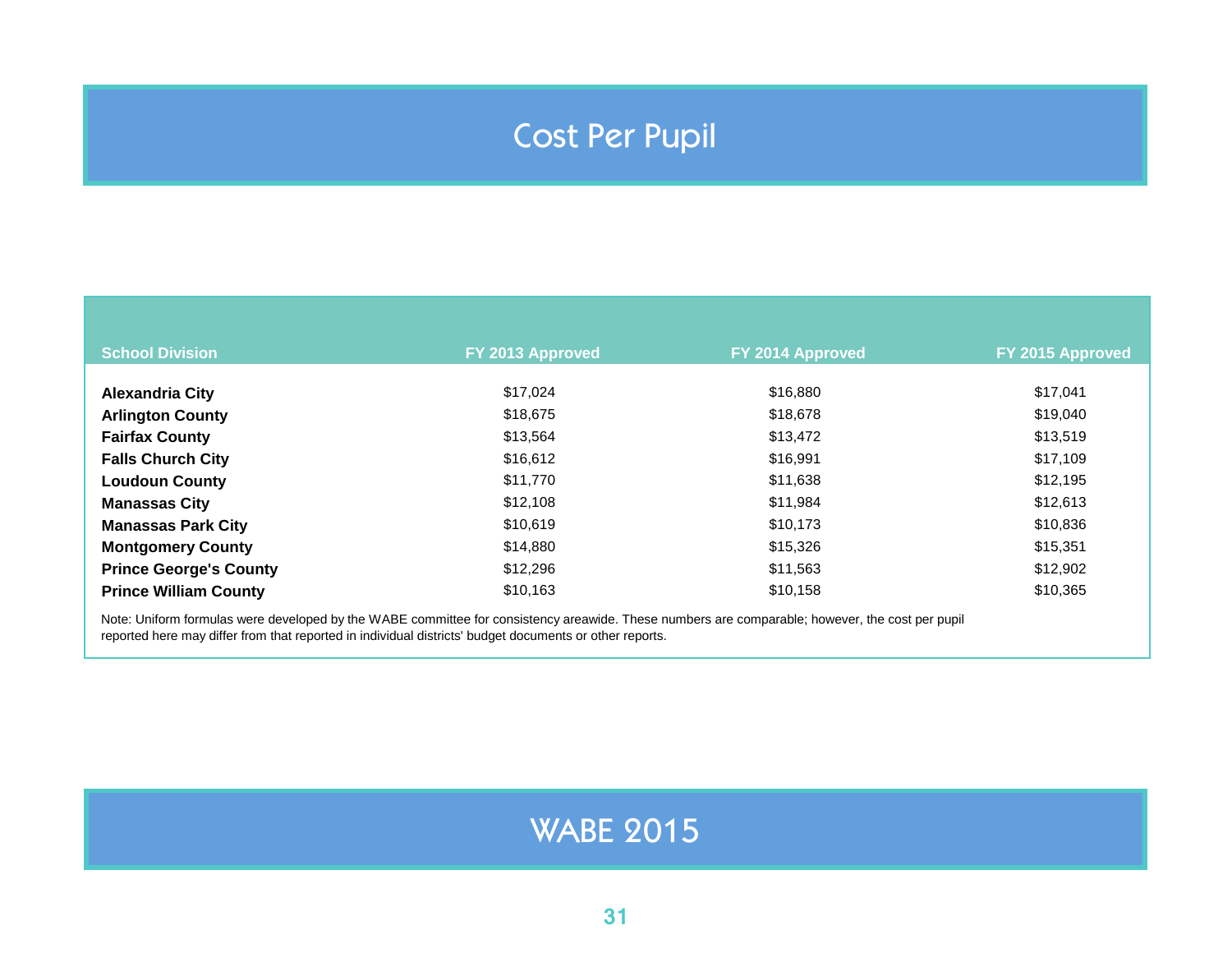### Cost Per Pupil



**WABE 2015**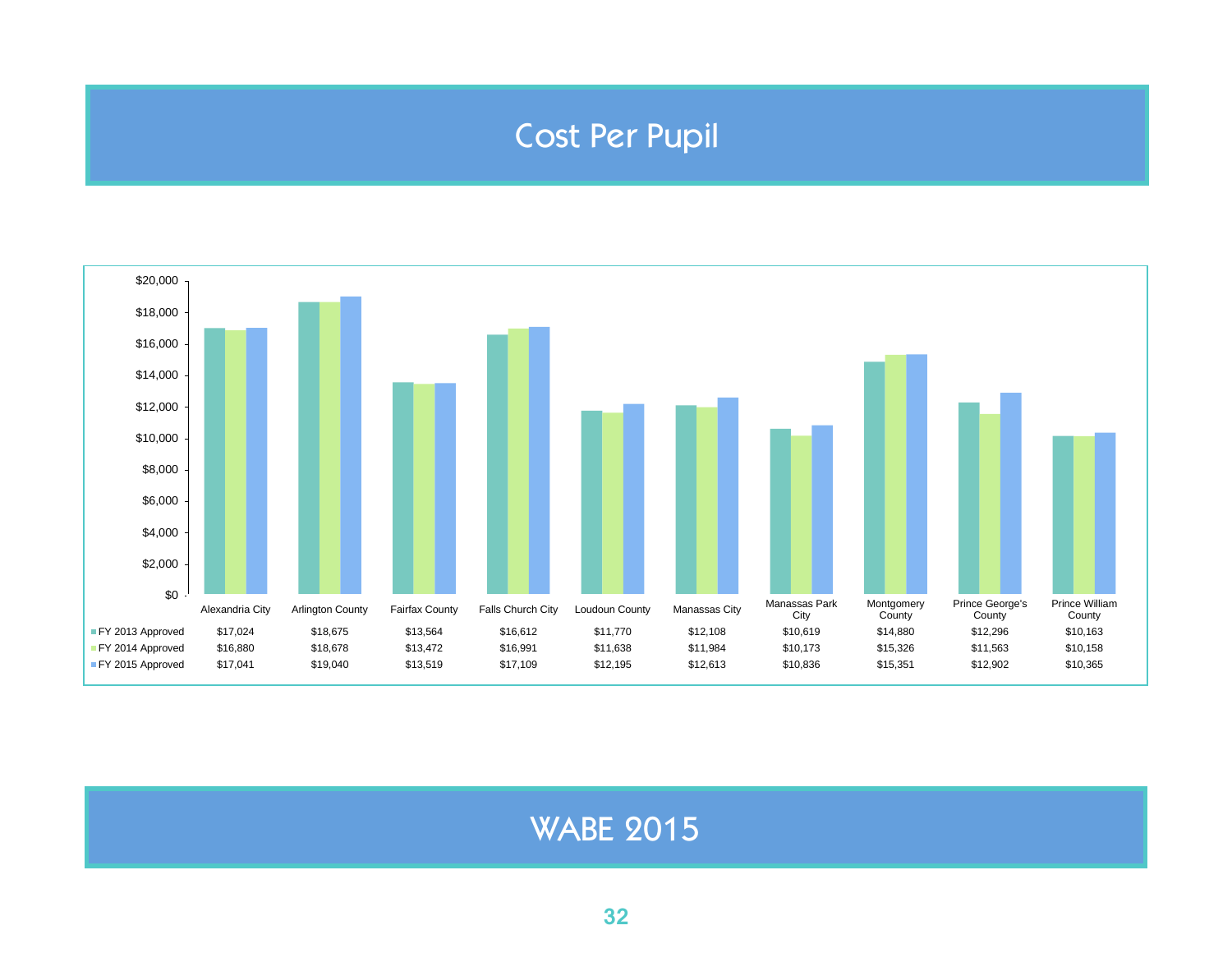#### FY 2015 Authorized Position Definitions<sup>1</sup>

(for charts on pages 34 - 37)

#### <span id="page-32-0"></span>**School-Based Positions**

- Teachers: Include all instructors under contract, regular classroom teachers, special education teachers, ESOL, coaches, mentors, vocational education teachers, speech therapists, physical therapists, guidance counselors, librarians, homebound teachers under contract, music, physical education, and itinerant teachers.
- School-Based Administrators: Include principals, assistant principals, guidance directors, and student activity directors.
- Instructional Assistants: Include instructional aides and teacher aides.
- Nonmanagement/All Others: Include school clerical staff, custodial staff, and other school-based support positions.

#### **Nonschool-Based Positions**

- Technical/Support: Include accountants, financial analysts, personnel analysts, management analysts, computer programmers and analysts, professional engineers, and architects.
- Management: Include directors, coordinators, senior analysts, department administrators and supervisors, special assistants, executive assistants, and area administrators.
- Educational Specialists: Examples include curriculum specialists, program specialists, nonschool-based social workers, psychologists, and psychometrists.
- Clerical: Include nonschool-based clerical staff.
- Custodial/Maintenance: Include nonschool-based custodial, maintenance, print shop, and warehouse employees.

#### **Leadership Team/Cabinet**

• Division, deputy, associate, assistant, and area superintendents.

<sup>1</sup> Bus drivers, bus driver aides, and cafeteria staff are not included in this calculation.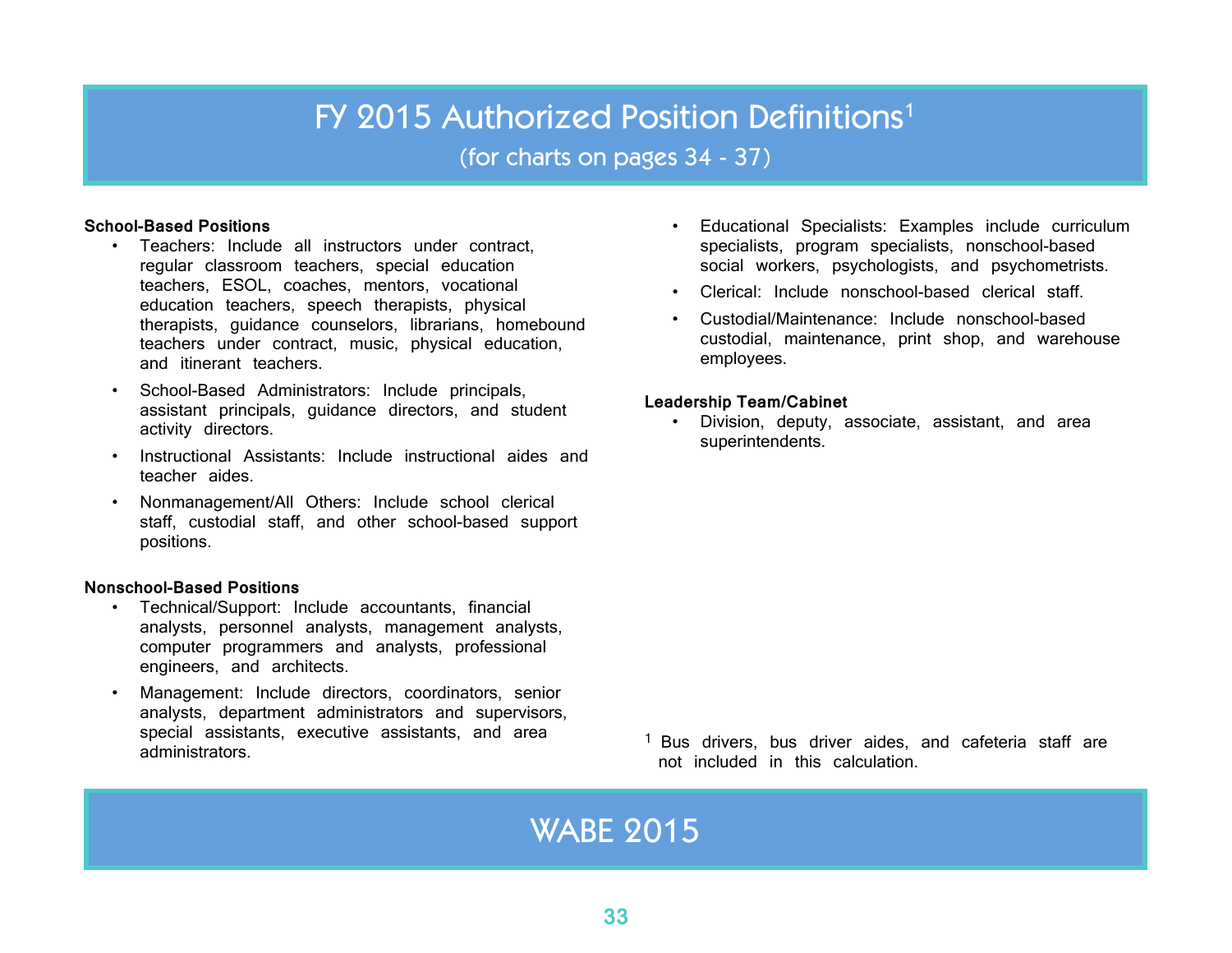#### FY 2015 Authorized Positions

#### School Operating Fund

<span id="page-33-0"></span>

| 4                                                     |                                  |                                   |                                 |                                    |                          |
|-------------------------------------------------------|----------------------------------|-----------------------------------|---------------------------------|------------------------------------|--------------------------|
|                                                       | <b>Alexandria</b><br><b>City</b> | <b>Arlington</b><br><b>County</b> | <b>Fairfax</b><br><b>County</b> | <b>Falls Church</b><br><b>City</b> | Loudoun<br><b>County</b> |
| <b>School-Based Positions</b>                         |                                  |                                   |                                 |                                    |                          |
| <b>Teachers</b>                                       | 1,287.3                          | 2,350.9                           | 15,167.8                        | 235.4                              | 5,672.8                  |
| School-Based Administrators                           | 67.5                             | 109.9                             | 652.5                           | 12.0                               | 283.5                    |
| <b>Educational Specialists</b>                        | 125.8                            | 34.0                              | 564.4                           | 11.2                               | 120.0                    |
| <b>Instructional Assistants</b>                       | 218.5                            | 554.0                             | 3,015.1                         | 67.2                               | 1,148.2                  |
| Nonmanagement/All Others <sup>1</sup>                 | 150.5                            | 436.4                             | 2,737.4                         | 52.3                               | 964.2                    |
| <b>Total School-Based Positions</b>                   | 1,849.6                          | 3,485.2                           | 22,137.2                        | 378.1                              | 8,188.7                  |
| <b>Nonschool-Based Positions</b>                      |                                  |                                   |                                 |                                    |                          |
| Leadership Team                                       | 9.0                              | 10.0                              | 18.0                            | 3.0                                | 9.0                      |
| Technical/Support                                     | 75.0                             | 91.3                              | 727.7                           | 11.4                               | 139.8                    |
| Management                                            | 43.5                             | 56.0                              | 147.0                           | 8.4                                | 112.5                    |
| <b>Educational Specialists</b>                        | 16.5                             | 48.8                              | 116.5                           | 0.0                                | 21.0                     |
| <b>Office Support Staff</b>                           | 51.5                             | 57.3                              | 208.6                           | 3.5                                | 169.5                    |
| Custodial/Maintenance                                 | 18.0                             | 85.0                              | 406.0                           | 7.0                                | 203.8                    |
| <b>Total Nonschool-Based Positions</b>                | 213.5                            | 348.4                             | 1,623.8                         | 33.3                               | 655.6                    |
| TOTAL AUTHORIZED POSITIONS <sup>2</sup>               | 2,063.1                          | 3,833.6                           | 23,761.0                        | 411.4                              | 8,844.3                  |
| (School Based + Non-School Based)                     |                                  |                                   |                                 |                                    |                          |
| Other Operating Fund Positions <sup>3</sup>           | 133.5                            | 181.5                             | 1,915.0                         | 23.6                               | 888.5                    |
| <b>Total Non-Operating Fund Positions<sup>4</sup></b> | 186.4                            | 144.2                             | 426.5                           | 15.0                               | 542.0                    |

Note: Numbers may not add due to rounding.

 $<sup>1</sup>$  See page 36 for further details.</sup>

 $^2$  Entitlement grant positions are included here although these positions are not part of the School Operating Fund.

<sup>3</sup> Includes bus drivers, bus drivers' aides, and cafeteria staff. (Fairfax County contracts for bus drivers and aides).

**H** includes all positions funded in Other Funds.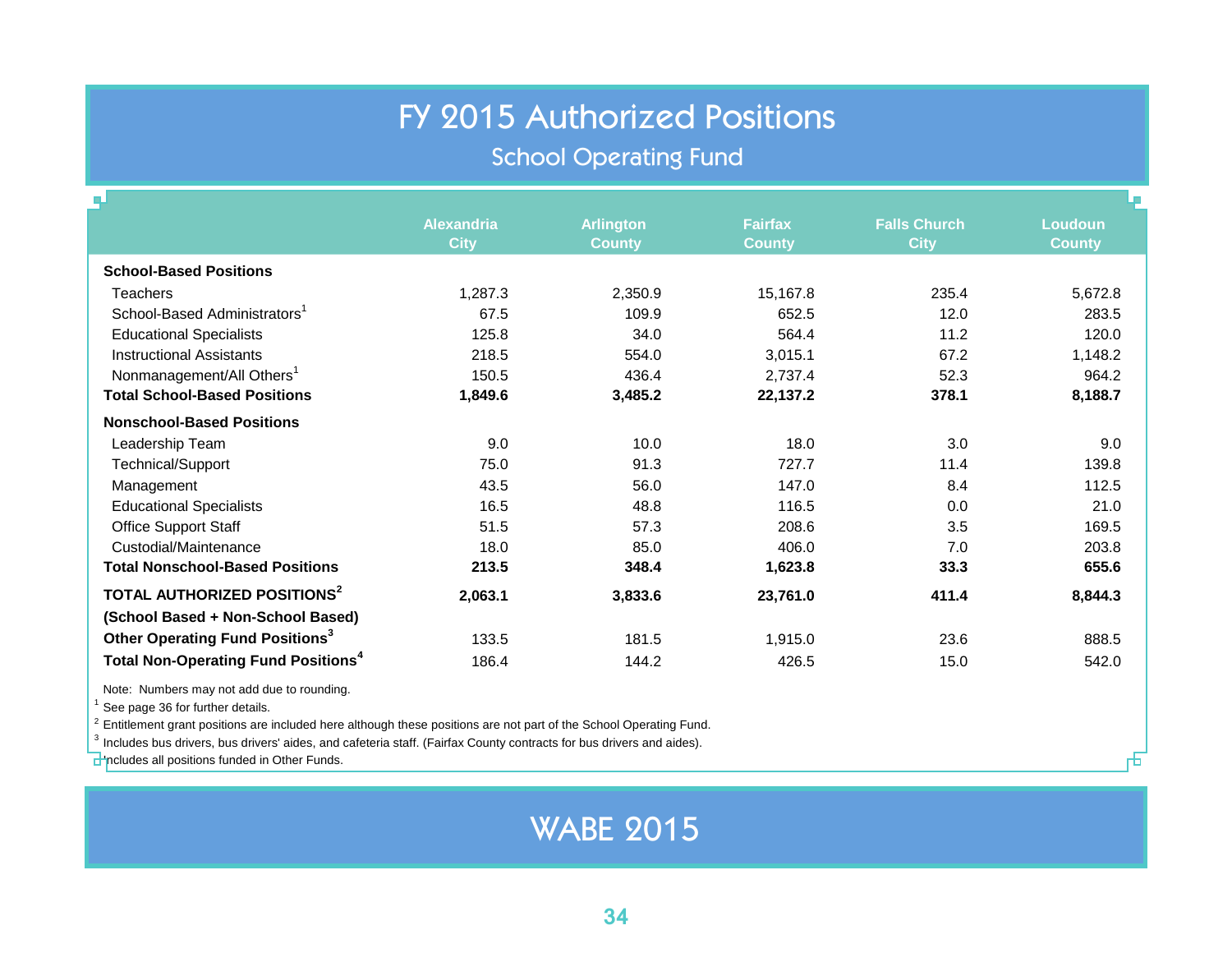### FY 2015 Authorized Positions

School Operating Fund

| 부                                                     |                                |                                     |                                    |                                         |                                        |
|-------------------------------------------------------|--------------------------------|-------------------------------------|------------------------------------|-----------------------------------------|----------------------------------------|
|                                                       | <b>Manassas</b><br><b>City</b> | <b>Manassas Park</b><br><b>City</b> | <b>Montgomery</b><br><b>County</b> | <b>Prince George's</b><br><b>County</b> | <b>Prince William</b><br><b>County</b> |
| <b>School-Based Positions</b>                         |                                |                                     |                                    |                                         |                                        |
| <b>Teachers</b>                                       | 563.8                          | 222.0                               | 12,198.3                           | 8,955.8                                 | 5,873.7                                |
| School-Based Administrators <sup>1</sup>              | 24.0                           | 10.0                                | 528.0                              | 607.5                                   | 288.5                                  |
| <b>Educational Specialists</b>                        | 60.5                           | 10.0                                | 262.8                              | 208.0                                   | 78.9                                   |
| <b>Instructional Assistants</b>                       | 112.0                          | 43.5                                | 2,644.5                            | 1,268.0                                 | 639.7                                  |
| Nonmanagement/All Others <sup>1</sup>                 | 114.0                          | 38.0                                | 2,194.4                            | 1,888.6                                 | 1,279.5                                |
| <b>Total School-Based Positions</b>                   | 874.3                          | 323.5                               | 17,828.0                           | 12,927.9                                | 8,160.3                                |
| <b>Nonschool-Based Positions</b>                      |                                |                                     |                                    |                                         |                                        |
| Leadership Team                                       | 2.0                            | 2.0                                 | 19.0                               | 30.0                                    | 12.0                                   |
| Technical/Support                                     | 17.0                           | 7.0                                 | 479.9                              | 281.0                                   | 165.3                                  |
| Management                                            | 19.0                           | 8.0                                 | 246.9                              | 232.8                                   | 143.6                                  |
| <b>Educational Specialists</b>                        | 28.0                           | 4.0                                 | 186.5                              | 296.0                                   | 123.1                                  |
| Office Support Staff                                  | 12.7                           | 6.5                                 | 290.4                              | 250.1                                   | 101.1                                  |
| Custodial/Maintenance                                 | 9.0                            | 3.5                                 | 496.9                              | 432.5                                   | 249.0                                  |
| <b>Total Nonschool-Based Positions</b>                | 87.7                           | 31.0                                | 1,719.6                            | 1,522.4                                 | 794.1                                  |
| TOTAL AUTHORIZED POSITIONS <sup>2</sup>               | 962.0                          | 354.5                               | 19,547.6                           | 14,450.3                                | 8,954.4                                |
| (School Based + Non-School Based)                     |                                |                                     |                                    |                                         |                                        |
| Other Operating Fund Positions <sup>3</sup>           | 82.0                           | 38.0                                | 1,994.0                            | 2,676.6                                 | 937.6                                  |
| <b>Total Non-Operating Fund Positions<sup>4</sup></b> | 0.0                            | 33.0                                | 623.0                              | 1,330.9                                 | 670.4                                  |
|                                                       |                                |                                     |                                    |                                         |                                        |

Note: Numbers may not add due to rounding.

 $<sup>1</sup>$  See page 37 for further details.</sup>

 $^2$  Entitlement grant positions are included here although these positions are not part of the School Operating Fund.

 $3$  Includes bus drivers, bus drivers' aides, and cafeteria staff.

**H** ncludes all positions funded in Other Funds.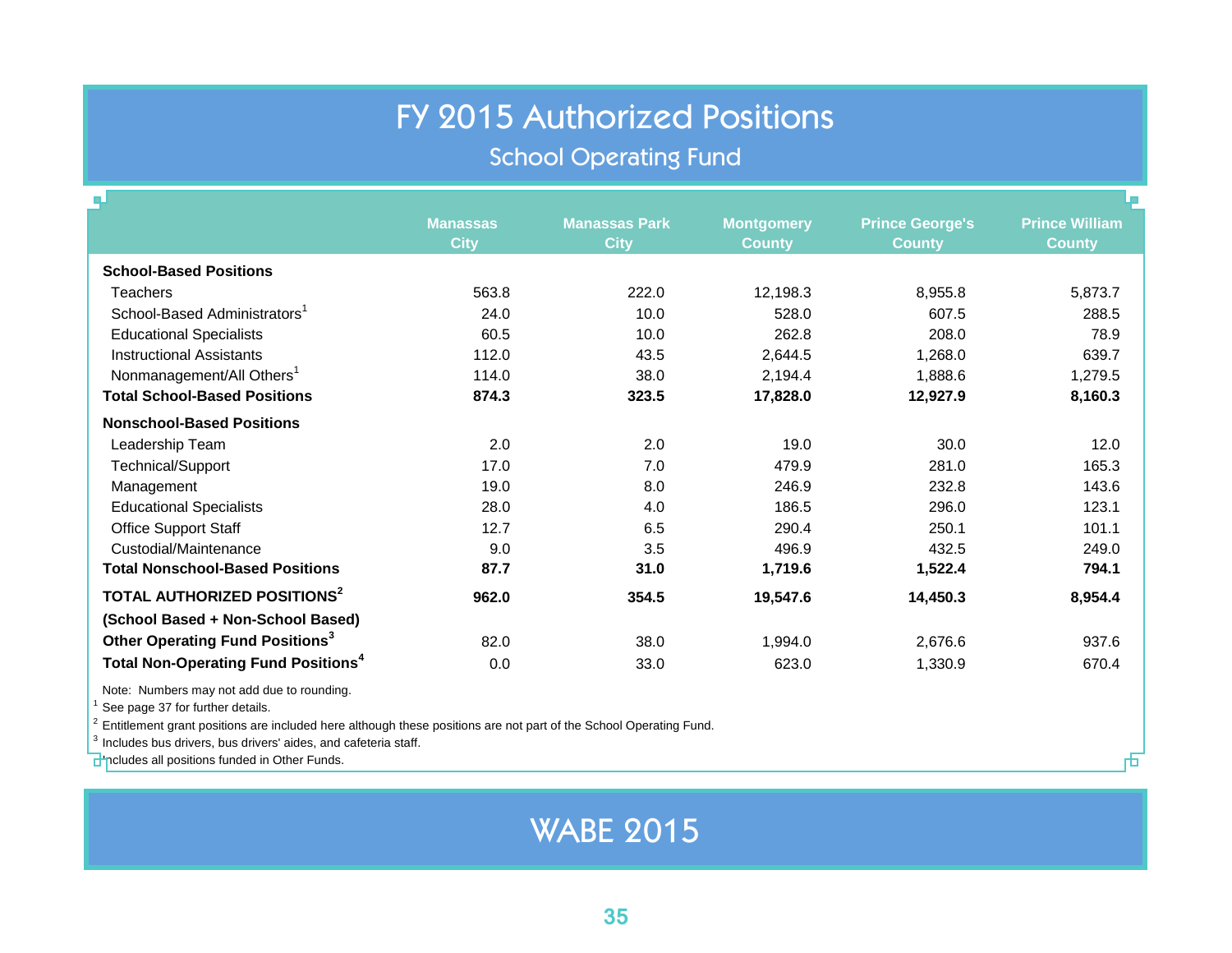### FY 2015 School-Based Positions - Details

<span id="page-35-0"></span>

|                                     | <b>Alexandria</b><br><b>City</b> | <b>Arlington</b><br>County <sup>1</sup> | <b>Fairfax</b><br><b>County</b> | <b>Falls Church</b><br><b>City</b> | Loudoun<br><b>County</b> |
|-------------------------------------|----------------------------------|-----------------------------------------|---------------------------------|------------------------------------|--------------------------|
| <b>Administrators</b>               |                                  |                                         |                                 |                                    |                          |
| Principals                          | 16.0                             | 37.0                                    | 196.0                           | 4.0                                | 86.0                     |
| <b>Assistant Principals</b>         | 39.0                             | 49.0                                    | 377.0                           | 6.0                                | 122.0                    |
| <b>Guidance Directors</b>           | 3.0                              | 8.0                                     | 53.0                            | 1.0                                | 15.5                     |
| <b>Student Activity Directors</b>   | 0.0                              | 3.0                                     | 25.0                            | 0.6                                | 0.0                      |
| Other                               | 9.5                              | 12.9                                    | 1.5                             | 0.4                                | 60.0                     |
| Nonmanagement / All Others          |                                  |                                         |                                 |                                    |                          |
| <b>School Office Staff</b>          | 31.9                             | 179.4                                   | 1,031.6                         | 14.3                               | 401.4                    |
| <b>Custodial Staff</b>              | 64.5                             | 197.0                                   | 1,344.5                         | 22.0                               | 519.8                    |
| <b>Noninstructional Specialists</b> | 0.0                              | 13.0                                    | 196.3                           | 5.5                                | 27.0                     |
| Security                            | 24.0                             | 18.0                                    | 165.0                           | 3.0                                | 16.0                     |
| Other                               | 30.2                             | 29.0                                    | 0.0                             | 7.5                                | 0.0                      |

<sup>1</sup> Arlington County Public Schools has 18 school resource assistants. Additional security is provided by the Arlington County Police Department.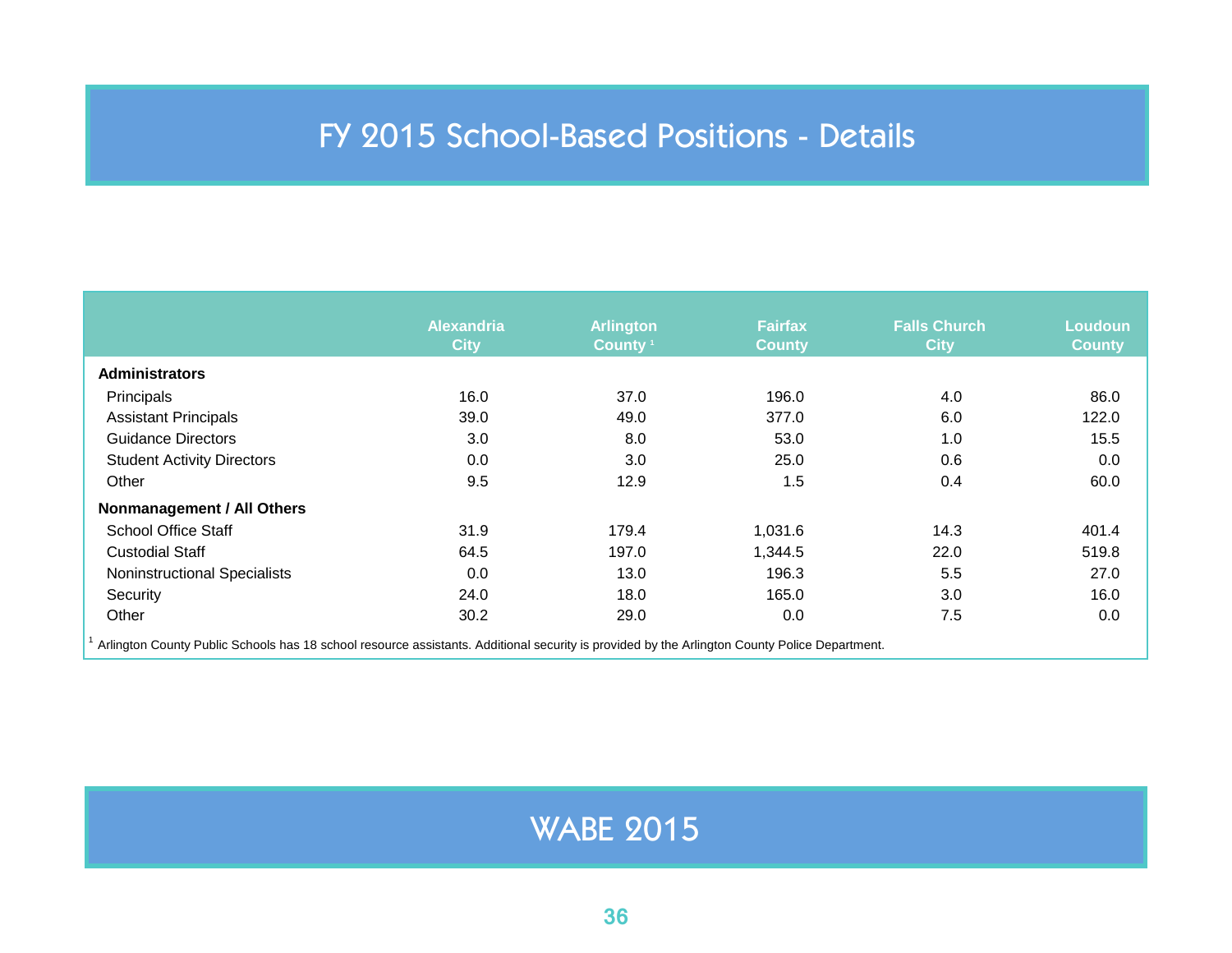### FY 2015 School-Based Positions - Details

|                                     | <b>Manassas</b><br><b>City</b> | <b>Manassas Park</b><br><b>City</b> | <b>Montgomery</b><br><b>County</b> | <b>Prince George's</b><br><b>County</b> | <b>Prince William</b><br><b>County</b> |
|-------------------------------------|--------------------------------|-------------------------------------|------------------------------------|-----------------------------------------|----------------------------------------|
| <b>Administrators</b>               |                                |                                     |                                    |                                         |                                        |
| Principals                          | 8.0                            | 4.0                                 | 204.0                              | 208.0                                   | 93.0                                   |
| <b>Assistant Principals</b>         | 14.0                           | 4.0                                 | 290.0                              | 257.0                                   | 126.0                                  |
| <b>Guidance Directors</b>           | 0.0                            | 1.0                                 | 0.0                                | 0.0                                     | 27.0                                   |
| <b>Student Activity Directors</b>   | 1.0                            | 1.0                                 | 0.0                                | 0.0                                     | 11.0                                   |
| Other                               | 1.0                            | 0.0                                 | 34.0                               | 142.5                                   | 31.5                                   |
| Nonmanagement / All Others          |                                |                                     |                                    |                                         |                                        |
| <b>School Office Staff</b>          | 58.0                           | 10.0                                | 679.4                              | 540.0                                   | 505.5                                  |
| <b>Custodial Staff</b>              | 51.0                           | $21.0-1$                            | 1,303.0                            | 955.1                                   | 449.8                                  |
| <b>Noninstructional Specialists</b> | 0.0                            | 2.0                                 | 0.0                                | 1.0                                     | 87.0                                   |
| Security                            | 5.0                            | 0.0 <sup>2</sup>                    | 207.0                              | 8.0                                     | 48.6                                   |
| Other                               | 0.0                            | 5.0                                 | 5.0                                | 384.5                                   | 16.5                                   |

<sup>1</sup>Manassas Park City outsources custodial and maintenance services. This occurred after the budget was approved.

<sup>2</sup>Manassas Park City Schools reimburses the City of Manassas Park for a portion of the salary of the police officer that serves as the School Resource Officer for the Middle School and High School campus.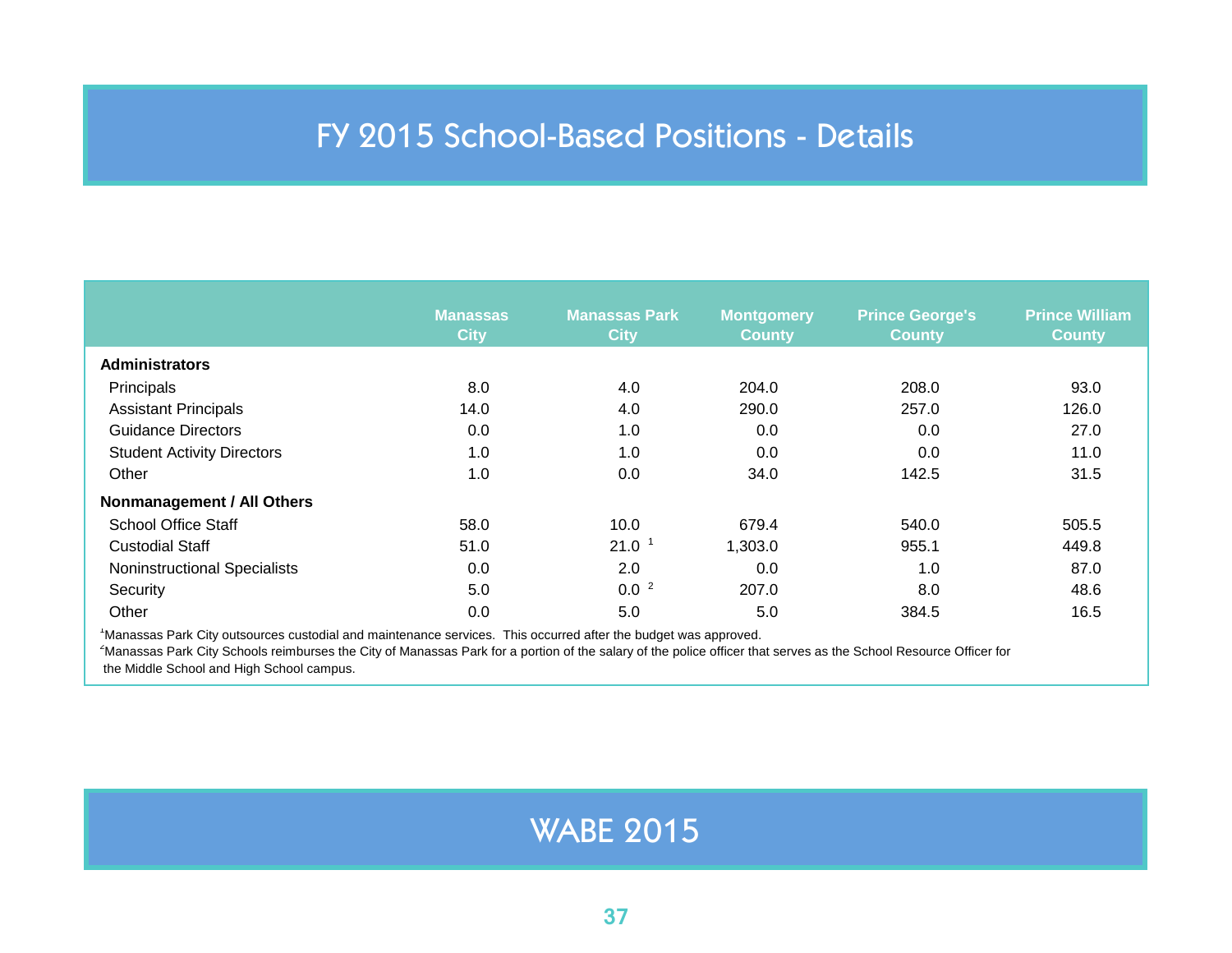#### FY 2015 Salary Information

Teacher and Instructional Assistant Salaries

<span id="page-37-0"></span>

|                               |                                 |                            | <b>Teacher Salary</b>                           |                |                                               |                                                                 |                | <b>Instructional Assistant</b>    |                                 |  |
|-------------------------------|---------------------------------|----------------------------|-------------------------------------------------|----------------|-----------------------------------------------|-----------------------------------------------------------------|----------------|-----------------------------------|---------------------------------|--|
| <b>School Division</b>        | <b>Scheduled</b><br><b>Days</b> | <b>Hours</b><br>per<br>Day | Step $1 +$<br><b>Bachelors</b><br><b>Degree</b> | <b>Average</b> | Step $1 +$<br><b>Masters</b><br><b>Degree</b> | <b>Beginning 10th</b><br><b>Year + Masters</b><br><b>Degree</b> | <b>Maximum</b> | <b>Beginning</b><br><b>Hourly</b> | <b>Maximum</b><br><b>Hourly</b> |  |
| <b>Alexandria City</b>        | 196                             | 7.25                       | \$47.242                                        | \$73,612       | \$54,188                                      | \$76,626                                                        | \$107.259      | \$16.26                           | \$28.80                         |  |
| Arlington County <sup>1</sup> | 194 <sup>2</sup>                | 7.50                       | \$48,228                                        | \$76,892       | \$53,173                                      | \$77,093                                                        | \$111.260      | \$15.33                           | \$30.44                         |  |
| <b>Fairfax County</b>         | 194                             | 7.50                       | \$46.756                                        | \$66,782       | \$52,530                                      | \$61,253                                                        | \$100,898      | \$14.47                           | \$30.40                         |  |
| <b>Falls Church City</b>      | 196 <sup>3</sup>                | 7.50                       | \$48,500                                        | \$70,625       | \$54,000                                      | \$68,541                                                        | \$103,960      | \$14.96                           | \$27.54                         |  |
| <b>Loudoun County</b>         | 197                             | 7.50                       | \$47,500                                        | \$63,013       | \$53,156                                      | \$60,086                                                        | \$104,105      | \$15.57                           | \$29.25                         |  |
| <b>Manassas City</b>          | 195                             | 7.50                       | \$46,078                                        | \$63,379       | \$51,578                                      | \$61,642                                                        | \$103.497      | \$16.10                           | \$28.17                         |  |
| <b>Manassas Park City</b>     | 195 $4$                         | 7.50                       | \$44,490                                        | \$59,638       | \$50,490                                      | \$58,373                                                        | \$106,321      | \$15.04                           | \$30.13                         |  |
| <b>Montgomery County</b>      | $204^{\circ}$                   | 8.00                       | \$46,410                                        | \$75,452       | \$51.128                                      | \$67,723                                                        | \$105.189      | \$17.79                           | \$29.52                         |  |
| <b>Prince George's County</b> | 191                             | 7.50                       | \$46,380                                        | \$65,063       | \$52,668                                      | \$64,776                                                        | \$100,775      | \$15.18                           | \$28.78                         |  |
| <b>Prince William County</b>  | 195                             | 7.50                       | \$45,998                                        | \$61,525       | \$51,516                                      | \$62,482                                                        | \$109,609      | \$14.52                           | \$31.45                         |  |

Salaries for non-retirement eligible and Career Advanced Program (CAP) follow a different salary schedule. For detailed information, see Arlington County Public Schools pay plan at the following link:

#### http://www.aspva.us/jobs

 $2$  Arlington County has 194 scheduled workdays and 6 unscheduled days.

 $3$  Falls Church City Public Schools has 196 scheduled workdays and 4 unscheduled days.

 $<sup>4</sup>$  Manassas Park City Schools has 195 scheduled workdays and 5 unscheduled days.</sup>

 $5$  Montgomery County has 204 scheduled workdays and 12 paid holidays.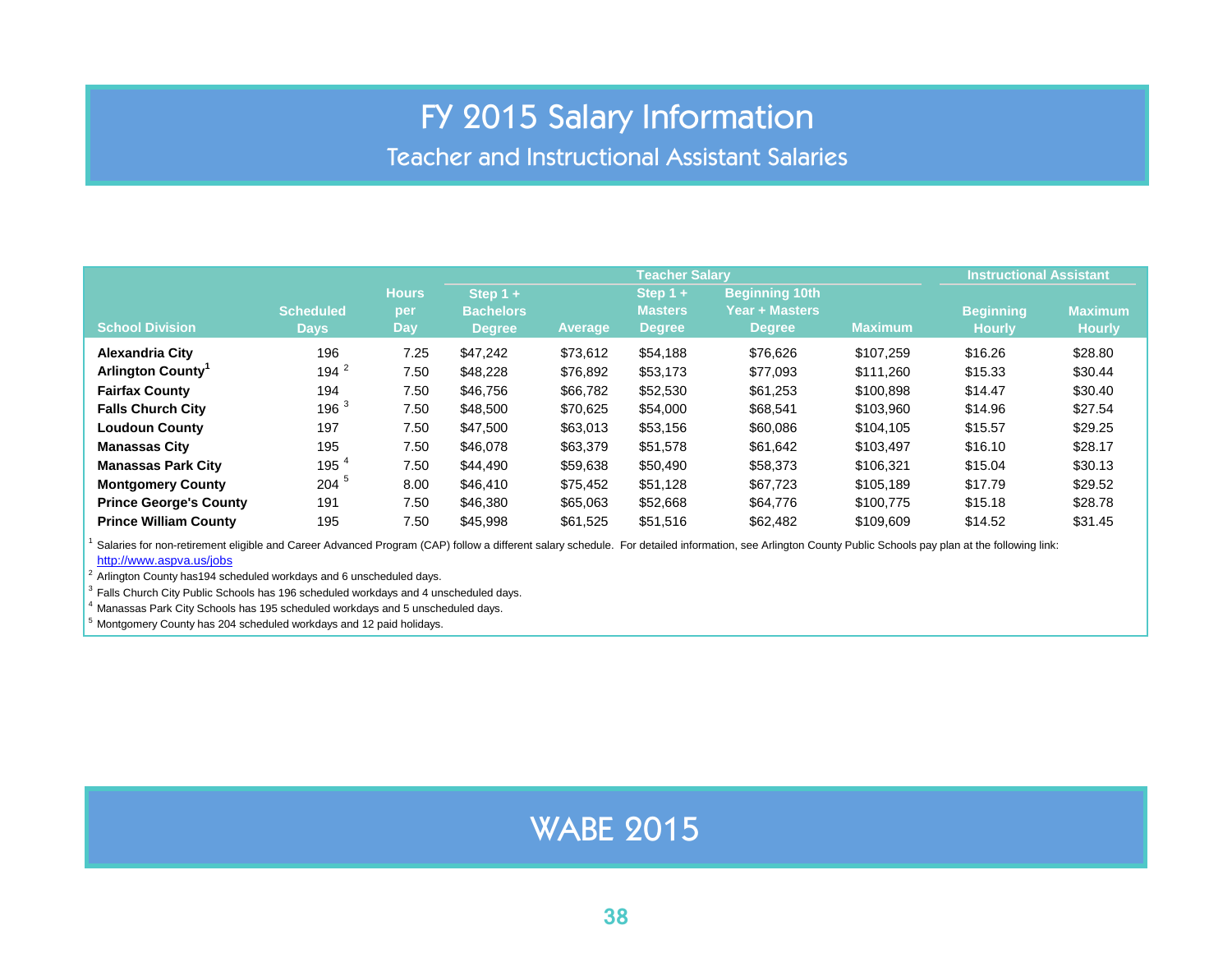### FY 2015 Salary Information

Bus Driver and School Board Salaries

|                                                                                                                                                       | <b>Bus Driver Salary</b>          |                                 |                | <b>School Board</b>            |                                     |  |  |  |  |
|-------------------------------------------------------------------------------------------------------------------------------------------------------|-----------------------------------|---------------------------------|----------------|--------------------------------|-------------------------------------|--|--|--|--|
| <b>School Division</b>                                                                                                                                | <b>Beginning</b><br><b>Hourly</b> | <b>Maximum</b><br><b>Hourly</b> | <b>Members</b> | <b>Member</b><br><b>Salary</b> | <b>Chairperson</b><br><b>Salary</b> |  |  |  |  |
| <b>Alexandria City</b>                                                                                                                                | \$17.77                           | \$29.66                         | 9              | \$15,000                       | \$17,000                            |  |  |  |  |
| Arlington County <sup>1</sup>                                                                                                                         | $$18.79 - $23.04$ <sup>2</sup>    | $$30.44 - $37.22$ <sup>2</sup>  | 5              | \$22,040                       | \$24,080                            |  |  |  |  |
| <b>Fairfax County</b>                                                                                                                                 | \$18.52                           | \$32.62                         | 12             | \$20,000                       | \$22,000                            |  |  |  |  |
| <b>Falls Church City</b>                                                                                                                              | \$18.05                           | \$32.70                         | 9              | \$3,600                        | \$6,000                             |  |  |  |  |
| <b>Loudoun County</b>                                                                                                                                 | \$17.74                           | \$33.50                         | 9              | \$20,000                       | \$22,000                            |  |  |  |  |
| <b>Manassas City</b>                                                                                                                                  | \$18.63                           | \$32.61                         |                | \$6,000                        | \$7,100                             |  |  |  |  |
| <b>Manassas Park City</b>                                                                                                                             | \$17.49                           | \$30.87                         | 5              | \$3,000                        | \$3,500                             |  |  |  |  |
| <b>Montgomery County</b>                                                                                                                              | \$16.36                           | \$26.78                         |                | \$18,500                       | \$22,500                            |  |  |  |  |
| <b>Prince George's County</b>                                                                                                                         | \$17.52                           | \$31.89                         | 9              | \$18,000                       | \$19,000                            |  |  |  |  |
| <b>Prince William County</b>                                                                                                                          | \$15.87                           | \$34.35                         | 8              | \$12,000                       | \$13,100                            |  |  |  |  |
| Salary per hour varies among the type of bus driver. Additional details on types of bus drivers are provided in the APS pay plan at www.apsva.us/jobs |                                   |                                 |                |                                |                                     |  |  |  |  |

2 Salaries for non-retirement eligible follow a different salary schedule. For detailed information, see Arlington County Public Schools pay plan at http://www.apsva.us/jobs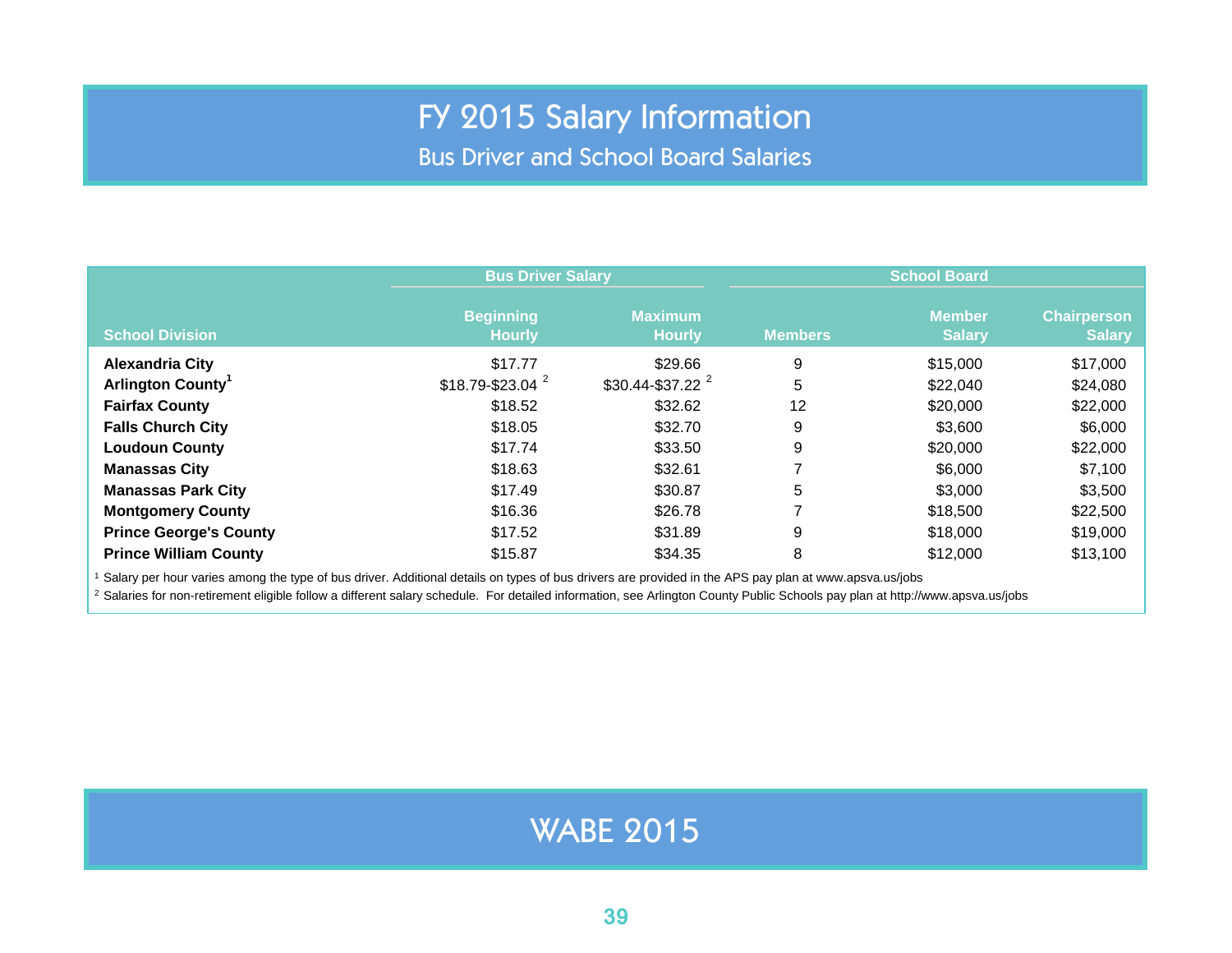### Student Demographics

<span id="page-39-0"></span>

|                               |                                                                                      | <b>Graduation Information</b>                                            | FY 2014 Actual<br><b>Free or Reduced Price Lunch Eligibility</b>      |                                    |                                                 |
|-------------------------------|--------------------------------------------------------------------------------------|--------------------------------------------------------------------------|-----------------------------------------------------------------------|------------------------------------|-------------------------------------------------|
| <b>School Division</b>        | % of 2013 Graduates<br>Going on to<br><b>Postsecondary</b><br>Education <sup>1</sup> | Class of 2014<br><b>Cohort Graduation</b><br>Four-Year Rate <sup>2</sup> | Class of 2014<br><b>Cohort Dropout</b><br>Four-Year Rate <sup>2</sup> | <b>Students</b><br><b>Eligible</b> | <b>Percent of District</b><br><b>Enrollment</b> |
| <b>Alexandria City</b>        | 78.0%                                                                                | 84.3%                                                                    | 9.2%                                                                  | 8,100                              | 59.7%                                           |
| <b>Arlington County</b>       | 91.9%                                                                                | 92.0%                                                                    | 3.8%                                                                  | 7,452                              | 31.8%                                           |
| <b>Fairfax County</b>         | 92.0%                                                                                | 92.9%                                                                    | 5.2%                                                                  | 50,629                             | 27.5%                                           |
| <b>Falls Church City</b>      | 93.6%                                                                                | 98.4%                                                                    | 0.5%                                                                  | 167                                | 6.9%                                            |
| <b>Loudoun County</b>         | 92.5%                                                                                | 95.2%                                                                    | 2.4%                                                                  | 12,541                             | 17.7%                                           |
| <b>Manassas City</b>          | 80.9%                                                                                | 86.1%                                                                    | 4.8%                                                                  | 4,249                              | 58.9%                                           |
| <b>Manassas Park City</b>     | 81.5%                                                                                | 87.0%                                                                    | 9.7%                                                                  | 1,910                              | 58.6%                                           |
| <b>Montgomery County</b>      | 91.8%                                                                                | 88.3%                                                                    | 6.3%                                                                  | 51,842                             | 34.3%                                           |
| <b>Prince George's County</b> | 63.1%                                                                                | n/a                                                                      | 6.1%                                                                  | 76,957                             | 61.5%                                           |
| <b>Prince William County</b>  | 86.3%                                                                                | 90.6%                                                                    | 6.5%                                                                  | 33,423                             | 39.1%                                           |

<sup>1</sup> Post Secondary data for Virginia school divisions is from the Department of Education's website at http://www.doe.virginia.gov/statistics\_reports/supts\_annual\_report/2012\_13/table05.pdf

 $^2$  Graduation data for Virginia school divisions is from the Department of Education's website at http://www.doe.virginia.gov/statistics\_reports/graduation\_completion/cohort\_reports

 $^3$  Montgomery County's 2013 Cohort Dropout Rate is based on a four year cohort rate reported by the State of Maryland and required by Federal Law.

<sup>4</sup> Dropout rate based on Class of 2013 Cohort.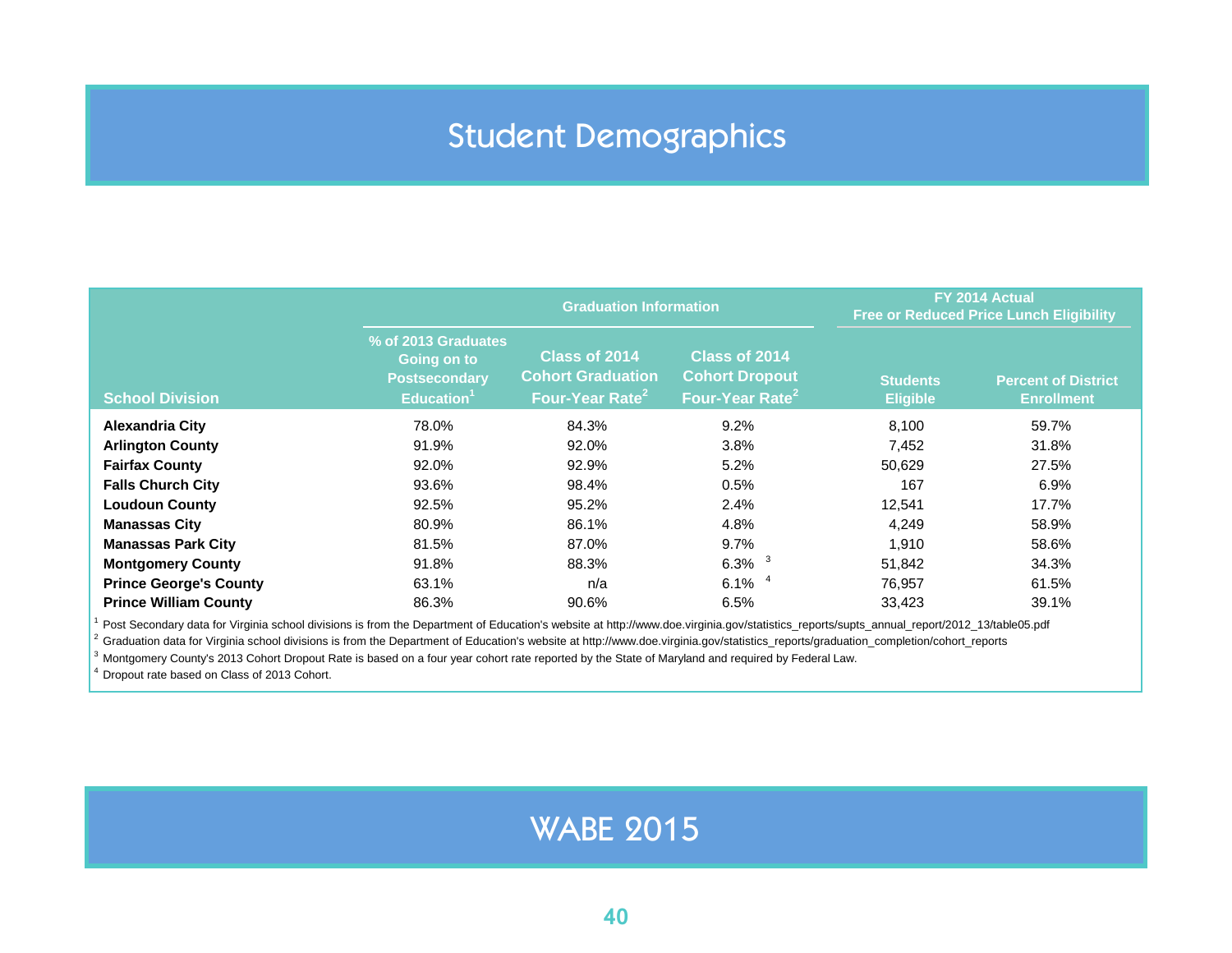#### SAT Scores School Year 2013-2014

<span id="page-40-0"></span>

| <b>School Division</b>        | <b>Average</b><br><b>Math</b> | <b>Average Critical</b><br>Reading <sup>1</sup> | <b>Average Writing</b> | <b>Total</b> | <b>Percent of Seniors</b><br><b>Taking Tests</b> |
|-------------------------------|-------------------------------|-------------------------------------------------|------------------------|--------------|--------------------------------------------------|
| <b>Alexandria City</b>        | 476                           | 485                                             | 473                    | 1434         | 62.0%                                            |
| <b>Arlington County</b>       | 557                           | 557                                             | 539                    | 1653         | 75.0% <sup>2</sup>                               |
| <b>Fairfax County</b>         | 570                           | 556                                             | 542                    | 1668         | 75.0%                                            |
| <b>Falls Church City</b>      | 595                           | 597                                             | 581                    | 1773         | 80.0%                                            |
| <b>Loudoun County</b>         | 541                           | 543                                             | 527                    | 1611         | 79.0%                                            |
| <b>Manassas City</b>          | 502                           | 492                                             | 464                    | 1458         | 39.6% <sup>3</sup>                               |
| <b>Manassas Park City</b>     | 503                           | 508                                             | 484                    | 1495         | 53.0%                                            |
| <b>Montgomery County</b>      | 560                           | 547                                             | 542                    | 1649         | 69.1%                                            |
| <b>Prince George's County</b> | 393                           | 413                                             | 395                    | 1201         |                                                  |
| <b>Prince William County</b>  | 509                           | 511                                             | 491                    | 1511         | 58.4%                                            |
| Formerly verbal.              |                               |                                                 |                        |              |                                                  |

<sup>2</sup> Percent of on-time graduates.

<sup>3</sup> In FY 2014, 28% of seniors were enrolled in Pathways Program with Northern Virginia Community College, not requiring SAT.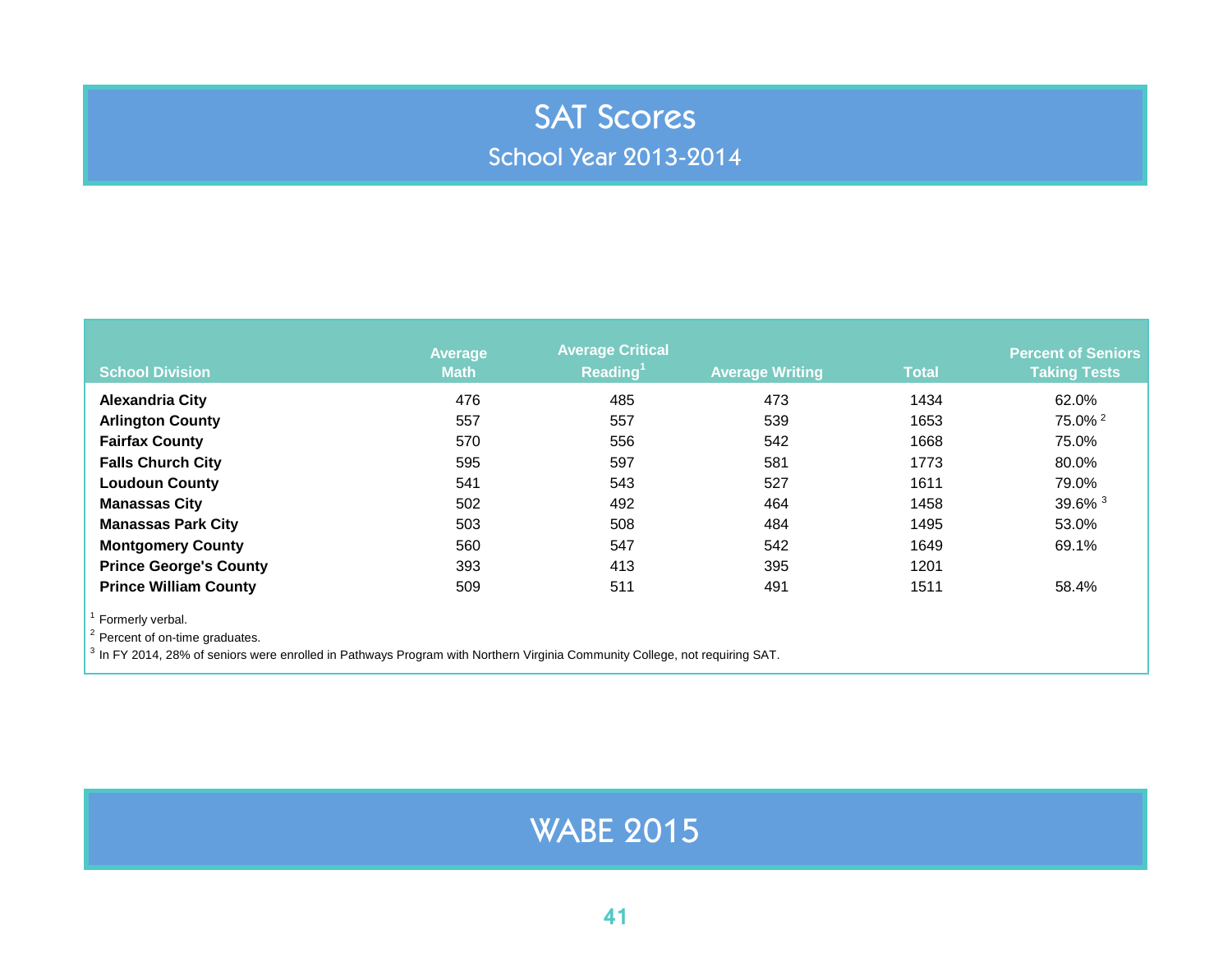### Student Breakfast and Lunch Prices

<span id="page-41-0"></span>

|                               |                   | <b>Breakfast Prices</b> |             |                   | <b>Lunch Prices</b> |             |
|-------------------------------|-------------------|-------------------------|-------------|-------------------|---------------------|-------------|
| <b>School Division</b>        | <b>Elementary</b> | <b>Middle</b>           | <b>High</b> | <b>Elementary</b> | <b>Middle</b>       | <b>High</b> |
| <b>Alexandria City</b>        | \$1.75            | \$1.75                  | \$1.75      | \$2.45            | \$2.45              | \$2.65      |
| <b>Arlington County</b>       | \$1.55            | \$1.55                  | \$1.55      | \$2.75            | \$2.85              | \$2.85      |
| <b>Fairfax County</b>         | \$1.75            | \$1.75                  | \$1.75      | \$2.90            | \$3.00              | \$3.00      |
| <b>Falls Church City</b>      | \$2.00            | \$2.50                  | \$2.50      | \$2.90            | \$3.75              | \$3.75      |
| <b>Loudoun County</b>         | \$2.10            | \$2.10                  | \$2.10      | \$3.10            | \$3.20              | \$3.20      |
| <b>Manassas City</b>          | \$1.45            | \$1.45                  | \$1.45      | \$2.50            | \$2.60              | \$2.60      |
| <b>Manassas Park City</b>     | \$1.50            | \$1.50                  | \$1.50      | \$2.60            | \$2.60              | \$2.60      |
| <b>Montgomery County</b>      | \$1.30            | \$1.30                  | \$1.30      | \$2.55            | \$2.80              | \$2.80      |
| <b>Prince George's County</b> | \$1.50            | \$1.50                  | \$1.50      | \$2.60            | \$2.85              | \$2.85      |
| <b>Prince William County</b>  | \$1.40            | \$1.40                  | \$1.40      | \$2.40            | \$2.55              | \$2.65      |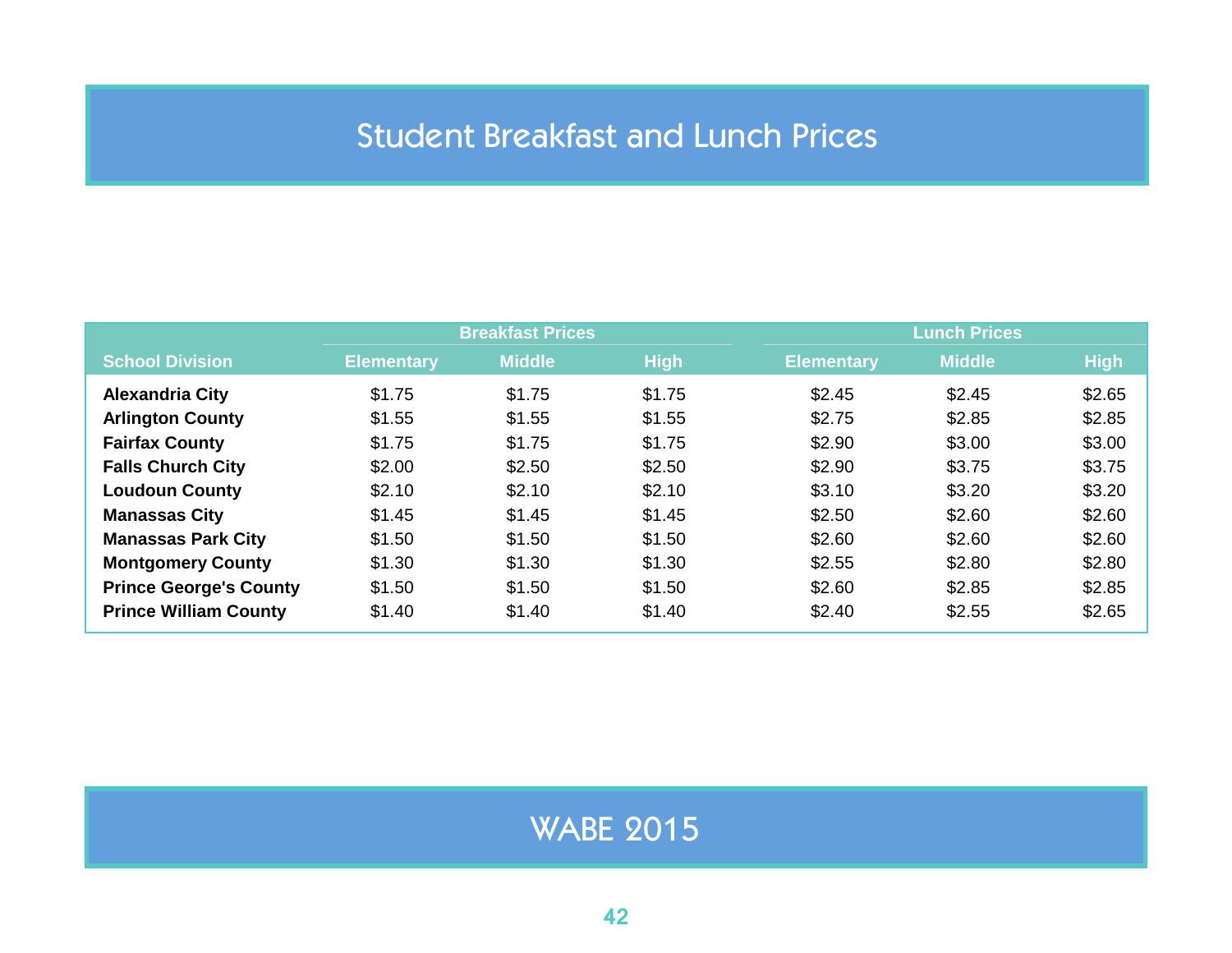#### Teacher Cost Comparison

<span id="page-42-0"></span>(Salary and benefits costs for a teacher position based on a hypothetical annual salary of \$65,000 and based on the average teacher salary.)

| <b>School Division</b>        | FY 2015 Annual<br><b>Employer Cost for</b><br><b>Hypothetical Teacher</b><br><b>Salary</b> | FY 2015 Annual<br><b>Employer Cost for</b><br><b>Average Teacher</b><br><b>Salary</b> |
|-------------------------------|--------------------------------------------------------------------------------------------|---------------------------------------------------------------------------------------|
| <b>Alexandria City</b>        | \$99,644                                                                                   | \$110,301                                                                             |
| <b>Arlington County</b>       | \$93,360                                                                                   | \$108,200                                                                             |
| <b>Fairfax County</b>         | \$99,629                                                                                   | \$101,939                                                                             |
| <b>Falls Church City</b>      | \$97,371                                                                                   | \$104,369                                                                             |
| <b>Loudoun County</b>         | \$98,352                                                                                   | \$95,874                                                                              |
| <b>Manassas City</b>          | \$93,892                                                                                   | \$91,875                                                                              |
| <b>Manassas Park City</b>     | \$91,996                                                                                   | \$85,326                                                                              |
| <b>Montgomery County</b>      | \$98,010                                                                                   | \$111,484                                                                             |
| <b>Prince George's County</b> | \$82,583                                                                                   | \$82,663                                                                              |
| <b>Prince William County</b>  | \$94,213                                                                                   | \$89,862                                                                              |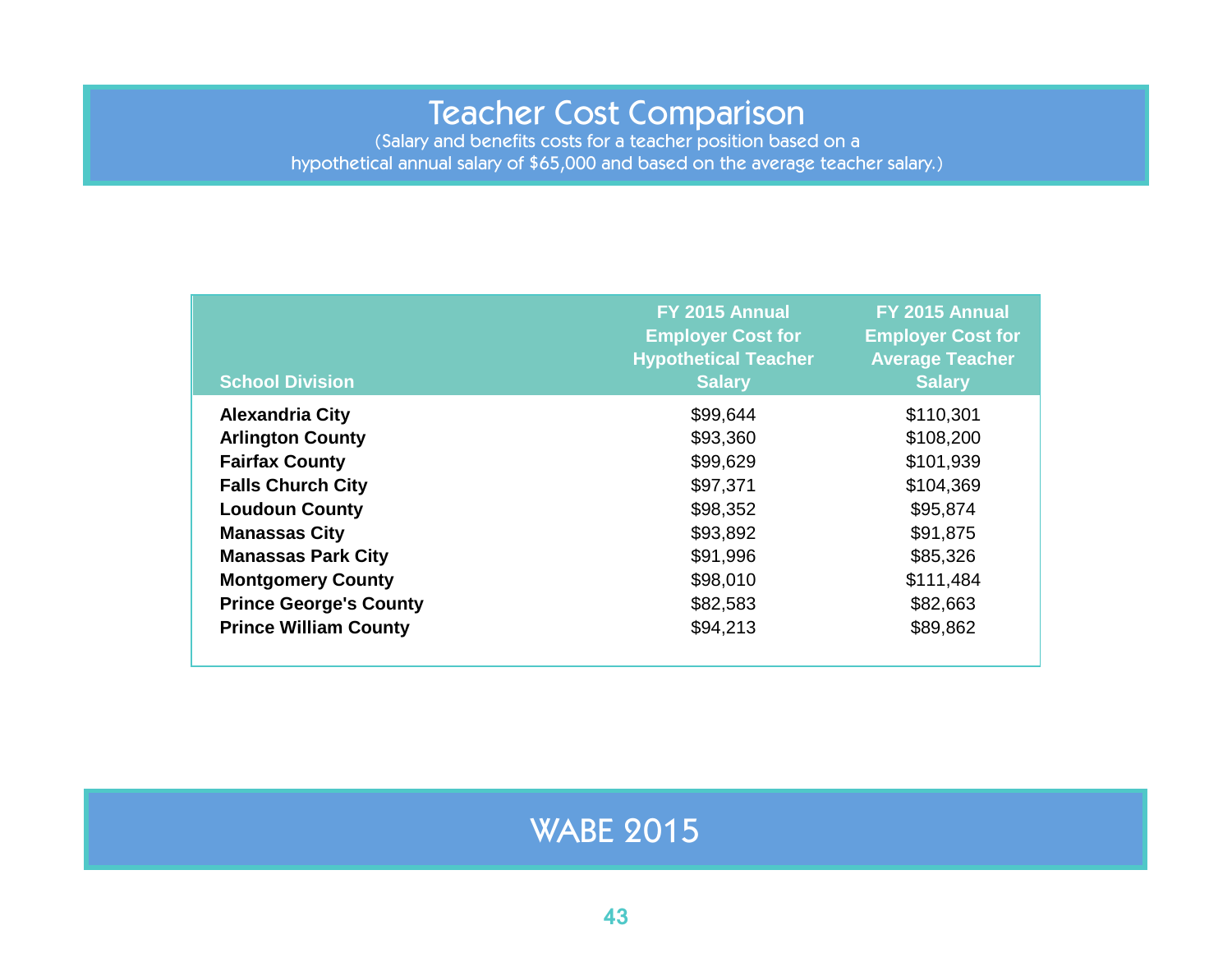Alexandria City Public Schools

<span id="page-43-0"></span>

|                                                                     | FY 2015 Annual                       |                                                         |                                 |                                            |  |
|---------------------------------------------------------------------|--------------------------------------|---------------------------------------------------------|---------------------------------|--------------------------------------------|--|
|                                                                     | <b>Percent of</b>                    | <b>Employer Cost for</b><br><b>Hypothetical Teacher</b> | <b>Percent of</b>               | FY 2015 Annual<br><b>Employer Cost for</b> |  |
|                                                                     | <b>Hypothetical</b><br><b>Salary</b> | <b>Salary</b>                                           | <b>Average</b><br><b>Salary</b> | <b>Average Teacher Salary</b>              |  |
| <b>Salary</b>                                                       |                                      | \$65,000                                                |                                 | \$73,612                                   |  |
| <b>Benefits</b>                                                     |                                      |                                                         |                                 |                                            |  |
| <b>Social Security</b>                                              | 7.65%                                | \$4,973                                                 | 7.65%                           | \$5,631                                    |  |
| Retirement                                                          |                                      |                                                         |                                 |                                            |  |
| <b>VRS Retirement</b>                                               | 14.50%                               | \$9,425                                                 | 14.50%                          | \$10,674                                   |  |
| <b>VRS Life Insurance</b>                                           | 0.53%                                | \$345                                                   | 0.53%                           | \$391                                      |  |
| <b>VRS Retiree Health Credit</b>                                    | 1.06%                                | \$689                                                   | 1.06%                           | \$780                                      |  |
| Health Insurance: POS - Family Coverage<br>Name: United Health Care | 28.44%                               | \$18,486                                                | 25.11%                          | \$18,486                                   |  |
| Dental/Vision                                                       | 1.12%                                | \$727                                                   | 0.99%                           | \$727                                      |  |
| <b>Total Benefits</b>                                               | 53.30%                               | \$34,644                                                | 49.84%                          | \$36,690                                   |  |
| <b>Total Salary and Benefits</b>                                    |                                      | \$99,644                                                |                                 | \$110,301                                  |  |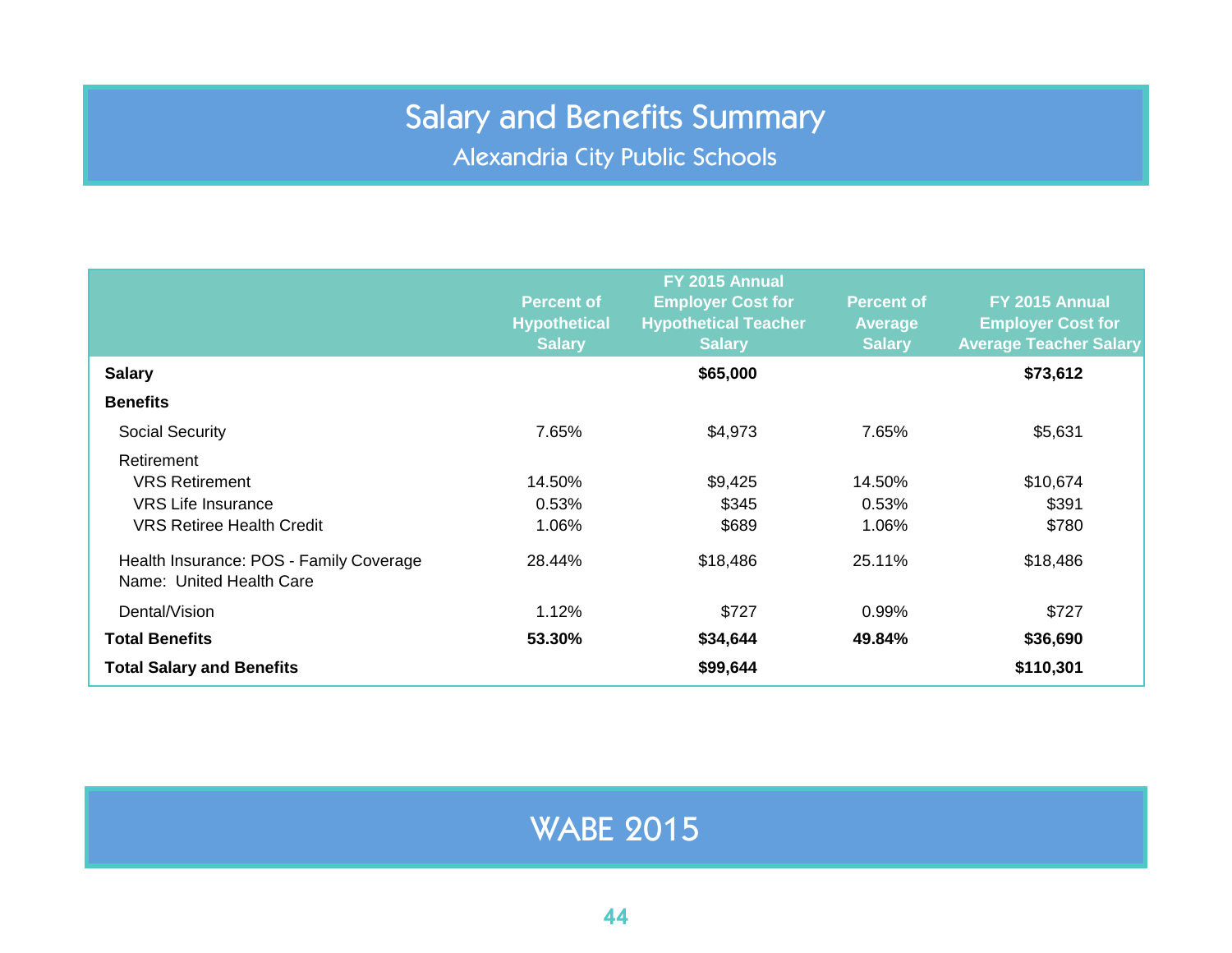Arlington County Public Schools

<span id="page-44-0"></span>

|                                                        | FY 2015 Annual      |                             |                   |                               |  |
|--------------------------------------------------------|---------------------|-----------------------------|-------------------|-------------------------------|--|
|                                                        | <b>Percent of</b>   | <b>Employer Cost for</b>    | <b>Percent of</b> | FY 2015 Annual                |  |
|                                                        | <b>Hypothetical</b> | <b>Hypothetical Teacher</b> | <b>Average</b>    | <b>Employer Cost for</b>      |  |
|                                                        | <b>Salary</b>       | <b>Salary</b>               | <b>Salary</b>     | <b>Average Teacher Salary</b> |  |
| <b>Salary</b>                                          |                     | \$65,000                    |                   | \$76,892                      |  |
| <b>Benefits</b>                                        |                     |                             |                   |                               |  |
| <b>Social Security</b>                                 | 7.65%               | \$4,973                     | 7.65%             | \$5,882                       |  |
| Retirement                                             |                     |                             |                   |                               |  |
| Virginia Retirement System (VRS)                       | 14.50%              | \$9,425                     | 14.50%            | \$11,149                      |  |
| <b>VRS Retiree Health Credit</b>                       | 1.06%               | \$689                       | 1.06%             | \$815                         |  |
| 401(a) match 0.4% or \$240, whichever is greater       | 0.40%               | \$260                       | 0.40%             | \$308                         |  |
| Life Insurance                                         | 1.19%               | \$774                       | 1.19%             | \$915                         |  |
| Health Insurance: POS - Family Coverage<br>Name: CIGNA | 18.02%              | \$11,713                    | 15.23%            | \$11,713                      |  |
| <b>Dental</b>                                          | 0.81%               | \$527                       | 0.68%             | \$526                         |  |
| <b>Total Benefits</b>                                  | 43.63%              | \$28,360                    | 40.72%            | \$31,308                      |  |
| <b>Total Salary and Benefits</b>                       |                     | \$93,360                    |                   | \$108,200                     |  |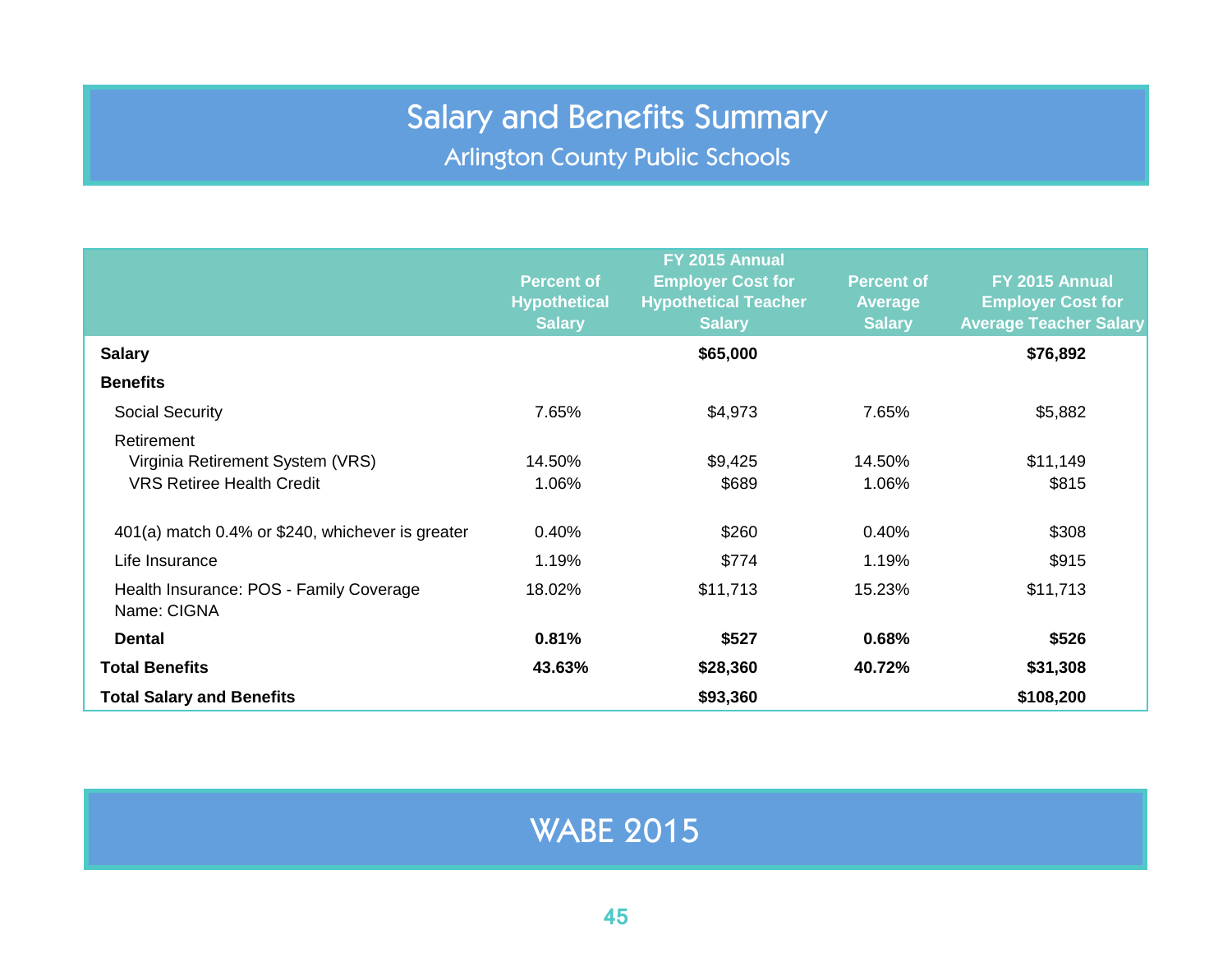Fairfax County Public Schools

<span id="page-45-0"></span>

|                                                                               | FY 2015 Annual                           |                                                         |                                     |                                            |  |
|-------------------------------------------------------------------------------|------------------------------------------|---------------------------------------------------------|-------------------------------------|--------------------------------------------|--|
|                                                                               | <b>Percent of</b><br><b>Hypothetical</b> | <b>Employer Cost for</b><br><b>Hypothetical Teacher</b> | <b>Percent of</b><br><b>Average</b> | FY 2015 Annual<br><b>Employer Cost for</b> |  |
|                                                                               | <b>Salary</b>                            | <b>Salary</b>                                           | <b>Salary</b>                       | <b>Average Teacher Salary</b>              |  |
| <b>Salary</b>                                                                 |                                          | \$65,000                                                |                                     | \$66,782                                   |  |
| <b>Benefits</b>                                                               |                                          |                                                         |                                     |                                            |  |
| <b>Social Security</b>                                                        | 7.65%                                    | \$4,973                                                 | 7.65%                               | \$5,109                                    |  |
| Retirement                                                                    |                                          |                                                         |                                     |                                            |  |
| Virginia Retirement System (VRS)                                              | 14.50%                                   | \$9,425                                                 | 14.50%                              | \$9,683                                    |  |
| <b>VRS Retiree Health Credit</b>                                              | 1.06%                                    | \$689                                                   | 1.06%                               | \$708                                      |  |
| <b>Employees' Supplementary Retirement System</b><br>of Fairfax County (ERFC) | 5.60%                                    | \$3,640                                                 | 5.60%                               | \$3,740                                    |  |
| Life Insurance                                                                | 0.87%                                    | \$566                                                   | 0.87%                               | \$581                                      |  |
| Health Insurance: POS - Family Coverage<br>Name: CareFirst BC/BS PPO          | 22.29%                                   | \$14,489                                                | 21.69%                              | \$14,488                                   |  |
| Dental/Vision                                                                 | 1.30%                                    | \$848                                                   | 1.27%                               | \$848                                      |  |
| <b>Total Benefits</b>                                                         | 53.27%                                   | \$34,629                                                | 52.64%                              | \$35,157                                   |  |
| <b>Total Salary and Benefits</b>                                              |                                          | \$99,629                                                |                                     | \$101,939                                  |  |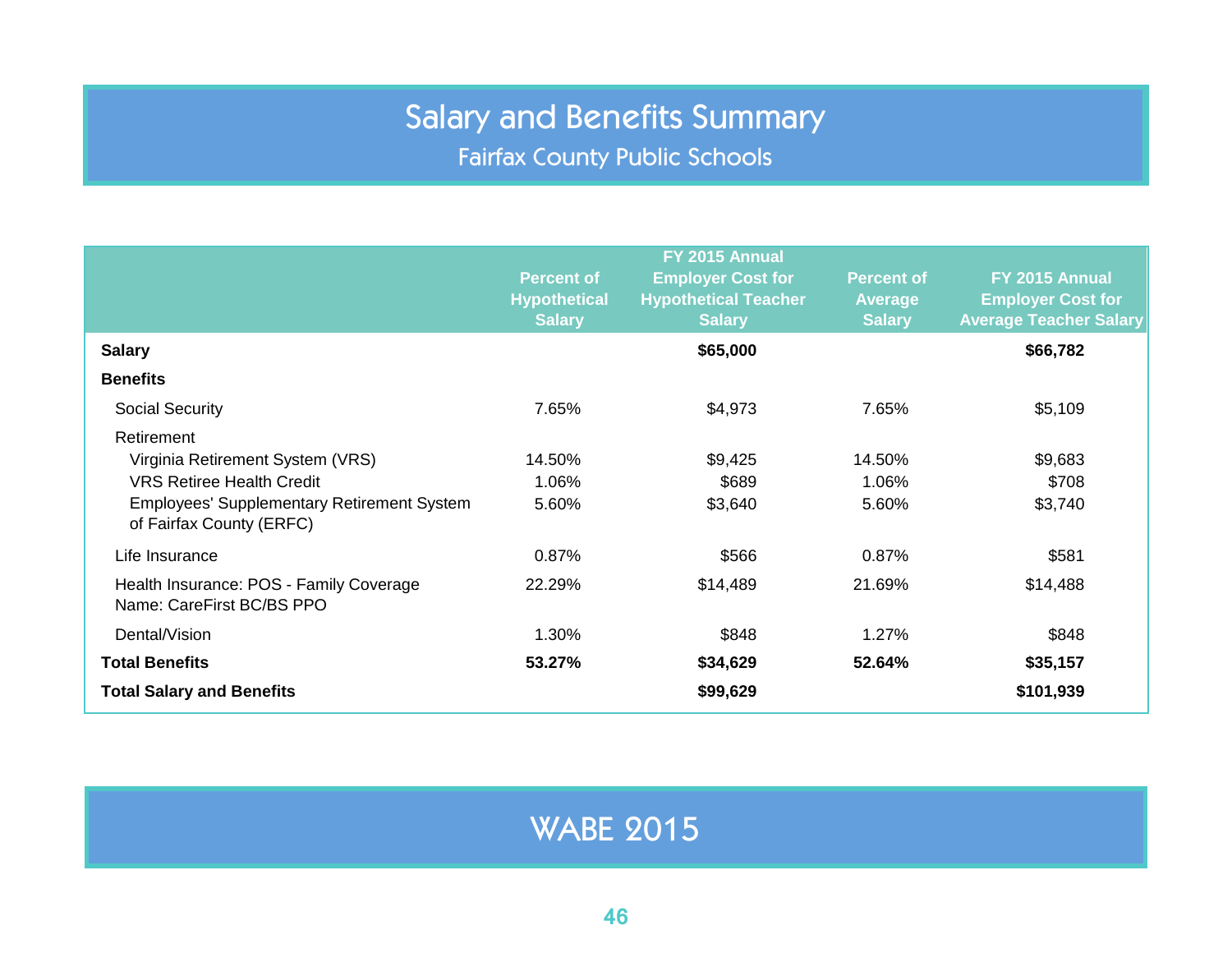Falls Church City Public Schools

<span id="page-46-0"></span>

|                                                                     | FY 2015 Annual                           |                                                         |                                     |                                            |  |
|---------------------------------------------------------------------|------------------------------------------|---------------------------------------------------------|-------------------------------------|--------------------------------------------|--|
|                                                                     | <b>Percent of</b><br><b>Hypothetical</b> | <b>Employer Cost for</b><br><b>Hypothetical Teacher</b> | <b>Percent of</b><br><b>Average</b> | FY 2015 Annual<br><b>Employer Cost for</b> |  |
|                                                                     | <b>Salary</b>                            | <b>Salary</b>                                           | <b>Salary</b>                       | <b>Average Teacher Salary</b>              |  |
| <b>Salary</b>                                                       |                                          | \$65,000                                                |                                     | \$70,625                                   |  |
| <b>Benefits</b>                                                     |                                          |                                                         |                                     |                                            |  |
| <b>Social Security</b>                                              | 7.65%                                    | \$4,973                                                 | 7.65%                               | \$5,403                                    |  |
| Retirement                                                          |                                          |                                                         |                                     |                                            |  |
| Virginia Retirement System (VRS)                                    | 14.50%                                   | \$9,425                                                 | 14.50%                              | \$10,241                                   |  |
| <b>VRS Retiree Health Credit</b>                                    | 1.06%                                    | \$689                                                   | 1.06%                               | \$749                                      |  |
| Life Insurance                                                      | 1.19%                                    | \$774                                                   | 1.19%                               | \$840                                      |  |
| Health Insurance: POS - Family Coverage<br>Name: United Health Care | 25.40%                                   | \$16,511                                                | 23.38%                              | \$16,511                                   |  |
| <b>Total Benefits</b>                                               | 49.80%                                   | \$32,371                                                | 47.78%                              | \$33,744                                   |  |
| <b>Total Salary and Benefits</b>                                    |                                          | \$97,371                                                |                                     | \$104,369                                  |  |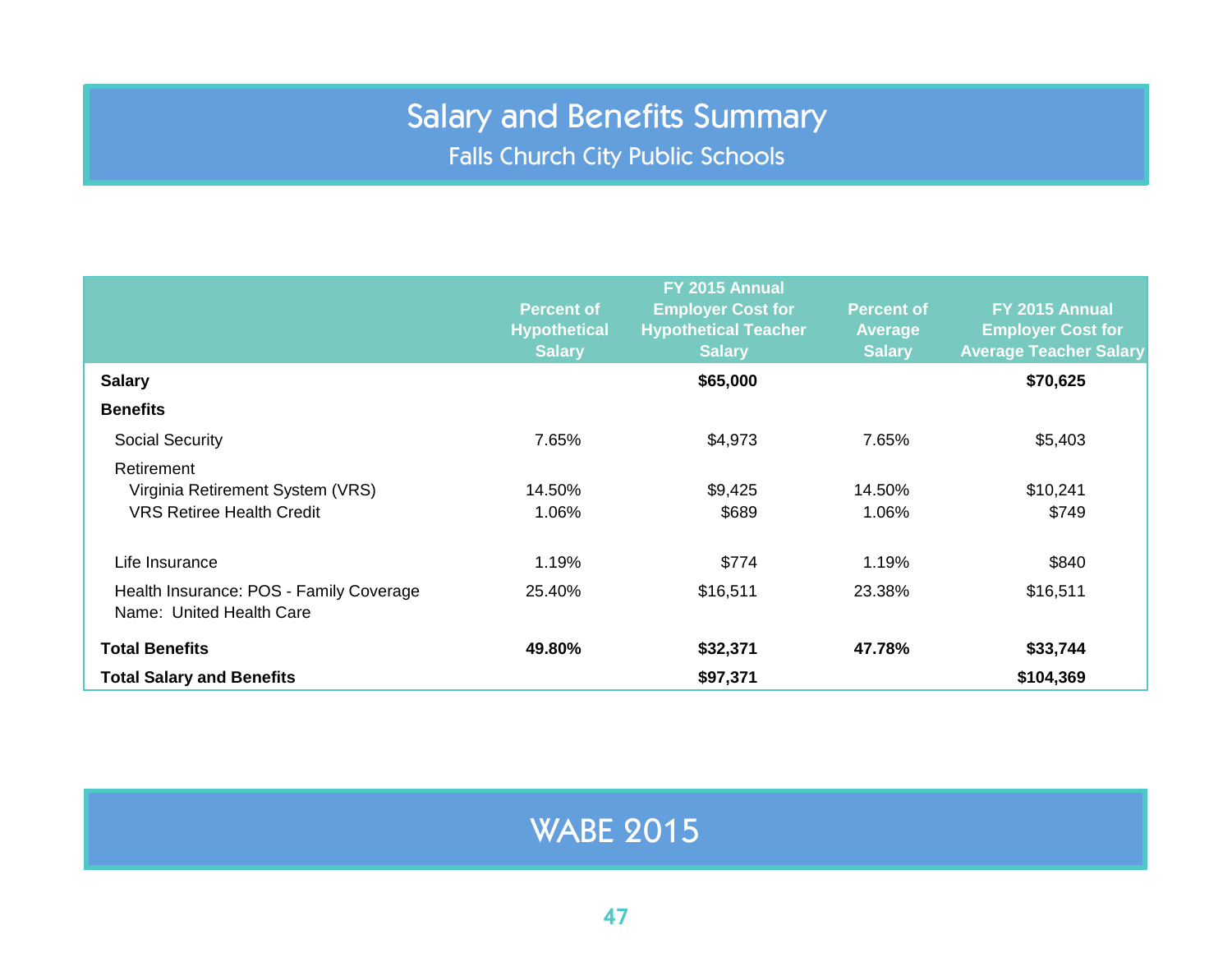Loudoun County Public Schools

<span id="page-47-0"></span>

|                                                                                    | <b>Percent of</b><br><b>Hypothetical</b><br><b>Salary</b> | FY 2015 Annual<br><b>Employer Cost for</b><br><b>Hypothetical Teacher</b><br><b>Salary</b> | <b>Percent of</b><br><b>Average</b><br><b>Salary</b> | FY 2015 Annual<br><b>Employer Cost for</b><br><b>Average Teacher Salary</b> |
|------------------------------------------------------------------------------------|-----------------------------------------------------------|--------------------------------------------------------------------------------------------|------------------------------------------------------|-----------------------------------------------------------------------------|
| <b>Salary</b>                                                                      |                                                           | \$65,000                                                                                   |                                                      | \$63,013                                                                    |
| <b>Benefits</b>                                                                    |                                                           |                                                                                            |                                                      |                                                                             |
| Social Security                                                                    | 7.65%                                                     | \$4,973                                                                                    | 7.65%                                                | \$4,820                                                                     |
| Retirement<br>Virginia Retirement System (VRS)<br><b>VRS Retiree Health Credit</b> | 14.50%<br>1.06%                                           | \$9,425<br>\$689                                                                           | 14.50%<br>1.06%                                      | \$9,137<br>\$668                                                            |
| Life Insurance                                                                     | 1.19%                                                     | \$774                                                                                      | 1.19%                                                | \$750                                                                       |
| Health Insurance: POS - Family Coverage<br>Name: CIGNA                             | 25.06%                                                    | \$16,289                                                                                   | 25.84%                                               | \$16,283                                                                    |
| Dental/Vision                                                                      | 2.02%                                                     | \$1,203                                                                                    | 2.09%                                                | \$1,203                                                                     |
| <b>Total Benefits</b>                                                              | 51.48%                                                    | \$33,352                                                                                   | 52.33%                                               | \$32,861                                                                    |
| <b>Total Salary and Benefits</b>                                                   |                                                           | \$98,352                                                                                   |                                                      | \$95,874                                                                    |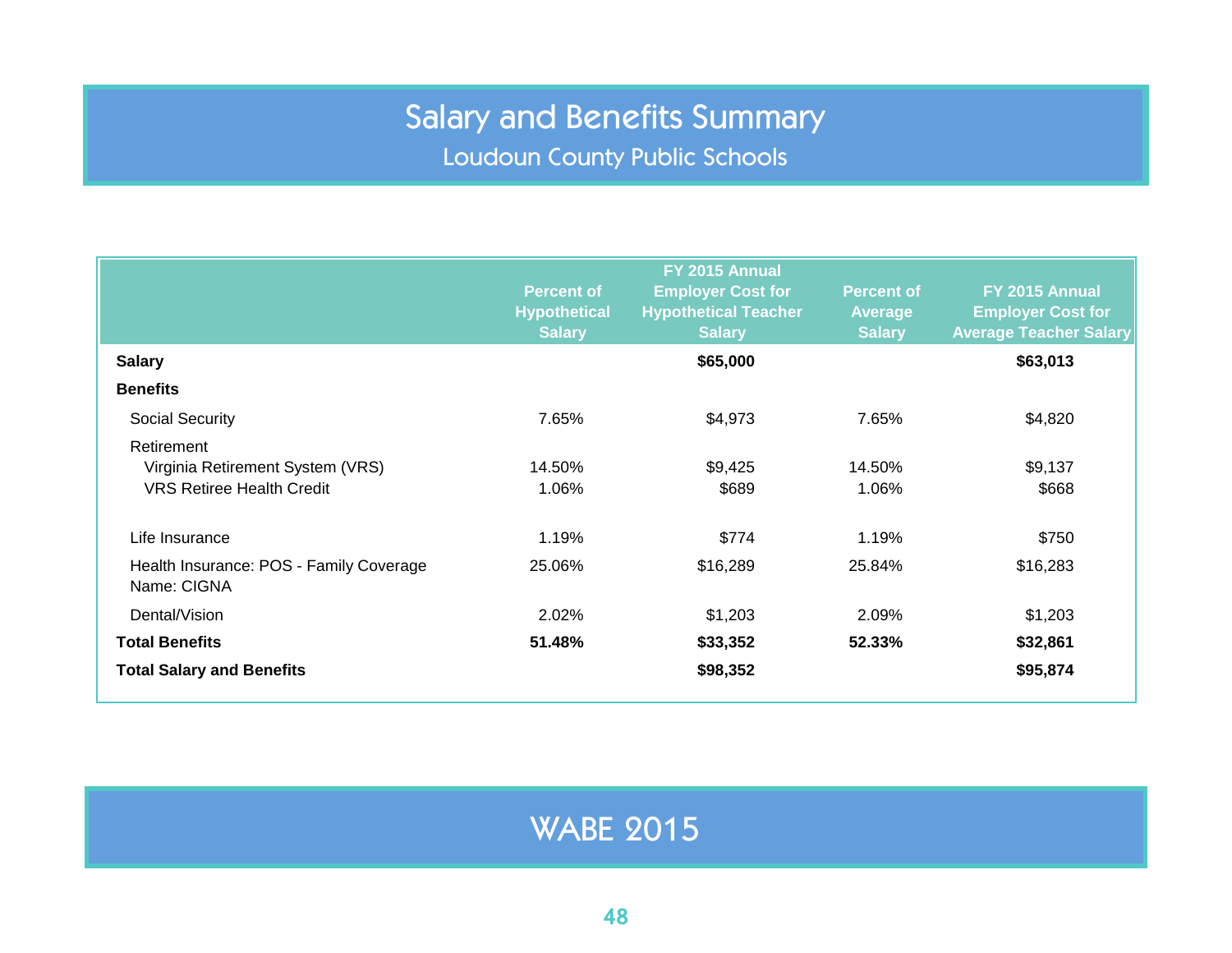Manassas City Public Schools

<span id="page-48-0"></span>

|                                                                                          | <b>Percent of</b><br><b>Hypothetical</b><br><b>Salary</b> | FY 2015 Annual<br><b>Employer Cost for</b><br><b>Hypothetical Teacher</b><br><b>Salary</b> | <b>Percent of</b><br><b>Average</b><br><b>Salary</b> | FY 2015 Annual<br><b>Employer Cost for</b><br><b>Average Teacher Salary</b> |
|------------------------------------------------------------------------------------------|-----------------------------------------------------------|--------------------------------------------------------------------------------------------|------------------------------------------------------|-----------------------------------------------------------------------------|
| <b>Salary</b>                                                                            |                                                           | \$65,000                                                                                   |                                                      | \$63,379                                                                    |
| <b>Benefits</b>                                                                          |                                                           |                                                                                            |                                                      |                                                                             |
| <b>Social Security</b>                                                                   | 7.65%                                                     | \$4,973                                                                                    | 7.65%                                                | \$4,848                                                                     |
| Retirement<br>Virginia Retirement System (VRS)<br><b>VRS Retiree Health Credit</b>       | 14.50%<br>1.06%                                           | \$9,425<br>\$689                                                                           | 14.50%<br>1.06%                                      | \$9,190<br>\$672                                                            |
| Life Insurance                                                                           | 1.19%                                                     | \$774                                                                                      | 1.19%                                                | \$754                                                                       |
| Health Insurance: POS - Family Coverage<br>Name: Anthem Key Advantage 250 (Local Choice) | 20.05%                                                    | \$13,032                                                                                   | 20.05%                                               | \$13,032                                                                    |
| <b>Total Benefits</b>                                                                    | 44.45%                                                    | \$28,892                                                                                   | 44.45%                                               | \$28,496                                                                    |
| <b>Total Salary and Benefits</b>                                                         |                                                           | \$93,892                                                                                   |                                                      | \$91,875                                                                    |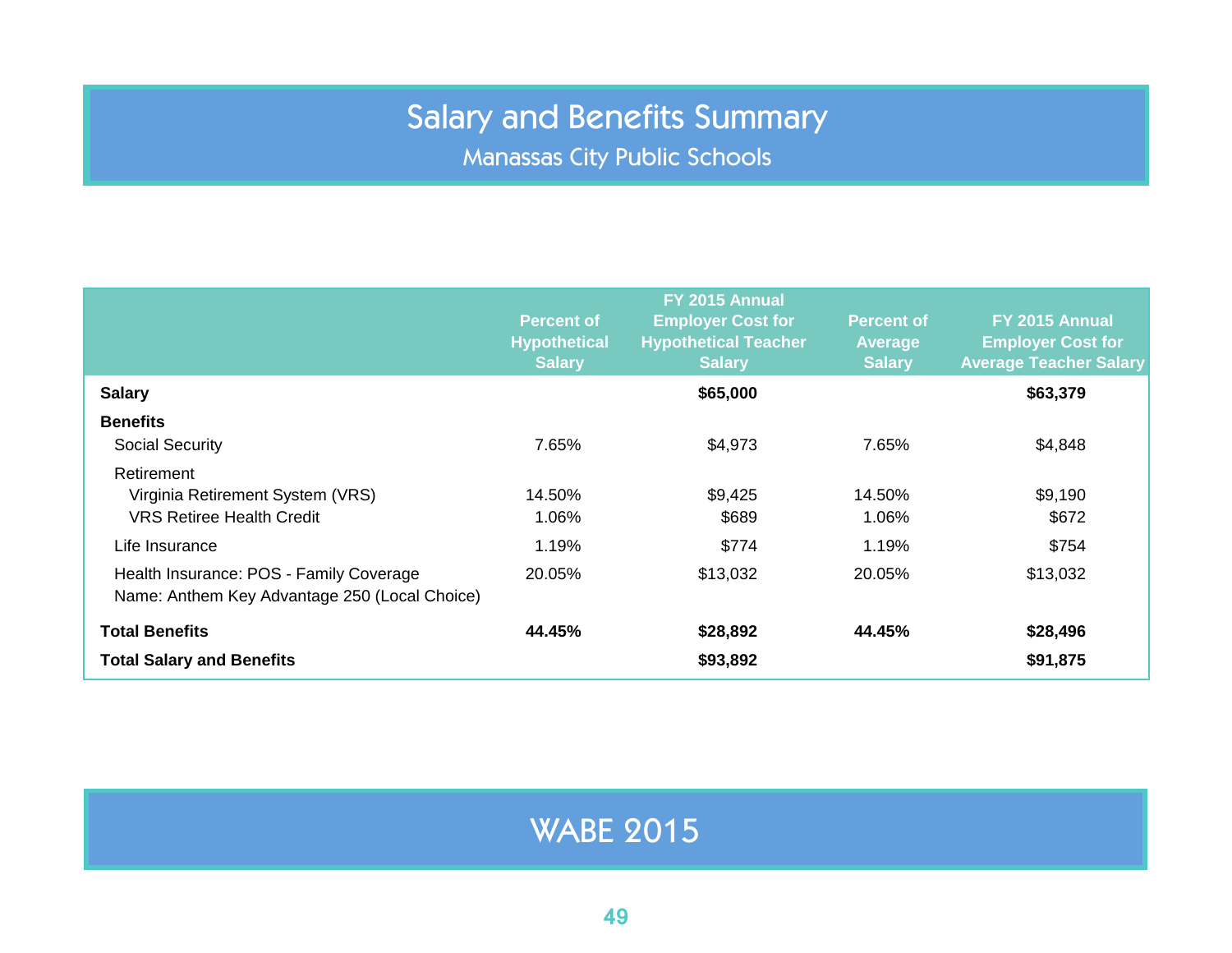Manassas Park City Public Schools

<span id="page-49-0"></span>

|                                                                                | <b>Percent of</b><br><b>Hypothetical</b><br><b>Salary</b> | FY 2015 Annual<br><b>Employer Cost for</b><br><b>Hypothetical Teacher</b><br><b>Salary</b> | <b>Percent of</b><br><b>Average</b><br><b>Salary</b> | FY 2015 Annual<br><b>Employer Cost for</b><br><b>Average Teacher Salary</b> |
|--------------------------------------------------------------------------------|-----------------------------------------------------------|--------------------------------------------------------------------------------------------|------------------------------------------------------|-----------------------------------------------------------------------------|
| <b>Salary</b>                                                                  |                                                           | \$65,000                                                                                   |                                                      | \$59,638                                                                    |
| <b>Benefits</b>                                                                |                                                           |                                                                                            |                                                      |                                                                             |
| <b>Social Security</b>                                                         | 7.65%                                                     | \$4,973                                                                                    | 7.65%                                                | \$4,562                                                                     |
| Retirement<br>Virginia Retirement System (VRS)<br><b>VRS Retiree Health</b>    | 14.50%<br>1.06%                                           | \$9,425<br>\$689                                                                           | 14.50%<br>1.06%                                      | \$8,648<br>\$632                                                            |
| Life Insurance                                                                 | 1.19%                                                     | \$774                                                                                      | 1.19%                                                | \$710                                                                       |
| Health Insurance: POS - Family Coverage<br>Name: Anthem Key Advantage Expanded | 17.13%                                                    | \$11,136                                                                                   | 17.13%                                               | \$11,136                                                                    |
| <b>Total Benefits</b>                                                          | 41.53%                                                    | \$26,996                                                                                   | 41.53%                                               | \$25,688                                                                    |
| <b>Total Salary and Benefits</b>                                               |                                                           | \$91,996                                                                                   |                                                      | \$85,326                                                                    |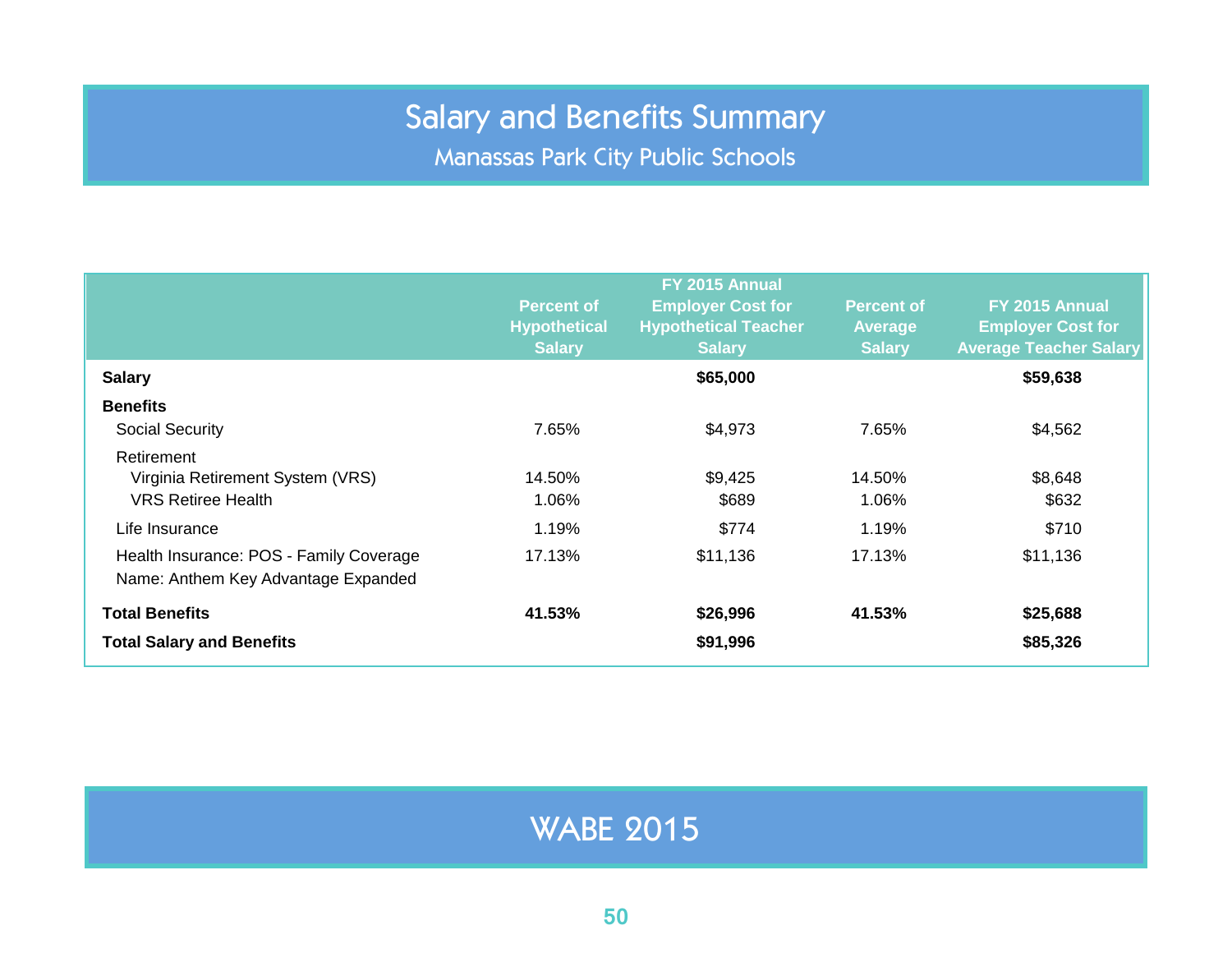Montgomery County Public Schools

<span id="page-50-0"></span>

|                                                                                                                                                                | <b>Percent of</b><br><b>Hypothetical</b><br><b>Salary</b> | FY 2015 Annual<br><b>Employer Cost for</b><br><b>Hypothetical Teacher</b><br><b>Salary</b> | <b>Percent of</b><br><b>Average</b><br><b>Salary</b> | FY 2015 Annual<br><b>Employer Cost for</b><br><b>Average Teacher Salary</b> |
|----------------------------------------------------------------------------------------------------------------------------------------------------------------|-----------------------------------------------------------|--------------------------------------------------------------------------------------------|------------------------------------------------------|-----------------------------------------------------------------------------|
| <b>Salary</b>                                                                                                                                                  |                                                           | \$65,000                                                                                   |                                                      | \$75,452                                                                    |
| <b>Benefits</b><br>Social Security                                                                                                                             | 7.65%                                                     | \$4,973                                                                                    | 7.65%                                                | \$5,772                                                                     |
| Retirement<br>State Retirement & Pension System of Maryland<br>Local Pension <sup>1</sup>                                                                      | 15.47%<br>5.73%                                           | \$10,056<br>\$3,725                                                                        | 15.47%<br>5.73%                                      | \$11,672<br>\$4,323                                                         |
| Life Insurance                                                                                                                                                 | 0.05%                                                     | \$32.50                                                                                    | 0.05%                                                | \$37.73                                                                     |
| Health Insurance: POS - Family Coverage<br>Name: United Health Care POS                                                                                        | 20.74%                                                    | \$13,484                                                                                   | 17.87%                                               | \$13,484                                                                    |
| Dental/Vision                                                                                                                                                  | 1.14%                                                     | \$741                                                                                      | 0.98%                                                | \$743                                                                       |
| <b>Total Benefits</b>                                                                                                                                          | 50.78%                                                    | \$33,010                                                                                   | 47.76%                                               | \$36,032                                                                    |
| <b>Total Salary and Benefits</b>                                                                                                                               |                                                           | \$98,010                                                                                   |                                                      | \$111,484                                                                   |
| $\pm$ The rate of 5.72% is an average rate. There are separate contribution rates that depend on whather the employee is in the state or local retirement plan |                                                           |                                                                                            |                                                      |                                                                             |

#### <sup>1</sup> The rate of 5.73% is an average rate. There are separate contribution rates that depend on whether the employee is in the state or local retirement plan.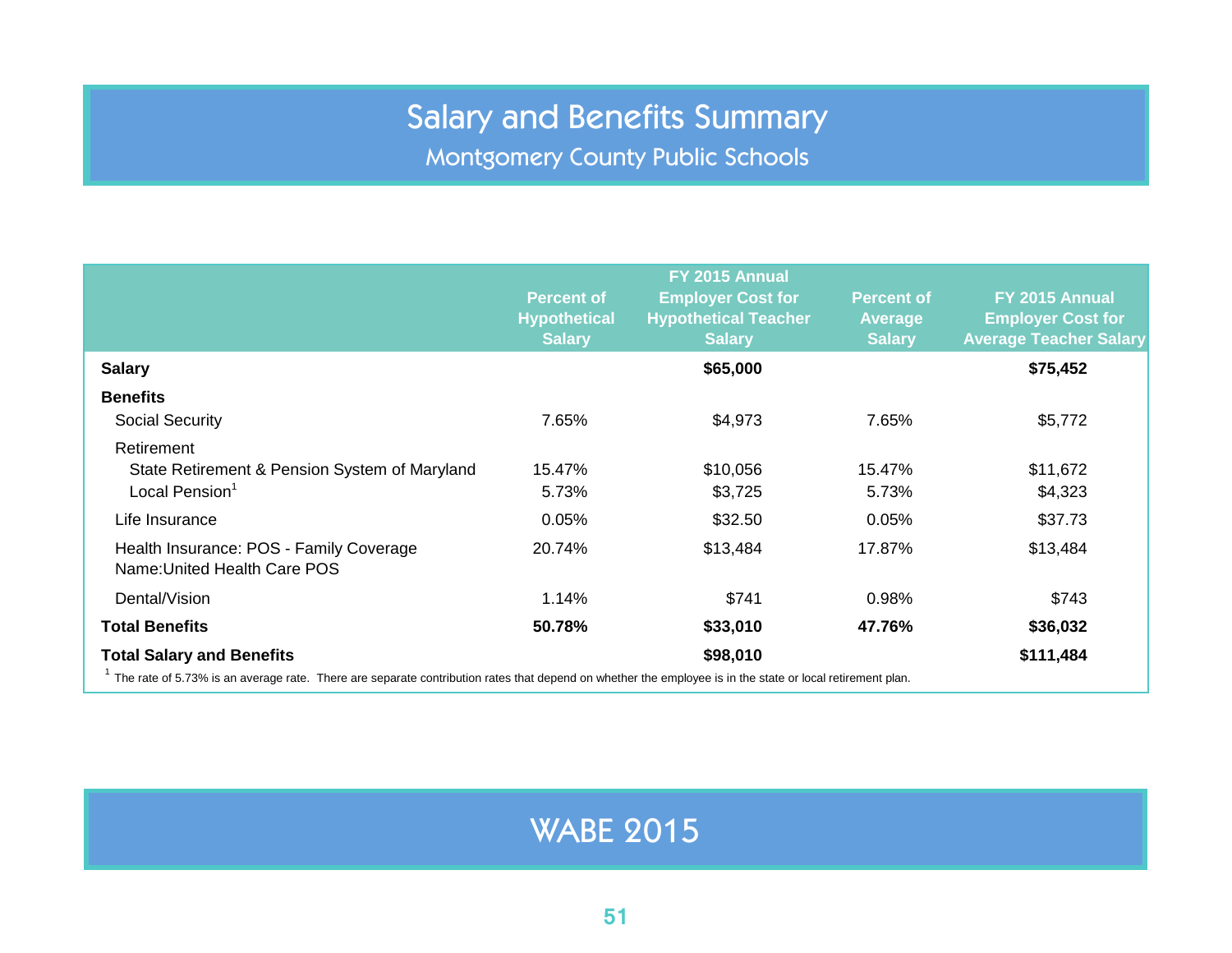Prince George's County Public Schools

<span id="page-51-0"></span>

|                                                                                   | <b>Percent of</b><br><b>Hypothetical</b><br><b>Salary</b> | FY 2015 Annual<br><b>Employer Cost for</b><br><b>Hypothetical Teacher</b><br><b>Salary</b> | <b>Percent of</b><br><b>Average</b><br><b>Salary</b> | FY 2015 Annual<br><b>Employer Cost for</b><br><b>Average Teacher Salary</b> |
|-----------------------------------------------------------------------------------|-----------------------------------------------------------|--------------------------------------------------------------------------------------------|------------------------------------------------------|-----------------------------------------------------------------------------|
| <b>Salary</b>                                                                     |                                                           | \$65,000                                                                                   |                                                      | \$65,063                                                                    |
| <b>Benefits</b>                                                                   |                                                           |                                                                                            |                                                      |                                                                             |
| <b>Social Security</b>                                                            | 7.65%                                                     | \$4,973                                                                                    | 7.65%                                                | \$4,977                                                                     |
| Retirement                                                                        |                                                           |                                                                                            |                                                      |                                                                             |
| State Retirement & Pension System of Maryland                                     | 15.47%                                                    | \$10,056                                                                                   | 15.47%                                               | \$10,065                                                                    |
| Life Insurance                                                                    | 1.62%                                                     | \$1,053                                                                                    | 1.62%                                                | \$1,054                                                                     |
| Health Insurance: POS - Family Coverage<br>Name: Carefirst Blue Cross Blue Shield | 16.33%                                                    | \$0                                                                                        | 16.33%                                               | \$0                                                                         |
| Dental/Vision                                                                     | 2.31%                                                     | \$1,502                                                                                    | 2.31%                                                | \$1,503                                                                     |
| <b>Total Benefits</b>                                                             | 27.05%                                                    | \$17,583                                                                                   | 27.05%                                               | \$17,600                                                                    |
| <b>Total Salary and Benefits</b>                                                  |                                                           | \$82,583                                                                                   |                                                      | \$82,663                                                                    |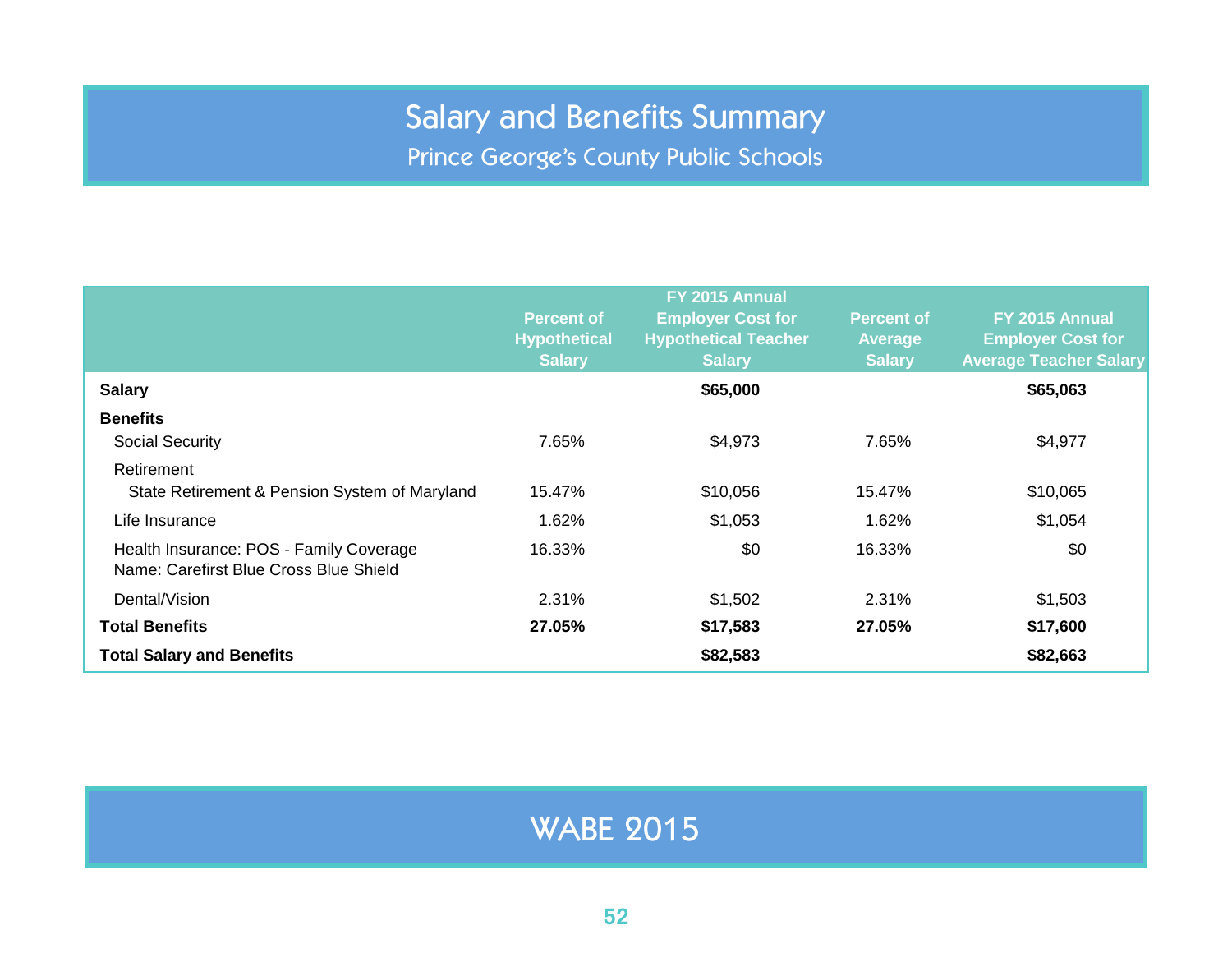Prince William County Public Schools

<span id="page-52-0"></span>

|                                                                                                                         | <b>Percent of</b><br><b>Hypothetical</b><br><b>Salary</b> | FY 2015 Annual<br><b>Employer Cost for</b><br><b>Hypothetical Teacher</b><br><b>Salary</b> | <b>Percent of</b><br><b>Average</b><br><b>Salary</b> | FY 2015 Annual<br><b>Employer Cost for</b><br><b>Average Teacher Salary</b> |
|-------------------------------------------------------------------------------------------------------------------------|-----------------------------------------------------------|--------------------------------------------------------------------------------------------|------------------------------------------------------|-----------------------------------------------------------------------------|
| <b>Salary</b>                                                                                                           |                                                           | \$65,000                                                                                   |                                                      | \$61,525                                                                    |
| <b>Benefits</b><br><b>Social Security</b>                                                                               | 7.65%                                                     | \$4,973                                                                                    | 7.65%                                                | \$4,707                                                                     |
| Retirement<br>Virginia Retirement System (VRS)<br><b>VRS Retiree Health Care Credit</b><br>403(b) Max 2% after 15 years | 14.50%<br>1.06%<br>0.81%                                  | \$9,425<br>\$689<br>\$527                                                                  | 14.50%<br>1.06%<br>0.81%                             | \$8,921<br>\$652<br>\$498                                                   |
| Life Insurance                                                                                                          | 1.19%                                                     | \$774                                                                                      | 1.19%                                                | \$732                                                                       |
| Health Insurance: POS - Family Coverage<br>Name: Anthem BC/BS Enhanced POS                                              | 19.73%                                                    | \$12,826                                                                                   | 20.85%                                               | \$12,826                                                                    |
| <b>Total Benefits</b>                                                                                                   | 44.94%                                                    | \$29,213                                                                                   | 46.06%                                               | \$28,337                                                                    |
| <b>Total Salary and Benefits</b>                                                                                        |                                                           | \$94,213                                                                                   |                                                      | \$89,862                                                                    |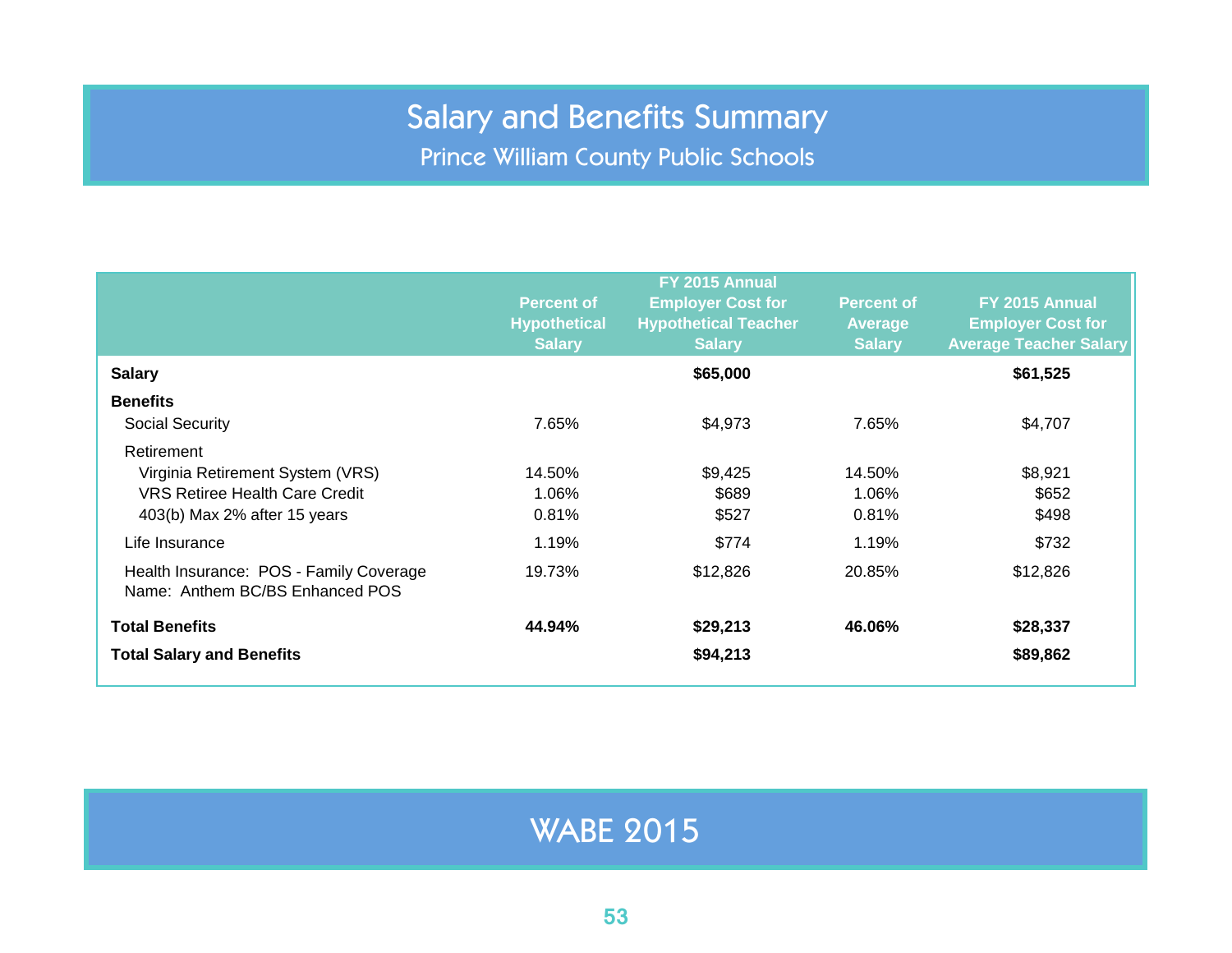### FY 2015 Compensation Accounts

<span id="page-53-0"></span>

| <b>School Division</b>        | <b>Full-Time Position</b><br><b>Salaries</b> | <b>Other</b><br>Compensation <sup>1</sup> | <b>Employee Benefits</b> | <b>Total Compensation</b> | <b>Turnover &amp;</b><br><b>Vacancy Savings</b> |
|-------------------------------|----------------------------------------------|-------------------------------------------|--------------------------|---------------------------|-------------------------------------------------|
| <b>Alexandria City</b>        | \$149,394,343                                | \$9.514.916                               | \$58,431,144             | \$217,340,403             | (\$2,742,411)                                   |
| <b>Arlington County</b>       | \$287,165,341                                | \$21,142,220                              | \$108,027,351            | \$416,334,912             | (\$3,830,349)                                   |
| <b>Fairfax County</b>         | \$1,414,268,078                              | \$125,065,190                             | \$678,948,581            | \$2,218,281,849           | (\$42,545,075)                                  |
| <b>Falls Church City</b>      | \$26,357,770                                 | \$2.062.330                               | \$9,730,970              | \$38,151,070              | $$0^{-2}$                                       |
| <b>Loudoun County</b>         | \$512,281,285                                | \$35,822,459                              | \$264,470,577            | \$812,574,321             | (\$15,500,000)                                  |
| <b>Manassas City</b>          | \$52,350,400                                 | \$2,930,973                               | \$19,073,321             | \$74,354,694              | (\$1,299,999)                                   |
| <b>Manassas Park City</b>     | \$17,586,441                                 | \$6,038,712                               | \$7,515,209              | \$31,140,362              | $($1,043,459)$ <sup>3</sup>                     |
| <b>Montgomery County</b>      | \$1,461,945,913                              | \$84,403,539                              | \$514,746,041            | \$2,061,095,493           | (\$26,901,297)                                  |
| <b>Prince George's County</b> | \$986,581,707                                | \$83,466,333                              | \$363,003,858            | \$1,433,051,898           | \$0                                             |
| <b>Prince William County</b>  | \$544,895,247                                | \$26,600,669                              | \$205,053,893            | \$776,549,809             | (\$13,201,347)                                  |

 $1$  Includes hourly and part-time accounts.

<sup>2</sup> Falls Church City Public Schools budgets using current staff grade and step. Teacher vacancies are budgeted at MA+30, step 7; support staff vacancies are budgeted at Step 5. Therefore, no savings are anticipated between fiscal years when preparing budgets.

<sup>3</sup> Manassas Park City Schools budgets using current staff grade and step. Teacher vacancies are budgeted at MA, Step 4. Support staff are budgeted at the current salary.